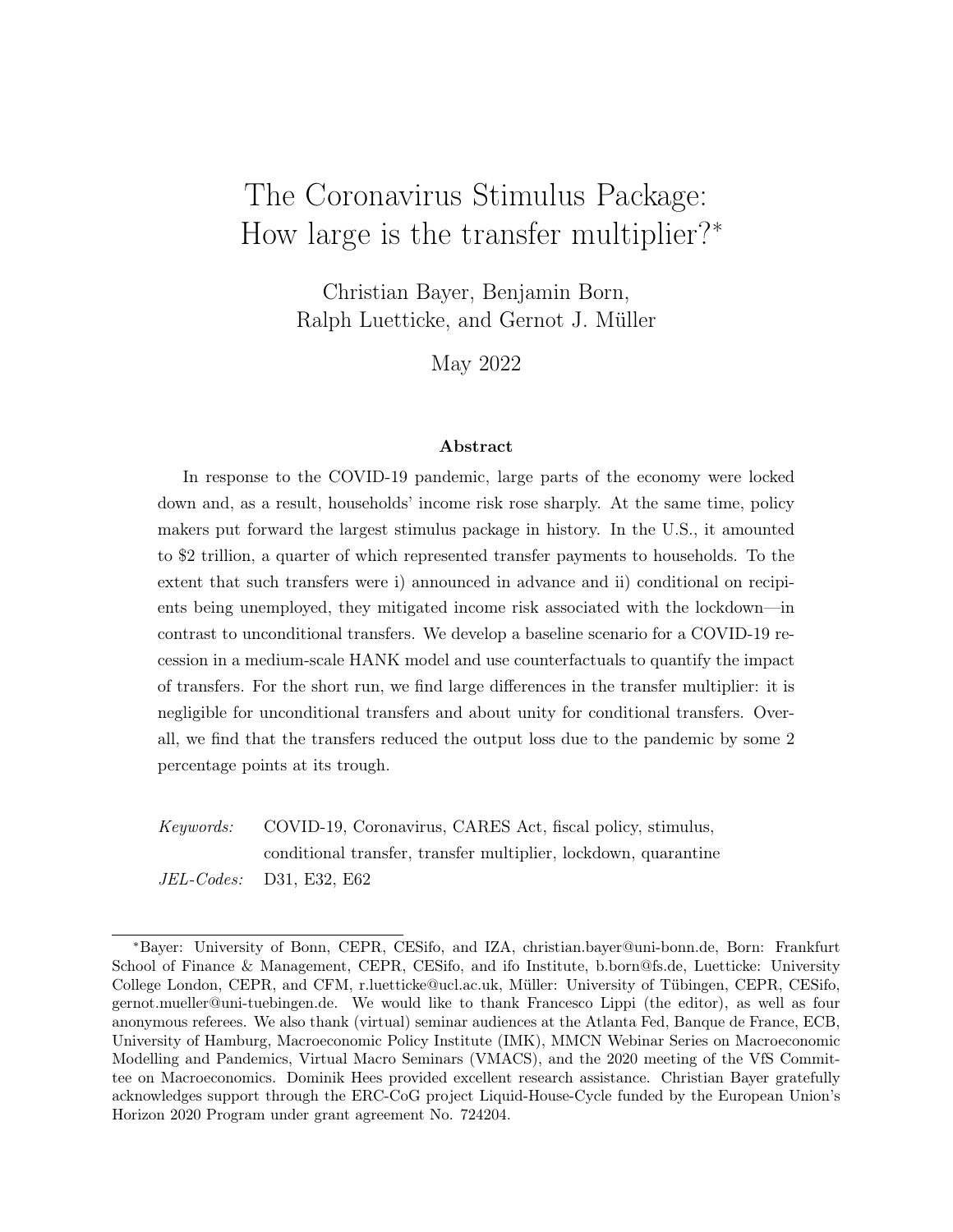# 1 Introduction

The economic fallout of the COVID-19 pandemic was unprecedented. As many businesses and industries were locked down in an e ort to limit infections—either voluntarily or by government mandate—unemployment rose sharply. In the ten weeks from mid-March to the end of May 2020 some 40 million initial claims to unemployment benefits were filed in the U.S. The left panel of Figure 1 shows time-series data, testifying to the exceptional nature of the labor-market developments during the pandemic. A similar picture emerges for the unemployment rate, shown in the right panel. As a result, the COVID-19 pandemic raised income risk for U.S. households strongly—much more so than in a usual recession.<sup>1</sup>

The pandemic also triggered an exceptional fiscal response.<sup>2</sup> On March 27, 2020 former President Trump signed the Coronavirus Aid, Relief, and Economic Security (CARES) Act into law. As a result, \$2 trillion of federal funds were disbursed to households and firms through various channels. The largest items on the household side included, first, a one-time payment of \$1,200 to any adult in the U.S. population with a gross income of up to \$75,000 and, second, a top up to state unemployment benefits of \$600 per week. Under the Federal Pandemic Unemployment Compensation (FPUC) scheme, the unemployed received this sum irrespective of their earlier earnings up until the end of July 2020. Each of these measures triggered additional federal expenditures of some \$270 billion. To put this into perspective, recall that the entire American Recovery and Reinvestment Act (ARRA), legislated in 2009 in response to the financial crisis, mobilized some \$800 billion of federal spending.

In this paper, we analyze the quantitative impact of the transfer components of the CARES Act and assess to what extent they limited the economic fallout from the COVID-19 pandemic. We proceed in two steps. First, we develop a baseline scenario for the COVID-19 recession. For this purpose, we specify a "quarantine shock," or "Q-shock" for short. Importantly, we abstract entirely from the epidemiological causes that underlie this shock in order to focus on the e cacy of transfers during the COVID-19 recession. Moreover, we are completely agnostic as to whether the Q-shock is imposed by governments or the result of voluntary social restraint: What matters is that as a result of the shock a sizeable fraction of the labor force is locked out of/prefers not to/cannot work for health reasons. In addition, a fraction of the aggregate capital stock and the goods of some sectors also become

<sup>&</sup>lt;sup>1</sup>Initially, some observers suggested that unemployment would reach 30% in the second quarter of 2020; see, for instance, the remark by the president of the Federal Reserve Bank of St. Louis, James Bullard, reported by Bloomberg on March 22, 2020, or Faria-e-Castro (2020).

<sup>&</sup>lt;sup>2</sup>The Federal Reserve, too, took a series of measures in response to the COVID-19 crisis, including cutting its policy rate to zero. In our analysis, we account for Fed policy but our focus is on the fiscal response to the crisis. Assuming uninsurable income risk, Wolf (2021) establishes conditions under which fiscal stimulus can be a perfect substitute for interest rate cuts.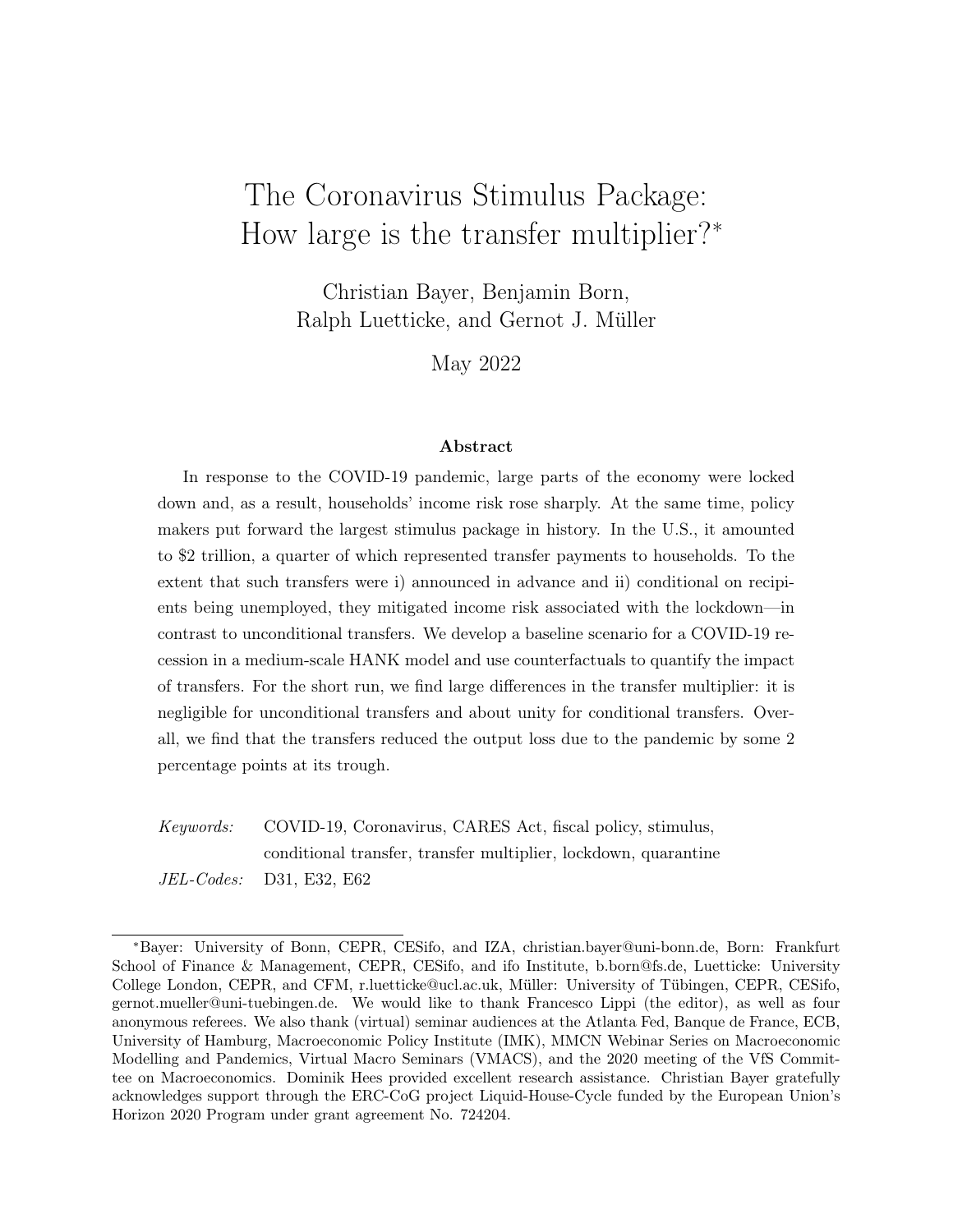

Figure 1: Unemployment. Notes: Panel A) monthly initial claims to unemployment benefits; Panel B) monthly unemployment rate, both from 2007–2021. Source: FRED Economic Data, St. Louis Fed.

temporarily unavailable for production and consumption. As a result, the shock not only lowers the production potential of the aggregate economy, it also triggers an unprecedented increase in income risk at the household level, which, in turn, induces the private sector to increase savings. In the baseline, we assume that the Q-shock is fully anticipated. This is a conservative assumption because unemployment recovers more quickly in May 2020 than in previous recessions. While income risk rises sharply, our baseline thus assumes households to know the increase to be of very limited duration.<sup>3</sup>

Second, we study model-based counterfactuals and investigate how the Coronavirus stimulus shaped the COVID-19 recession. We focus on the transfer payments which households receive in the baseline, both unconditional transfers and transfers that are conditional on the recipient being unemployed.<sup>4</sup> Unconditional transfers are part of the recession-fighting toolkit and have been deployed before. The Economic Stimulus Act passed in February 2008 under the Bush administration, for instance, was a \$100 billion program under which taxpayers received a \$900 payment (Broda and Parker, 2014). The economic rationale is straightforward: to the extent that households are liquidity or credit constrained, they will

<sup>3</sup>We also study an alternative scenario where anticipation of the Q-shock is incomplete since, in some respects, the pandemic took firms by surprise (Hassan et al., 2021). Also, beliefs about the duration of the lockdown varied widely among firms and households (Bartik et al., 2020; Dietrich et al., 2022). Moser and Yared (2022) analyze the role of government commitment to the extent of future lockdowns. According to their analysis, lack of commitment leads to more severe lockdowns and larger losses in output and consumption.

<sup>4</sup>There is also an element of conditionality in the \$1,200 payment per person under the CARES Act, but this concerns only a small fraction of the population. We account for this in our model simulations but refer to it as an "unconditional transfer" for simplicity.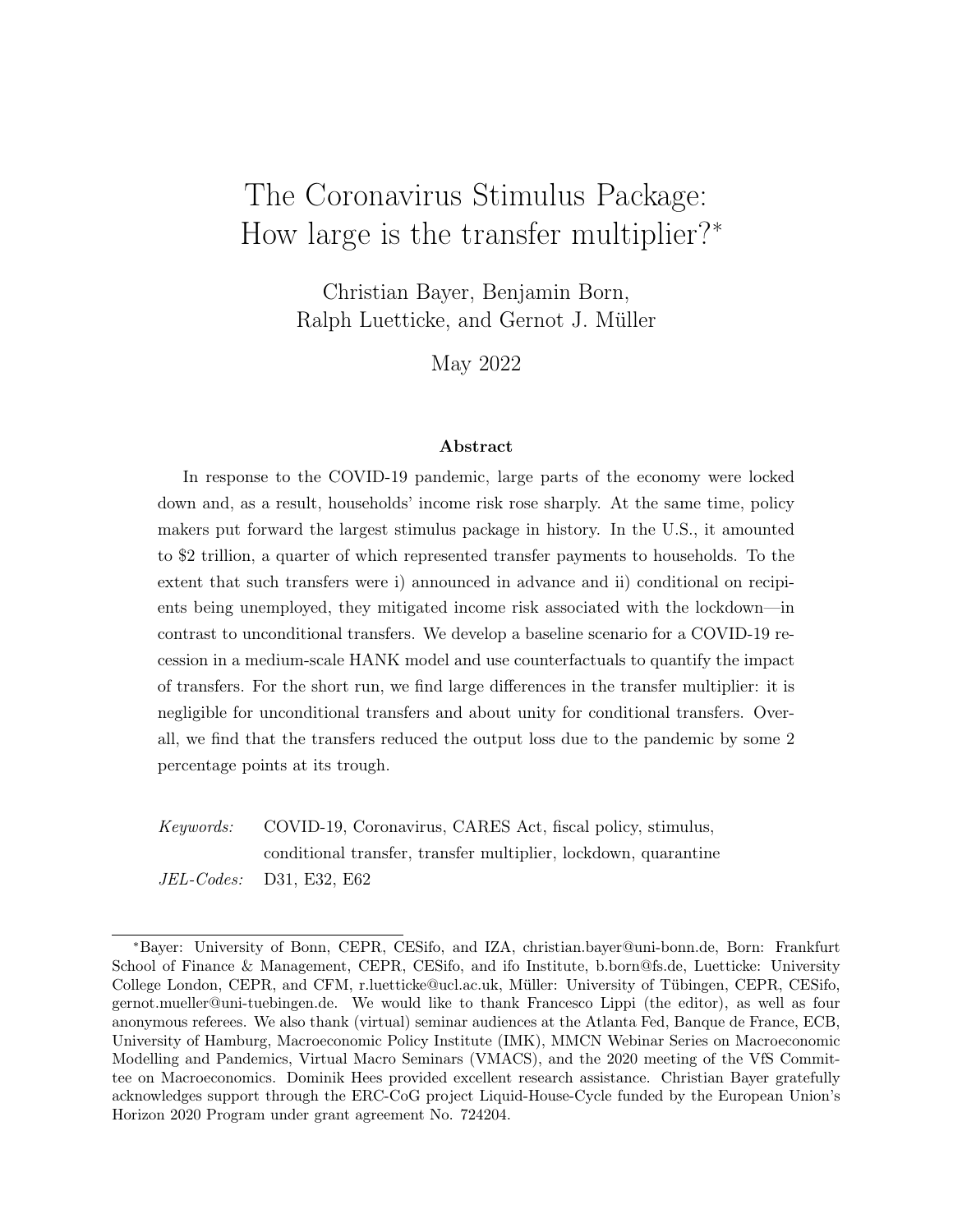spend the largest part of the transfer, even if taxes may go up at some point in the future. This, in turn, may limit the reduction of private expenditure triggered by the recession. By targeting the unemployed, conditional transfers provide more funds per recipient for a fiscal package of a given size. On top of this, they lower income risk associated with becoming unemployed and thus the need for precautionary savings in response to the Q-shock.

We conduct our analysis within a heterogeneous agent New Keynesian (HANK) model, put forward and estimated by Bayer et al. (2020, 2021). It is particularly well suited for the purpose at hand because it features income risk: households face di erent labor market outcomes and, because financial markets are incomplete, the resulting income risk is not shared across households. The model also features various additional frictions and is able to account for key features of the business cycle. We find that the calibrated version of the model that we use in this paper also captures key aspects of the COVID-19 recession—both along the time-series dimension and in terms of the heterogeneity of labor market outcomes in the cross-section of households. The model predicts the evolution of key macroeconomic indicators during the period 2020/21 quite accurately, even though—with the exception of the unemployment rate—they are not targeted in the calibration of the model. It also accounts well for the incidence and dynamics of unemployment across the income distribution.

We compute the quantitative e ect of the CARES transfers through model-based counterfactuals. Absent the transfers, the collapse of economic activity which amounts to about 10 percent in the baseline would have been larger by almost 2 percentage points at its through. Also, because the recovery would have been slower without transfers, the cumulative output loss would have been larger by about 13 percent of monthly GDP. This e ect is largely due to conditional transfers. To illustrate this, we compute the cumulative transfer multiplier. In the short run it is about 0.25 for the overall transfer component of the CARES act, but about 1 for conditional transfers and basically 0 for unconditional transfers. Conditional transfers are e ective in stabilizing the economy because they are targeted to households with the highest marginal propensity to consume and because they lower income risk.

We also study the distributional consequences and the welfare e ects of the Q-shock and the transfer payments. The results are clear cut. The COVID-19 recession lead to an increase in inequality across a range of indicators, but the transfers dampened this e ect to a considerable extent. A similar picture emerges for welfare. While the pandemic had adverse welfare e ects across all wealth groups, they were particularly strong for the poor. The transfers under the CARES act, in turn, were very e ective in o setting these e ects. And while we do not o er a full-fledged analysis of the optimal fiscal response to the pandemic, our simulations show that there are decreasing returns to the transfer payments in terms of macroeconomic stabilization because of the way they interact with income risk.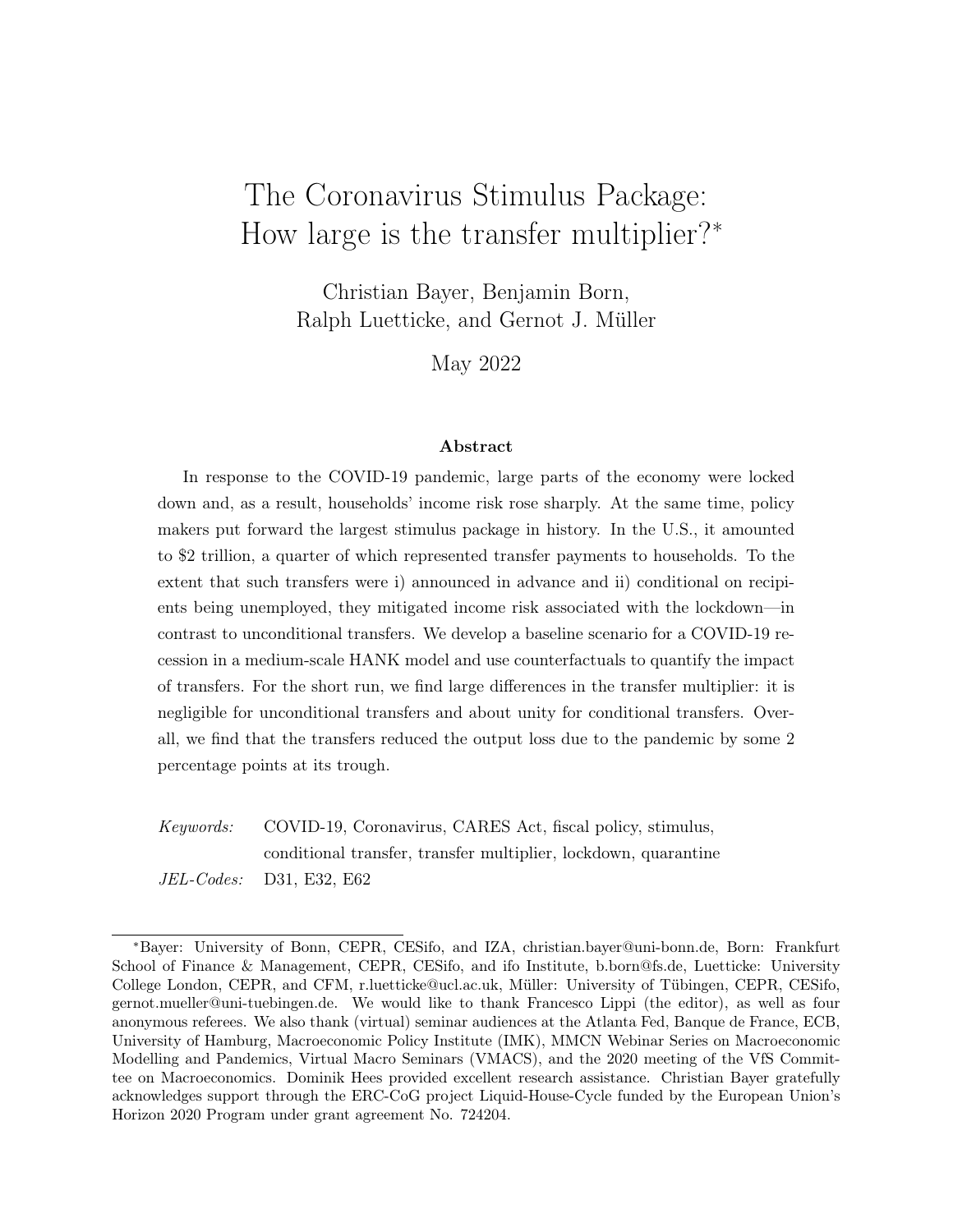The paper is organized as follows. In the remainder of the introduction we clarify the paper's main message and its connection to the existing literature. Section 2 outlines the model structure. Section 3 explains in detail our parameter choices. We present our results in Section 4, zooming in on the transmission mechanism of both, the Q-shock and the alternative transfer instruments. A nal section oers some conclusions.

Related literature. Our model extends the framework of Bayer et al. (2020, 2021), rst, by introducing two new labor market states. In this way we account for the fact that workers face the risk of not being able to work, be it because of sickness, actual quarantine, or more general lockdowns. Second, we assume that also product varieties as well as the capital stock used in production are quarantined in the same way and temporarily unavailable for consumption and production. Third, we model the actual scal transfers that were legislated in response to the pandemic. Additionally, we calibrate monetary policy to match the observed path of interest rates instead of using estimated monetary policy rules from pre-pandemic times. Also, rather than allowing for an array of shocks to hit the economy, we focus on the unique circumstances of the COVID-19 pandemic. These modications are important because we want the model to account for short-term unemployment risk and uctuations in product varieties as drivers of the recession and to study targeted transfers which have been absent from previous work.

Related work by, among others, Guerrieri et al. (2022) and Kaplan et al. (2020), share with our work some of these features. Speci cally, the notion that the limited availability of product varieties are important to understand in ation and business cycle dynamics during the COVID-19 recession is due to Guerrieri et al. (2022). Moving beyond their work, we embed this aspect in a quantitative DSGE model that also features household heterogeneity. Similar to Kaplan et al. (2020), we show that it is important to consider heterogeneity at the household level to understand the full consequences of the COVID-19 pandemic. The focus on the role of dierent types of transfers distinguishes our work from theirs. Our ndings suggest that both the demand shortages due to temporarily unavailable products and services and the sharp increase in income risk are important to understand the COVID-19 recession. In particular the sharp rise in income risk is what makes additional insurance provided by the CARES package individually valuable for aected households and gives rise to additional aggregate stabilization.

A more conventional model would not allow us to capture the workings of CARES transfers correctly. This holds true, in particular, for two-agent New Keynesian (TANK) models. Coenen et al. (2012), for instance, oer a systematic analysis of transfer multipliers in seven large-scale TANK models. They nd that transfers targeted to liquidity constrained house-

4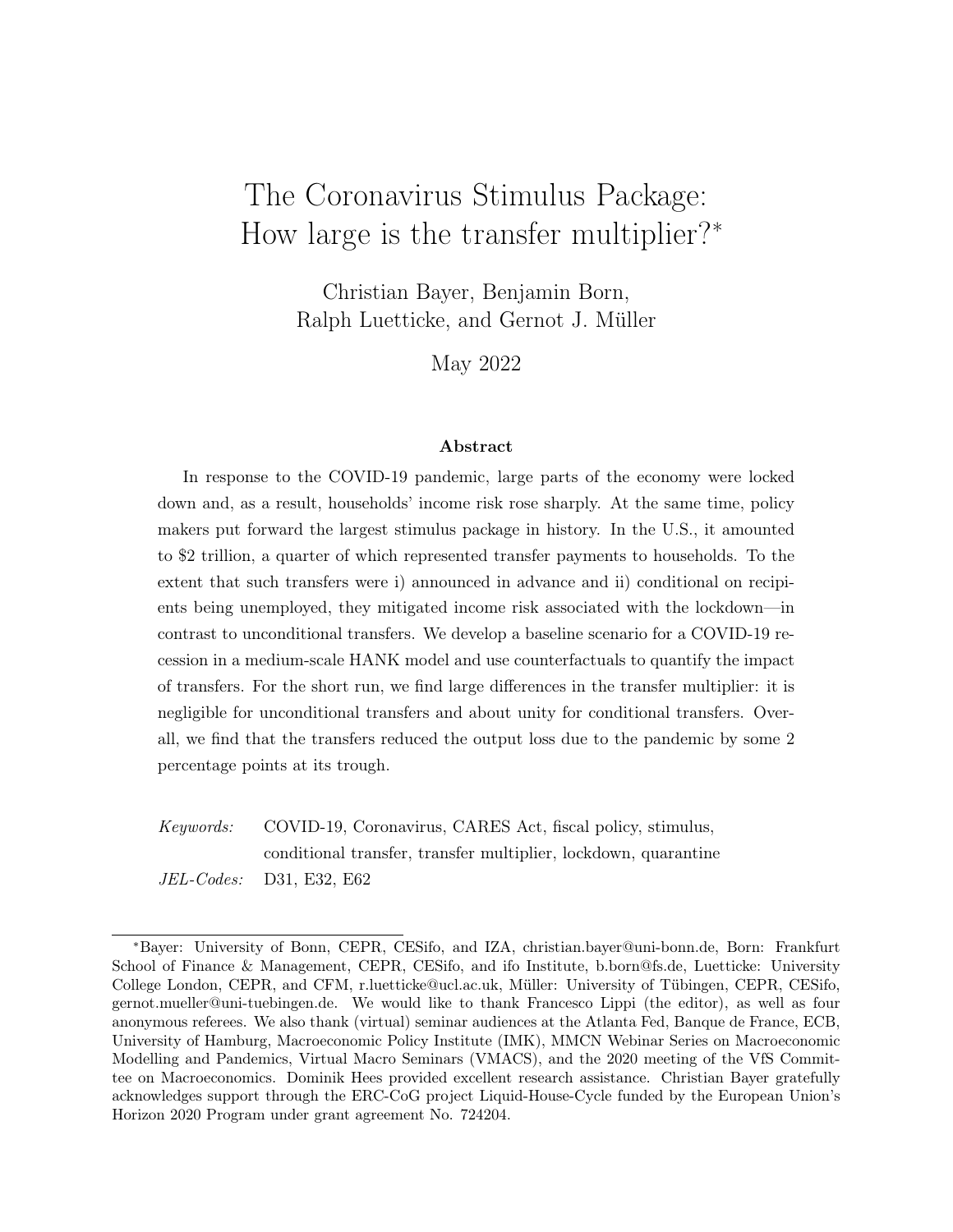holds can give rise to sizeable multipliers provided the zero lower bound binds, a result further re ned in later work (Bilbiie et al., 2013; Giambattista and Pennings, 2017; Mehrotra, 2018; Bilbiie, 2020; Faria-e-Castro, 2022). TANK models have also been used to study the transfers during the COVID-19 recession. Faria-e-Castro (2021) nds that the unemployment-benets multiplier is larger during the COVID-19 recession than in normal times. Bhattarai et al. (2021) show that the transfer multiplier depends on the monetary- scal mix. Importantly, TANK models do not account for household income risk which is at the core of our analysis.

Yet there is work which considers incomplete markets and income risk while studying the transfer multiplier. Oh and Reis (2012) perform a quantitative analysis of the transfers of the ARRA package in a model with household heterogeneity and sticky information. They nd very small transfer multipliers on output, even though they assume that transfers are targeted to households with a high marginal propensity to consume. Likewise McKay and Reis (2016) and Hagedorn et al. (2019) obtain moderate tax and transfer multipliers in calibrated versions of one-asset HANK models. Moving beyond these papers, we model wealthy-hand-to-mouth households as introduced by Kaplan and Violante (2014). They show in partial equilibrium that illiquid wealth can rationalize sizable consumption responses to transfers and low levels of consumption insurance. By using a similar setup in a New Keynesian model, the distinct contribution of our analysis is to show that conditional transfers in deep recessions lower income risk and thereby generate sizeable multiplier e ects, in line with earlier work on unemployment bene ts as automatic stabilizers (Ravn and Sterk, 2017; Den Haan et al., 2017; McKay and Reis, 2021; Kekre, 2022).

We believe that some of our results, such as the e ectiveness of counter-cyclical unemployment benets, are fairly general and may inform the government response to other recessions. On the other hand, some of our results, including those related to products and services becoming temporarily unavailable are speci c to the COVID-19 recession because they are due to measures that are meant to protect individual or public health. In order to explore potential trade-os between health protection and economic welfare, a number of studies develop explicit microfoundations of the interaction between economic activity and infection dynamics (Eichenbaum et al., 2021; Glover et al., 2021; Boppart et al., 2020). Instead, because we consider our model as a laboratory to study the properties of alternative scal transfers, we account for the feedback from economic activity to the state of the pandemic via a straightforward reduced-form relationship.

<sup>&</sup>lt;sup>5</sup>In related work, Auerbach et al. (2021) put forward a stylized model with COVID-19-related restrictions and economic slack. They show analytically that transfers to low-income households can increase spending on unrestricted items and that targeted transfers to rms are particularly eective in stimulating the economy.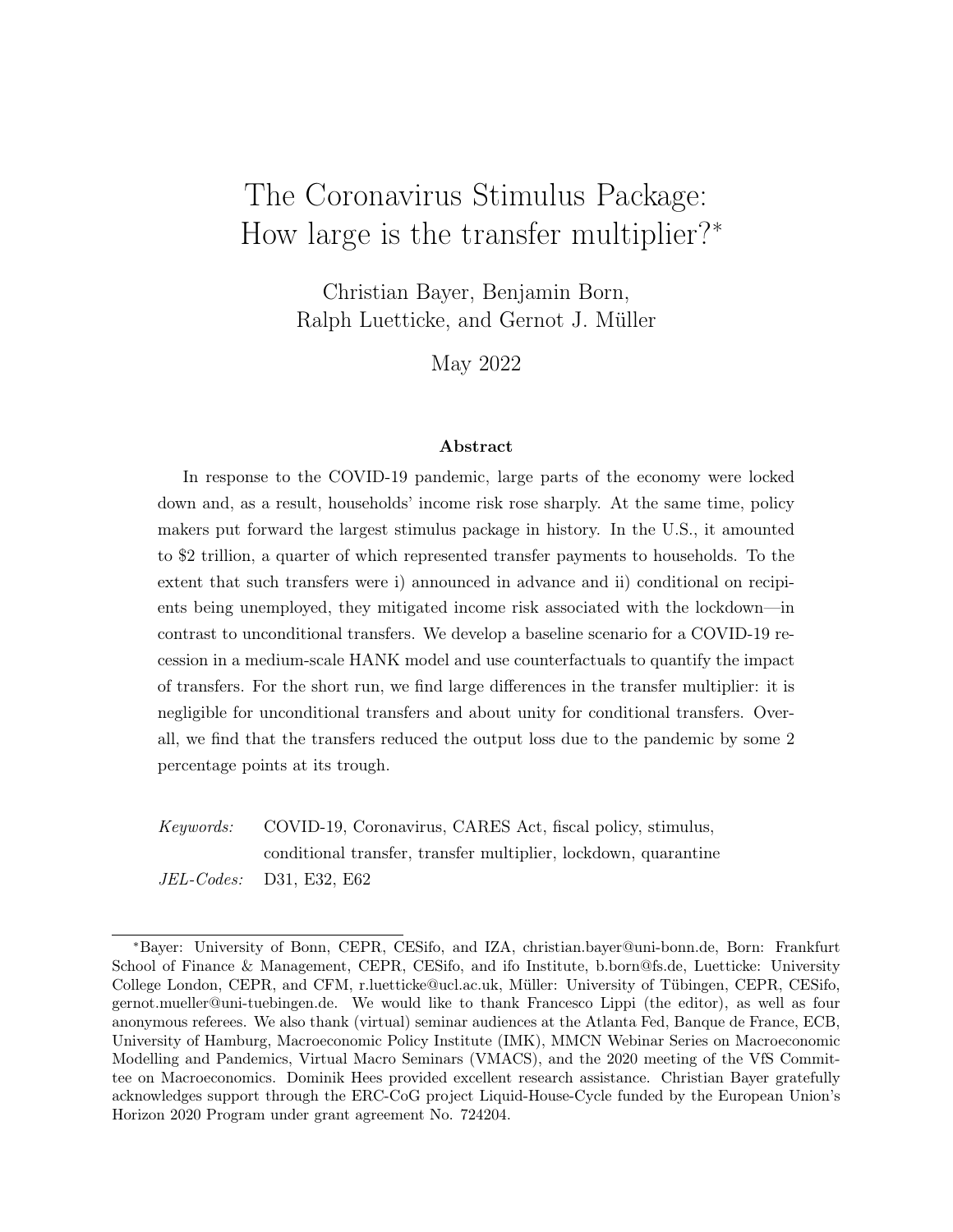# 2 Model

The model and our exposition here closely follow Bayer et al. (2020, 2021), extended to capture the economic fallout from the COVID-19 pandemic. We use the same general setup for the economy: it is composed of a rm sector, a household sector, and a government sector. In the rm sector, we dene several layers in order to maintain tractability. There is a continuum of isomorphic nal-good sectors, each characterized by monopolistic competition. Final good producers rely on homogeneous intermediate inputs provided by perfectly competitive intermediate goods producers. Capital goods, in turn, are produced on the basis of nal goods, subject to adjustment costs. Labor services are assembled on the basis of dierentiated labor types provided by unions that, in turn, dierentiate the raw labor input of households. Price setting for the nal goods as well as wage setting by unions is subject to nominal rigidities. Households earn income from supplying (raw) labor and capital, and from owning the rm sector, absorbing all of its rents that stem from the market power of unions and nal goods producers, and decreasing returns to scale in capital goods production. The government sector runs both a scal authority and a monetary authority. The scal authority levies taxes on labor income and distributed pure prots (monopoly rents), issues government bonds, and adjusts expenditures to stabilize debt in the long run. The monetary authority sets the nominal interest rate on government bonds according to a Taylor rule targeting in ation and output growth.

To study the pandemic, we add short term unemployment risk, unemployment insurance, and transfers to the model of Bayer et al. (2020), but, most importantly, we introduce the idea of quarantines, theQ-shock. Quarantines imply that a fraction of the workforce, a fraction of the capital stock, and a fraction of sectors, can no longer supply their services, be it because of a government mandated lockdown, be it because of actual infections, or be it because consumers shy away from demanding the services to avoid infections themselves. This creates a recession environment that is characterized by a shortage of factor supplies, an increase in individual income risks and, as explained in detail by Guerrieri et al. (2022), by Keynesian supply shocks. These demand spillovers across sectors depend crucially on the elasticity of substitution across the goods produced in dierent sectors. Hence, we allow it to dier from the elasticity of substitution within sectors.

### 2.1 Households

The household sector is subdivided into two types of agents: workers and entrepreneurs. The transition between both types is stochastic. Both rent out physical capital, but only workers supply labor. The e ciency of a worker's labor evolves randomly, exposing worker-

6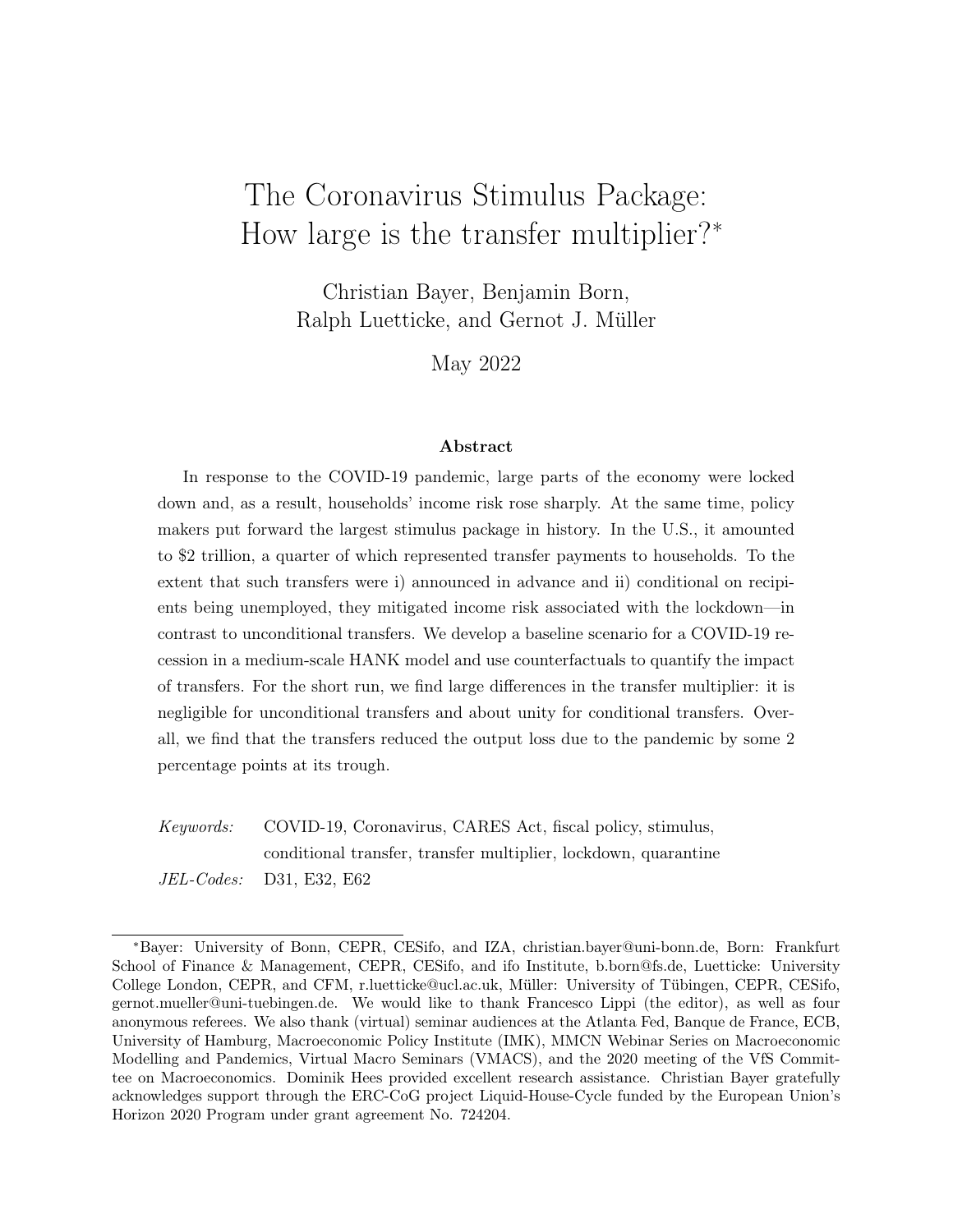households to labor-income risk. Entrepreneurs do not work, but earn all pure rents in our economy except for the rents of unions, which are equally distributed across workers. All households self-insure against the income risks they face by saving in a liquid nominal asset (bonds) and a less liquid asset (capital). Trading illiquid assets is subject to random participation in the capital market.

To be specic, there is a continuum of ex-ante identical households of measure one, indexed by i. Households are in nitely lived, have time-separable preferences with discount factor, and derive felicity from consumption $c<sub>t</sub>$  and leisure. They obtain income from supplying labor,  $n_{it}$ , from renting out capital,  $k_{it}$ , from earning interest on bonds $p_{it}$ , and, potentially, from unemployment bene ts, rm pro ts, or union transfers. Households pay taxes on labor and pro t income.

A key economic aspect of the pandemic is that, beyond usual levels of unemployment, a substantially larger fraction of workers is locked out of work. We capture this in our model by having, next to a regular unemployment state, a COVID unemployment state; a quarantine. To model the aggregate shock to the economy, we let the probability of entering this state vary over time and calibrate it to be a very rare state in the steady state.

#### 2.1.1 Productivity, Labor Supply and Labor Income

A household's endowment with human capital is described in two dimensions. Its underlying productivity h and whether the household is either employed  $\epsilon \in E$ ), regularly unemployed (e = U), or in COVID-unemployment, in quarantine (e =  $Q$ ).<sup>6</sup> Transitions in productivity evolve according to a rst-order Markov chain with transition matrix  $h$ . This transition matrix approximates a log-AR(1) process ${\mathsf h}_{\mathsf{it}} = {\mathsf{exp}}_{-{\mathsf h}} \log {\mathsf h}_{\mathsf{it} - 1} + \frac{{\mathsf h}}{ {\mathsf i}{\mathsf t}}$  . Transitions between employment and unemployment are determined by the transition matrix

<sup>e</sup> = 0 B@ E Q U E 1 p in q;t(h) p in <sup>u</sup> p in q;t(h) p in u Q p out;E <sup>q</sup> 1 p out;E <sup>q</sup> p out;U <sup>q</sup> p out;U q U p out <sup>u</sup> 0 1 p out u 1 C A : (1)

The probability to enter quarantine is time-varying  $p_{q;t}^{in}(h)$  and depends on the productivity of the household to capture the heterogeneous incidence of job losses across the income

<sup>&</sup>lt;sup>6</sup>In absence of a better word, we choose to name the COVID-unemployment state quarantine. It summarizes literal quarantine/sickness, lockdown measures and voluntary consumption restraints that render certain activities impossible. The key features of this state are two: First, it captures the additional nonemployment eects on factors and sectors of the pandemic and, second, FPUC payments are targeted and limited to workers in that state, which also limits them in time.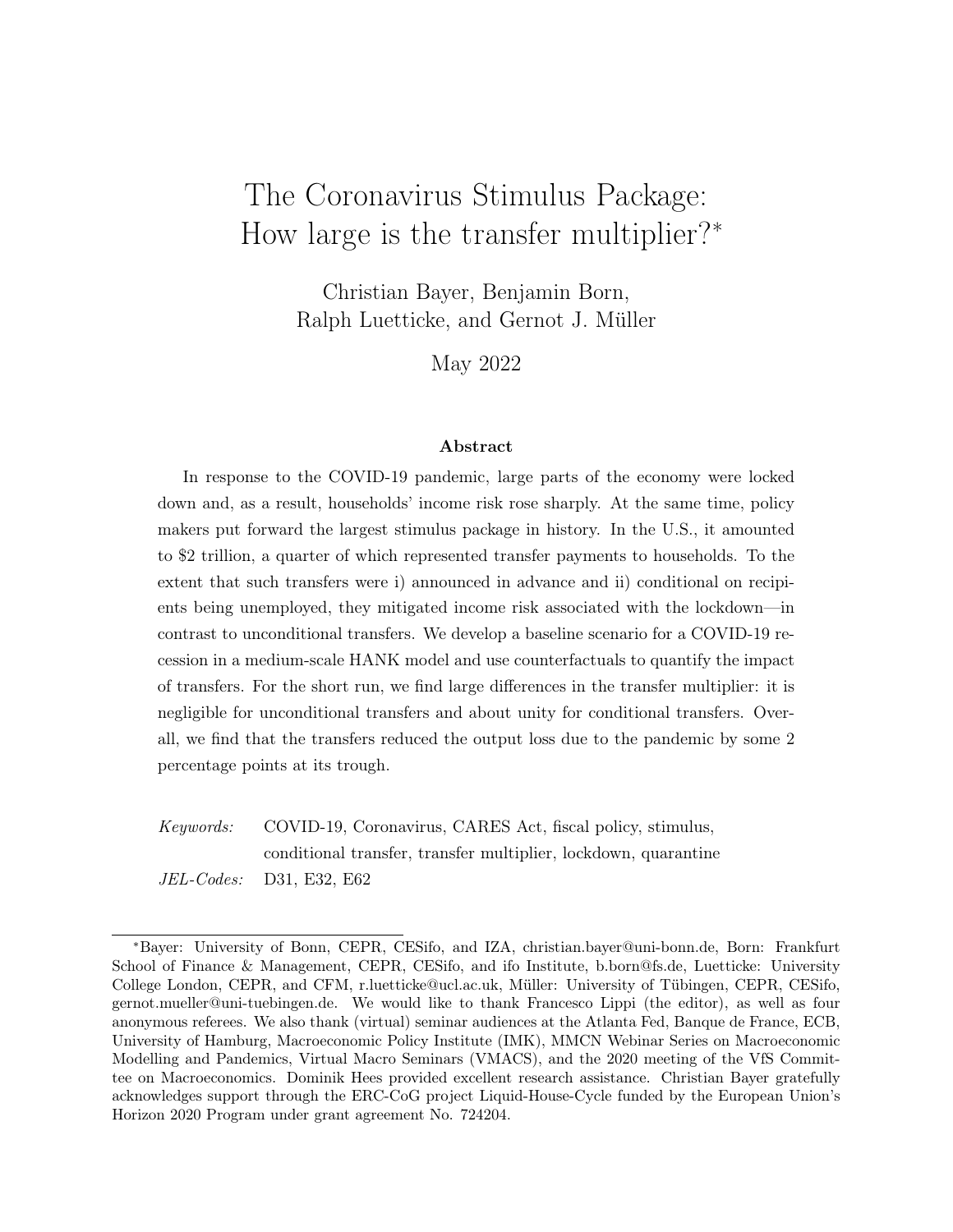distribution (Mongey et al., 2021), given by a logistic function (h) with  $E((h)) = 1$ . The process for the probability to enter quarantine is given by

$$
p_{q;t}^{in}(h) = p_{q;ss}^{in} + (h)Q_t; \quad Q_t = Q_{t-1} + Q_t \gamma \log(Y_t = Y) + \frac{Q}{t}; \tag{2}
$$

where $Q_t$  is the mean-zero probability shifter for quarantines. This shifter follows an AR-1 process with autocorrelation  $_{\text{Q}}$  and innovations  $_{\text{t}}^{\text{Q}}$ . It also reacts to deviations of output,  $Y_t$ , from the steady state, Y, captured by the coe cient  $_{Q;Y}$ .

The entry into unemployment  $p_u^{in}$  and the exit probabilities,  $p_q^{out; E=U}$  and  $p_u^{out}$ , are timeconstant. From quarantine, theQ-state, workers can go back to employmenE, with probability  $p_q^{\text{out; E}}$  or become regularly unemployed, with probability  $p_q^{\text{out; U}}$ .

The regular unemployed obtain unemployment bene ts according to the US unemployment system which has a constant replacement rate that is, however, capped at 50% of the median income. The quarantined workers obtain an additional unemployment benet on top of the payments received in the U-state, as described in Section 4.1. Employed households earn gross labor incom $\omega_t n_{it} h_{it}$ . Some employed households become entrepreneurs with xed probability and return to the median employed state with probability. An entrepreneur obtains a xed share of the pure rents (aside from union rents) $,^{\text{F}}$ , in the economy (from monopolistic competition in the goods sector and the creation of capital). We assume that the claim to the pure rents cannot be traded as an asset. Union rent $\frac{1}{2}$ , are distributed lump-sum across workers, leading to labor-income compression.

With respect to leisure and consumption, households have GHH preferences (Greenwood et al., 1988) and maximize the discounted sum of felicity:

$$
E_0 \max_{\underset{f \, G_{it}}{f \, n_{it} \, g}} \sum_{t=0}^{N} \, ^t u \left[ G_{it} \quad G(h_{it}; n_{it}) \right]. \tag{3}
$$

The maximization is subject to the budget constraints described further below. The felicity function u exhibits a constant relative risk aversion (CRRA) with risk aversion parameter > 0,  $u(x_{it}) = \frac{x_{it}^1}{1}$  $\frac{1}{1}$ , where  $\mathsf{x}_{\mathsf{it}}~=~\mathsf{c}_{\mathsf{it}}$  G(h $_{\mathsf{it}}$  ; n $_{\mathsf{it}}$ ) is householdi's composite demand for goods consumption $c_{it}$  and leisure andG measures the disutility from work. The consumption good is a bundle of varieties of di erentiated goods from a continuum of nal-good

 $<sup>7</sup>$ In the steady state, entrepreneurs are wealthy households and as such have a low MPC. Therefore, the</sup> assumption is very similar to the one made in TANK models, such as Bilbiie (2020), and increases business cycle propagation somewhat, along the lines discussed there.

<sup>&</sup>lt;sup>8</sup>The assumption of GHH preferences is motivated by the fact that many estimated DSGE models of business cycles nd small aggregate wealth e ects in the labor supply; see, e.g., Born and Pfeifer (2014). Bayer et al. (2020) nd the same for their HANK model when comparing the marginal likelihood of the model with GHH and KPR preferences.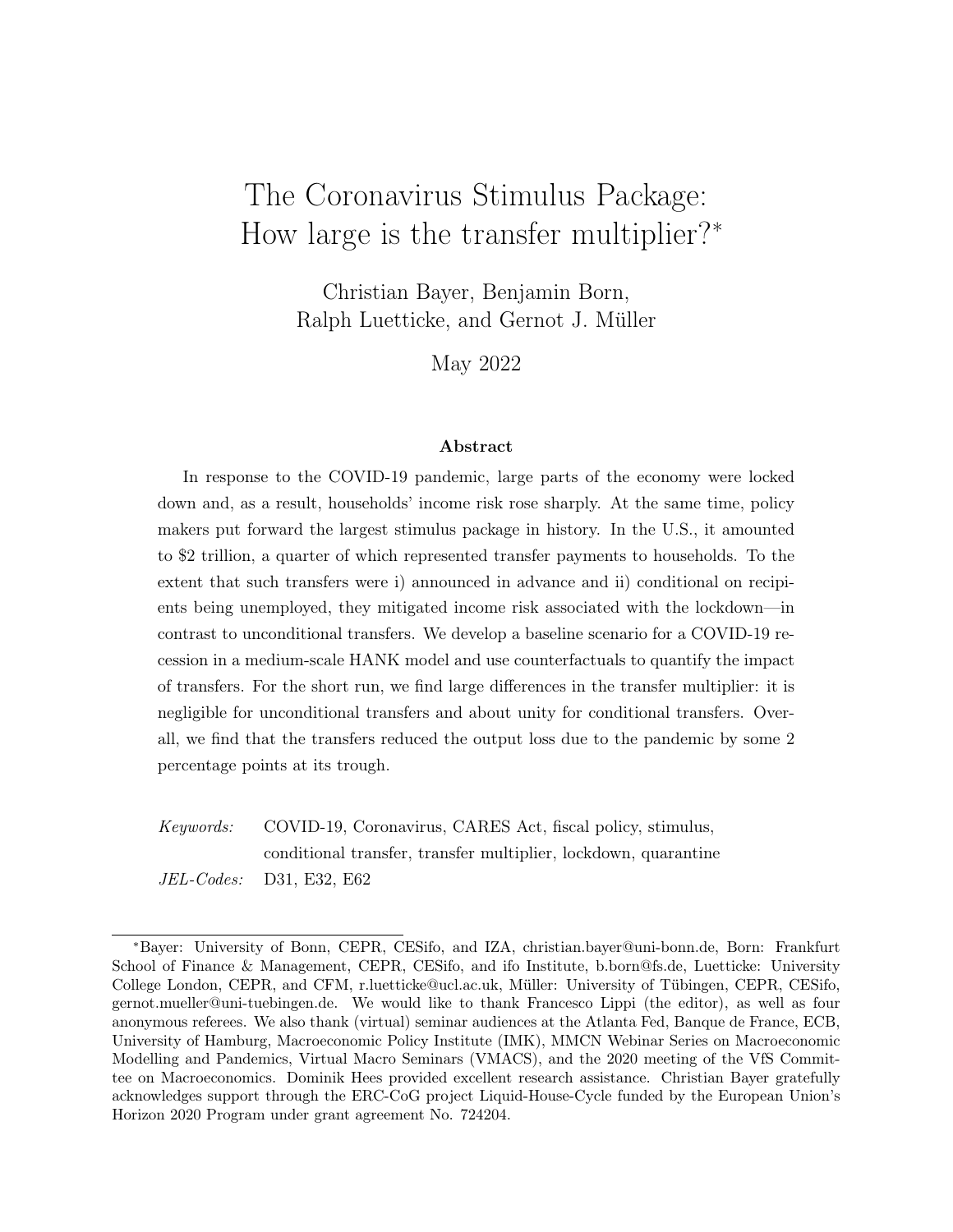sectorsk of measure one. Formally, we rely on a nested Dixit-Stiglitz aggregator:

cit = 2 4 Z kt Z j 2S(k) c F 1 F ijkt dj F F 1 S 1 S dk 3 5 S S 1 ; (4)

where j 2 S(k) indicates that dierentiated good j belongs to sectork. The elasticity of substitution within a nal-good sector,  $F$ , is assumed to be larger than the substitutability across sectors,  $s$ . Each of the dierentiated goods,j, is o ered at price  $p_{it}$ . Not all sectors are equally a ected by the pandemic. We model this by the indicator which determines whether sectork goods can actually be bought ( $k_t = 1$ ) or become unavailable due to the pandemic ( $k_t = 0$ ). This means that the demand for each of the varieties is given by

$$
c_{ijkt} = \kappa t \frac{p_{jt}}{P_{kt}} \qquad c_{ikt} \qquad (5)
$$

Here $P_{kt}$  is the (ideal) price index of all varieties in sectok and using these prices, we obtain the aggregate price leve $P_t =$ R  $_{kt}P_{kt}^{1}$  sdk  $\frac{1}{1-s}$ .

Without further loss of generality, we can normalize the disutility of labor:  $G(h_{it}$ ;  $n_{it}$ ) = h<sub>it</sub>  $\frac{n_{it}^{1+}}{1+}$ . This simpli es the household problem a $\textbf{s}_{it}$  drops out from the rst-order condition. All employed households supply the same number of hours =  $N(w_t)$ , and income and  $R$ productivity risk are the same. We denote by  $H_t$  the total number of active workers  $\;$  I $_{\rm e_{it}$   $=$   $_{\rm E}$ di. We assume that the same fraction $H_t$ , of nal-good sectors and capital is active, too. For the total e ective labor supply, we need to take heterogeneity into account, and obtain this as N (w<sub>t</sub>)H<sub>t</sub>, where H<sub>t</sub> :=  $\Box I_{e_{it}}$  = Eh<sub>it</sub> di is the productivity weighted share of active workers. R

#### 2.1.2 Consumption, Savings, and Portfolio Choice

Given the preferences and the stochastic environment above, a household optimizes intertemporally subject to its budget constraint:

$$
c_{it} + b_{t+1} + q_{t}k_{it+1} = b_{it} \frac{R(b_{it}; R_{t}^{b})}{t} + (q + r_{t})k_{it} + T_{t}(h_{it})
$$
  
+ (1) [R(h\_{it}; e\_{it})(h\_{it} w\_{t}N\_{t} + I\_{h\_{it}} e\_{0} U\_{t}) + I\_{h\_{it}} e\_{0} F];  

$$
k_{it+1} \quad 0; \quad b_{t+1} \quad \underline{B};
$$
 (6)

where  $\frac{U}{t}$  is union pro ts,  $\frac{F}{t}$  is rm pro ts,  $b_t$  is real bond holdings, $k_{it}$  is the amount of illiquid assets, q is the price of these assets, is their dividend,  $t = \frac{P_t - P_{t-1}}{P_{t-1}}$  $\frac{P_{t-1}}{P_{t-1}}$  is realized in ation, and R is the nominal interest rate on bonds, which depends on the portfolio position of the household and the central bank's interest rat $\mathsf{R}_{\mathsf{t}}^{\mathsf{b}}$ , which is set one period before. All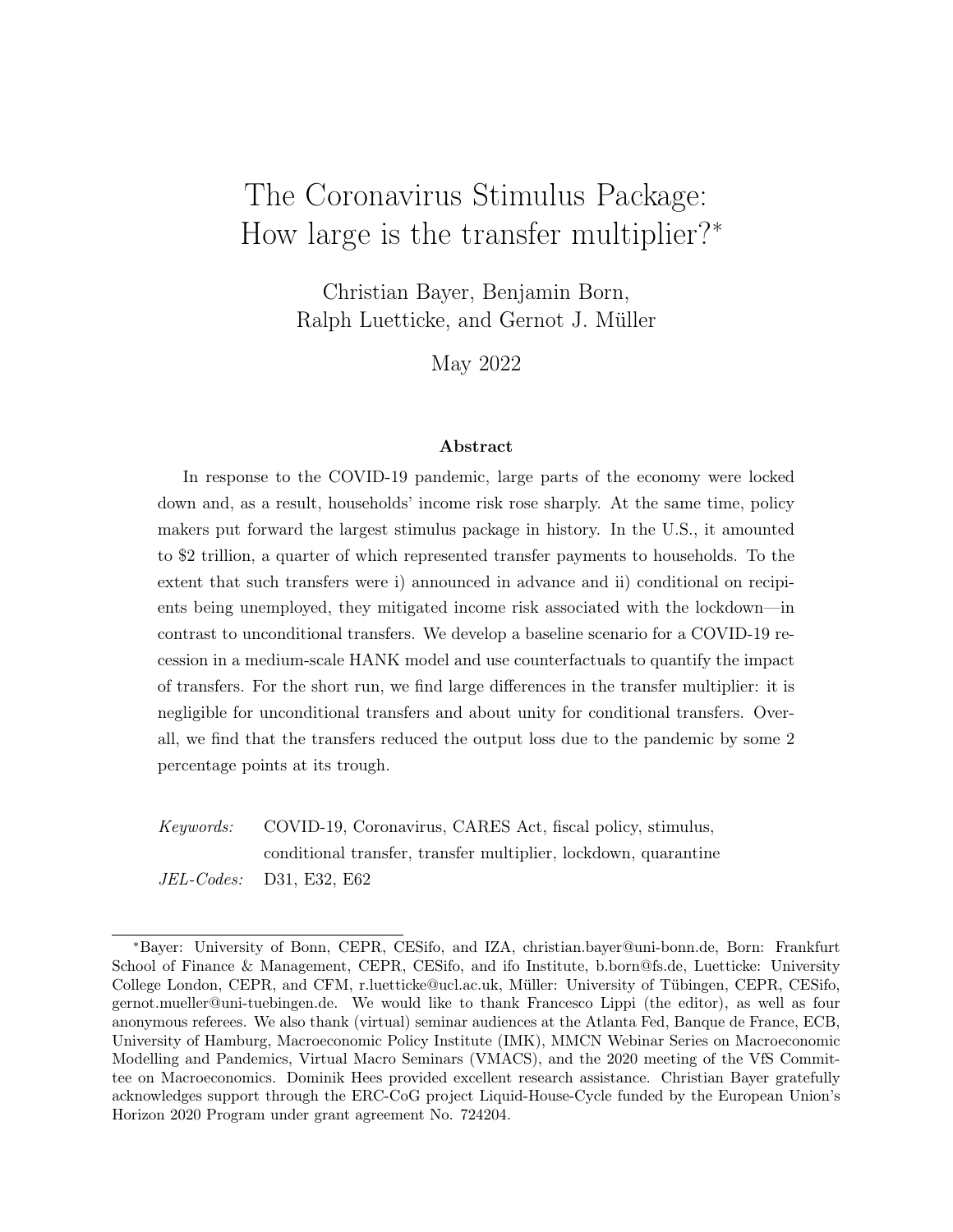households that do not participate in the capital market( $k_{it+1} = k_{it}$ ) still obtain dividends and can adjust their bond holdings. Depreciated capital has to be replaced for maintenance, such that the dividend,  $r_t$ , is the net return on capital. Holdings of bonds have to be above an exogenous debt limit E; and holdings of capital have to be non-negative R( $h_{it}$ ;  $e_{it}$ ) is equal to one for employed  $\epsilon = E$ ) households, less than one for unemployed  $\epsilon \in U$ ), and can exceed one for quarantined households  $\neq$  Q). In line with the U.S. unemployment insurance during the pandemic, the replacement rate depends on the level of forgone income and the CARES payments. Depending on their income level, households potentially receive a lump-sum transfer $T_t(h_{it})$ . The tax rate is constant.

Households make their savings choices and their portfolio choice between liquid bonds and illiquid capital in light of a capital market friction that renders capital illiquid because participation in the capital market is random and i.i.d. in the sense that only a fraction, , of households is selected to be able to adjust their capital holdings in a given period.

This leaves us with three functions that characterize the household's problem: value function  $V^a$  for the case where the household adjusts its capital holdings, the function<sup>n</sup> for the case in which it does not adjust, and the expected envelope valued, over both:

$$
V_{t}^{a}(b; k; h; \theta) = \max_{k^{0}; b_{k}^{0}} u[x(b; b_{k}^{0}; k; k^{0}, h; \theta)] + E_{t}V_{t+1}(b_{k}^{0}; k^{0}, h^{0}, \theta)
$$
  

$$
V_{t}^{n}(b; k; h; \theta) = \max_{b_{k}^{0}} u[x(b; b_{k}^{0}; k; k; h; \theta)] + E_{t}V_{t+1}(b_{k}^{0}; k; h^{0}, \theta)
$$
  

$$
E_{t}V_{t+1}(b_{t}^{0}; k^{0}, h^{0}, \theta) = E_{t} V_{t+1}(b_{t}^{0}; k^{0}, h^{0}, \theta) + E_{t} (1) V_{t+1}(b_{t}^{0}; k; h^{0}, \theta)
$$
 (7)

Expectations about the continuation value are taken with respect to all stochastic processes conditional on the current states. Maximization is subject to the budget constraint.

#### 2.2 Firm Sector

The rm sector consists of four sub-sectors: (a) a labor sector composed of unions that dierentiate raw labor and labor packers who buy dierentiated labor and then sell labor services to intermediate goods producers, (b) intermediate goods producers who hire labor services and rent out capital to produce goods, (c) nal goods producers who di erentiate intermediate goods and then sell them to goods bundlers, who nally sell them as consumption goods to households, and to (d) capital goods producers, who turn bundled nal goods into capital goods.

When prot maximization decisions in the rm sector require intertemporal decisions (i.e., in price and wage setting and in producing capital goods), we assume for tractability that they are delegated to a mass-zero group of households (managers) that are risk neutral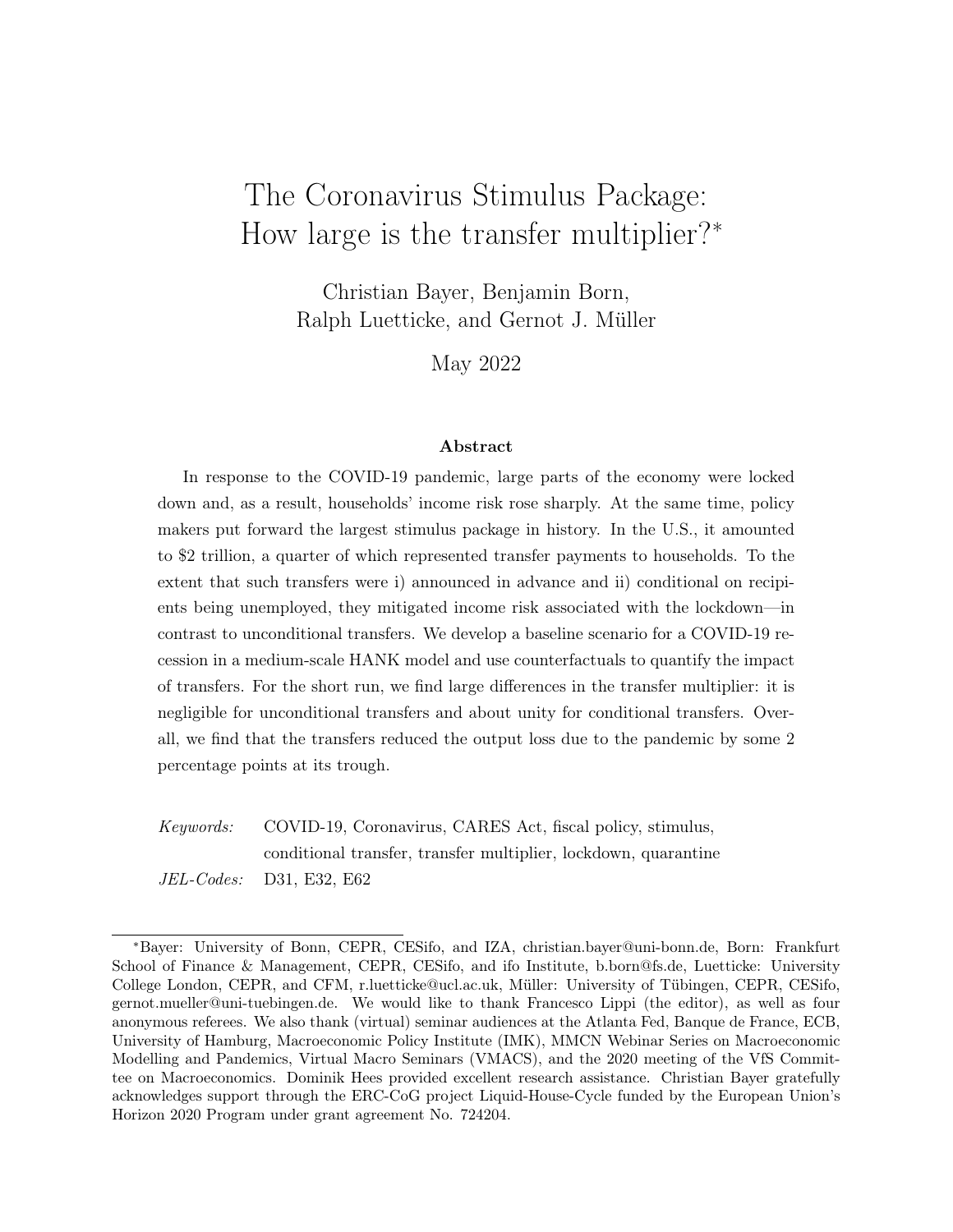and compensated by a share in prots. They do not participate in any asset market and have the same discount factor as all other households. Since managers are a mass-zero group in the economy, their consumption does not show up in any resource constraint and all but the unions' pro ts go to the entrepreneur households (whose  $= 0$ ). Union pro ts go lump sum to worker households.

#### 2.2.1 Labor Packers and Unions

Worker households sell their labor services to a mass-one continuum of unions indexed, by each of which o ers a di erent variety of labor to labor packers who then provide labor services to intermediate goods producers. Labor packers produce nal labor services according to the production function

$$
N_{t} = \begin{array}{c} Z & \frac{W}{W-1} & \frac{W}{W-1} \\ \Lambda_{jt}^{W} & \text{d}j \end{array} ; \tag{8}
$$

out of labor varieties  $n_{it}$ . Only a fraction H<sub>t</sub> of these workers nds themselves able to work, because, productivity weighted $(1 - H_t)$  is quarantined. Cost minimization by labor packers implies that each variety of labor, each union, faces a downward-sloping demand curve

$$
\hat{\mathsf{M}}_{jt} = \frac{W_{jt}}{W_t^F} \qquad W_t ; \qquad (9)
$$

where $W_{jt}$  is the nominal wage set by unionj and  $W_{t}^{F}$  is the nominal wage at which labor packers sell labor services to nal goods producers.

Since unions have market power, they pay the households a wage lower than the price at which they sell labor to labor packers. Given the nominal wage  $W_t$  at which they buy labor from households and given th**e**ominal wage indexW $_{\rm t}^{\rm F}$  , unions seek to maximize their discounted stream of prots. However, they face a Calvo-type (1983) adjustment friction (with indexation) with the probability  $w$  to keep wages constant. They therefore maximize

$$
E_0 \sum_{t=0}^{N} t \frac{t}{w} \frac{W_t^F}{P_t} N_t H_t \frac{(W_{jt} \frac{t}{W} - W_t}{W_t^F} \frac{W_t}{W_t^F} - \frac{W_{jt} \frac{t}{W}}{W_t^F} \frac{w}{W_t})
$$
(10)

by setting  $W_{it}$  in period t and keeping it constant except for indexation to  $_W$ , the steadystate wage in ation rate.

<sup>&</sup>lt;sup>9</sup>Since we solve the model by a rst-order perturbation in aggregate shocks, the assumption of riskneutrality only serves as a simplication in terms of writing down the model as managers do not face idiosyncratic income risks. With a rst-order perturbation, we have certainty equivalence for aggregate uctuations, rendering stochastic discount factors of agents constant whose borrowing constraints or idiosyncratic risks do not change.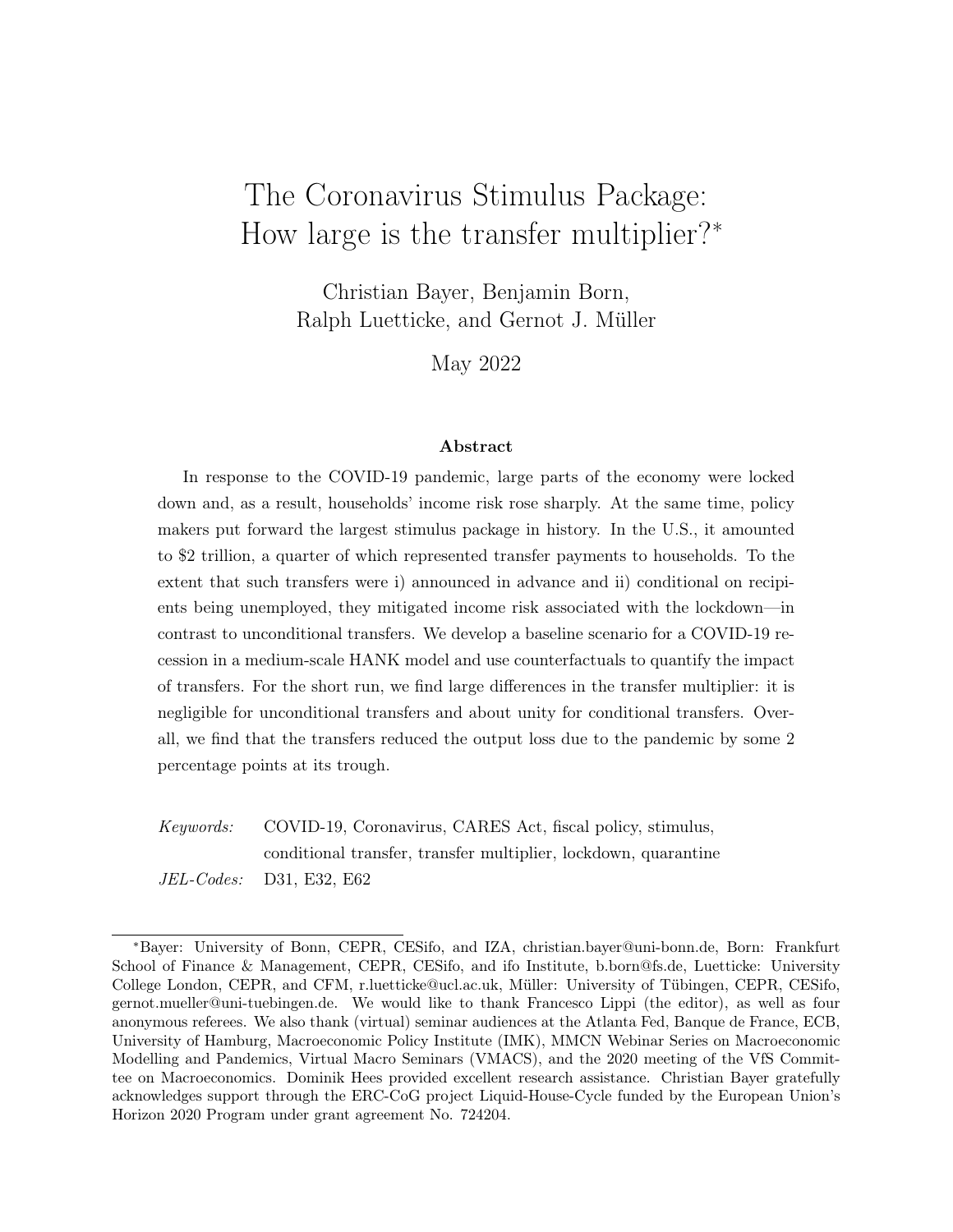Since all unions are symmetric, we focus on a symmetric equilibrium and obtain the linearized wage Phillips curve from the corresponding rst-order condition as follows, leaving out all terms irrelevant at a rst-order approximation around the stationary equilibrium:

$$
\log \frac{w}{w} = E_t \log \frac{w}{w} + w \frac{w_t}{w_t^F} - \frac{1}{w} ; \qquad (11)
$$

with  $W := \frac{W_t^F}{W_t^F} = \frac{W_t^F}{W_t^F}$  $_{\rm t}^\text{Y}$  being wage in ation, w<sub>t</sub> and w $_{\rm t}^{\text{F}}$  being the respectivereal wages for households and rms, and  $\frac{1}{w} = \frac{w-1}{w}$  $\frac{1}{w}$  being the target mark-down of wages the unions pay to households, $W_t$ , relative to the wages charged to rms, $W_t^F$ , and  $W_t = \frac{(1 - w)(1 - w)}{w}$  $\frac{1}{w}$ .

#### 2.2.2 Final Goods Producers

Similar to unions, nal goods producers di erentiate a homogeneous intermediate good and set prices. Each reseller in sector k faces a downward-sloping demand curve

$$
y_{jt} = k_t (p_{jt} = P_{kt}) \quad \text{F} \quad Y_{kt} \tag{12}
$$

and buys the intermediate good at the nominal pric $\mathbf{A} C_t$ . As we do for unions, we assume price adjustment frictions à la Calvo (1983) with indexation. We assume for simplicity that it is i.i.d. whether a sector is active or not and that this shock realizes after price setting.

Under this assumption, the rms' managers maximize the present value of real prots given this price adjustment friction, i.e., they maximize:

$$
E_0 \sum_{t=0}^{N} t t \gamma (1-t) Y_{kt} \quad (1 \sum_{t=0}^{N} \frac{p_{jt} t}{p_t} \frac{M C_t}{P_t} \frac{p_{jt} t}{p_t} \frac{r}{r} )
$$
 (13)

with a time constant discount factor, where  $\frac{y}{x}$  is the probability of price adjustment and is the steady-state in ation rate.

Since all sectors are symmetric and sectors are shut down randomly after price setting, all rms choose the same price when resetting it. Therefore, all sectoral price levels = R  $\sum_{j=2}^n S(k) p_j^1$  <sup>F</sup> dj  $\frac{1}{1-\epsilon}$  are the same and we denote this price level  $bB_{kt} = P_t^F$ . Yet, it implies a loss in nal consumption to the households that only the fraction of sectors can actually o er their varieties ( $k_t = 1$ ). This fraction is same as the fraction of workers in  $E$ , H<sub>t</sub>. Consumers lose out on varieties and this introduces a wedg $\overline{\vec{\theta}}^{\frac{1}{1 - \rm s}}$  between the average price set by all  $\rm\,rms,\,P_{t}^{F}$  , and the e ective  $P_{t}$  of the consumption aggregate (the ideal price index):  $P_t = P_t^F H_t^{\frac{1}{1-s}}$ . Vice versa, it implies that the real value of total output  $Y_t$  is by factor  $H_t^{\frac{-1}{s}}$  $t^{\text{s}^{-1}}$  smaller than the quantity of intermediate goods produced.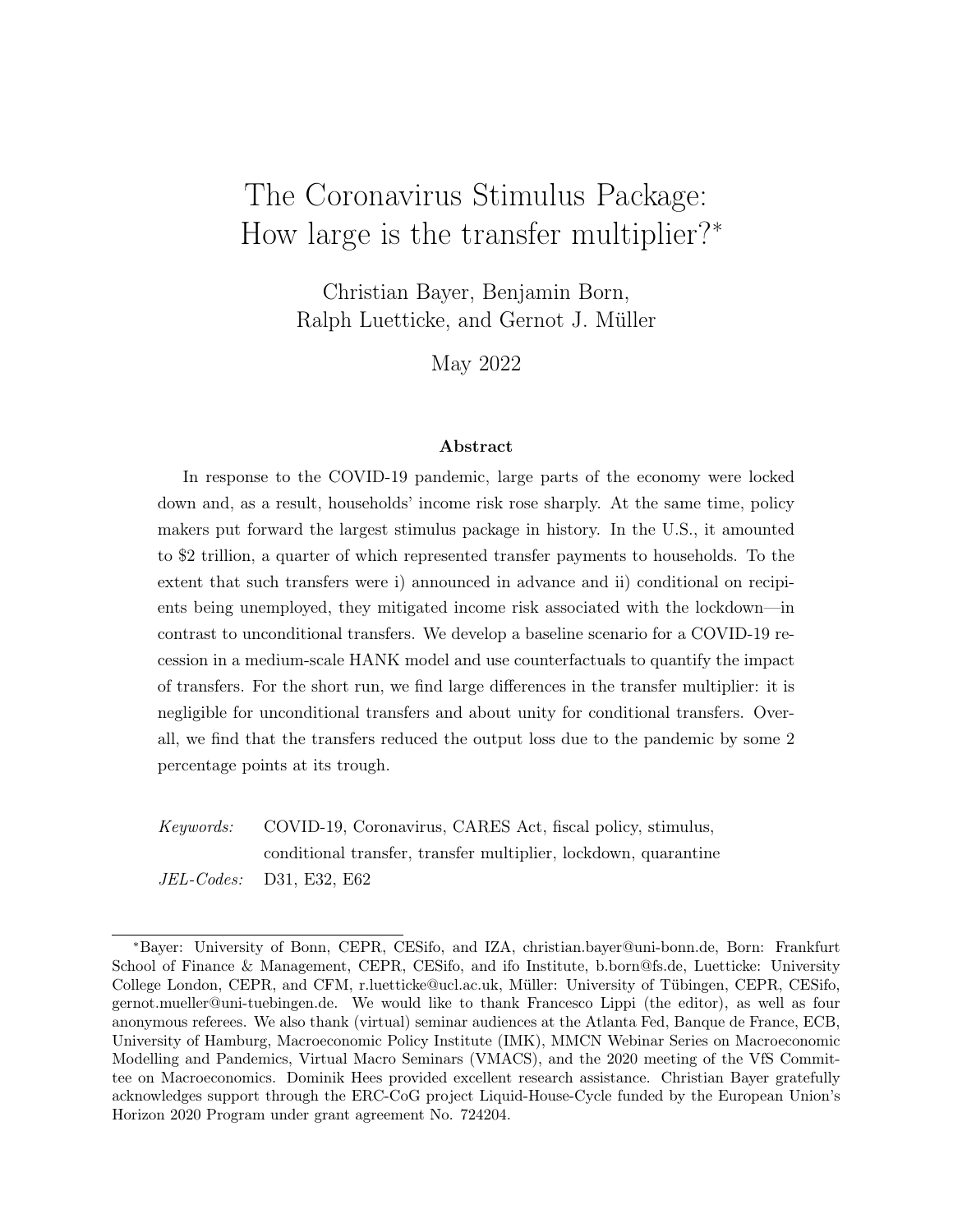We use this expression for the relationship between the average price of goods and the e ective price level to rewrite the maximization problem of price setters as:

$$
E_0 \xrightarrow{t \ t} \tfrac{t}{\sqrt{1}} (1 \t t)^{Y_t} \t i t H_t^{\frac{1}{s^{-1}}} \xleftarrow{B} \text{Q} \frac{p_{jt}}{P_t^F} \xleftarrow{M C_t} \frac{1}{H_t^{\frac{1}{s^{-1}}}} A \xrightarrow{p_{jt}} \frac{t}{P_t^F} \t= \t{(14)}
$$

which, through its corresponding rst-order condition for price setting, implies a Phillips curve for the average price

$$
\log \frac{f}{t} = E_t \log \frac{f}{t+1} + \gamma \quad mc_t = H_t^{\frac{1}{s-1}} + \frac{1}{\gamma} \quad ; \tag{15}
$$

where we again dropped all terms irrelevant for a rst-order approximation and have $_Y =$  $(1 \quad \gamma)(1 \quad \gamma)$  $\frac{1}{\gamma}$   $\rightarrow$   $\gamma$ ). Here,  $\frac{1}{t}$  is the gross in ation rate of the average price of nal goods, $\frac{1}{t}$  :=  $\frac{P_t^F}{P_{t-1}^F}$ , which, di erent from  $t$ , does not take into account whether a sector is locked down or not, mc<sub>t</sub> :=  $\frac{MC_t}{P_t}$  is the real marginal costs, and  $Y = \frac{F}{F-1}$  is the target markup. The e ective price P<sub>t</sub>, the ideal price index, then exhibits an in ation rate  $t = \frac{F}{t} - \frac{H_t - 1}{H_t}$  $H_{\rm t}$ 1  $\overline{\phantom{0}^{s-1}}$ .

Importantly, the love-of-variety term  $H_t^{-\frac{1}{s}}$  $t^{\frac{S}{S}-1}$  adds an element of as-if-perfectly-exible prices to the model. In the rst period in which the quarantine shock hits, some varieties are lost and H<sub>t</sub> falls. As a consequence, the e ective price level jumps up even if all individual prices remain constant because households cannot perfectly substitute the lost varieties. As households expect the quarantine to be reduced in the future, they expect varieties to return and hence a falling e ective price level from the love-of-variety component. This de ationary e ect of the return of varieties to the consumption basket increases the real interest rate that households face and leads them to save more. This is the key mechanism behind the Keynesian supply shocks in Guerrieri et al. (2022), as they explain in Section 3.1 of their paper.

#### 2.2.3 Intermediate Goods Producers

Intermediate goods are produced with a constant returns to scale production function, taking into account that a productivity weighted fraction  $H_t$  of labor and the fraction  $H_t$  of capital is quarantined:

$$
Y_t^F = (H_t N_t) (H_t u_t K_t)^{(1)} :
$$
 (16)

Here,  $u_tK_t$  is the e ective capital stock taking into account utilization  $u_t$ , i.e., the intensity with which the existing capital stock is used. Using capital with an intensity higher than normal results in increased depreciation of capital according to( $u_t$ ) =  $_0 + 1$  ( $u_t$  1) +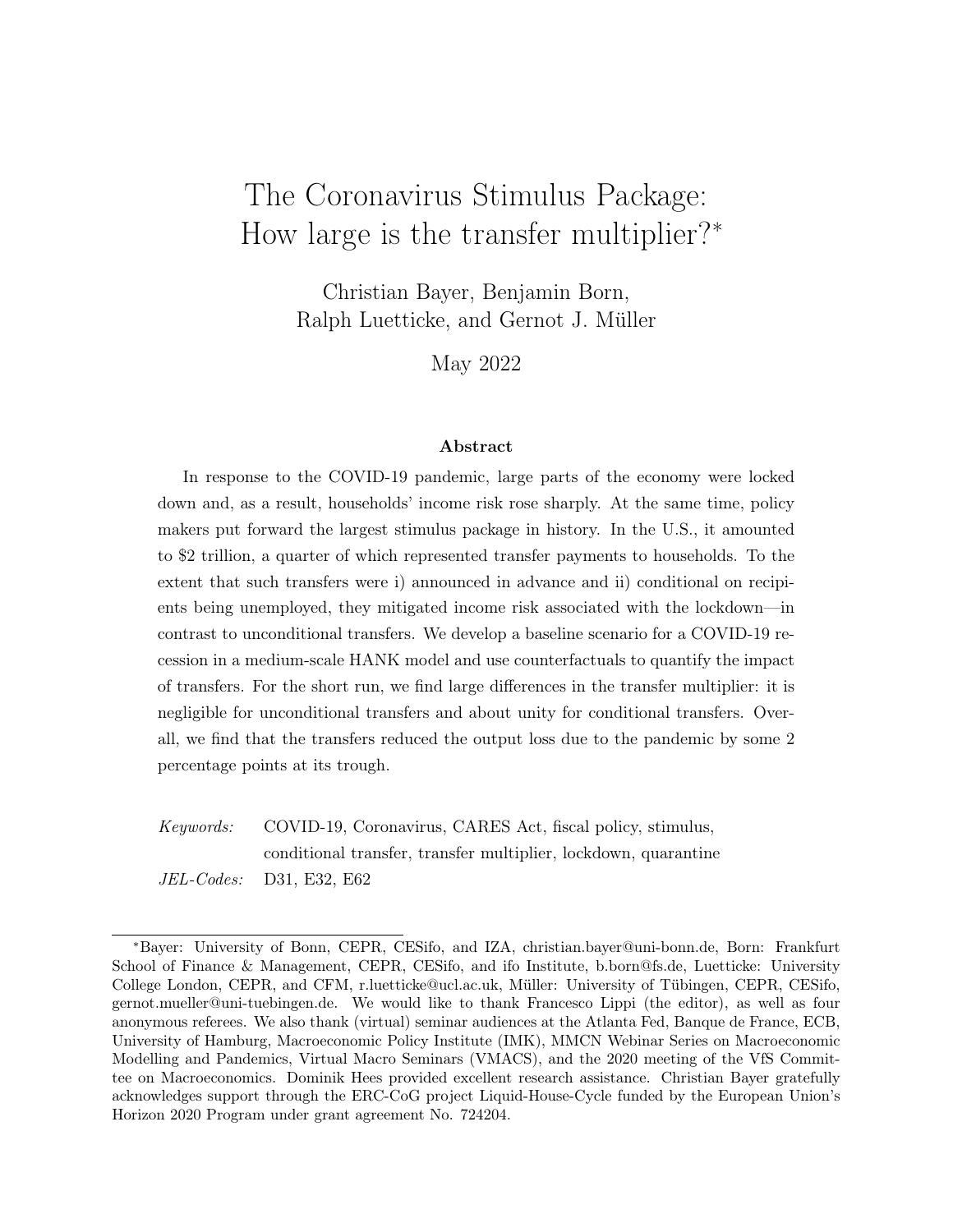$2=2$  (u<sub>t</sub> 1)<sup>2</sup>, which, assuming  $1$ ;  $2 > 0$ , is an increasing and convex function of utilization. Without loss of generality, capital utilization in the steady state is normalized to 1, so that  $_0$  denotes the steady-state depreciation rate of capital goods.

Let  $mc<sub>t</sub>$  be the relative price at which the intermediate good is sold to nal goods producers. The intermediate goods producer maximizes prots,

$$
mc_{t}Y_{t}^{F} H_{t}W_{t}^{F}N_{t} H_{t}[r_{t} + q_{t}(u_{t})]K_{t}; \qquad (17)
$$

where  $r_t^F$  and  $q$  are the rental rate of rms and the (producer) price of capital goods, respectively. Only non-quarantined factors receive payments. The intermediate goods producer operates in perfectly competitive markets, such that the real wage and the user costs of capital are given by the marginal products of labor and eective capital:

$$
w_t^F = mc_t \frac{u_t K_t H_t}{N_t H_t}^1 ; \qquad (18)
$$

$$
r_t^F + q \t (u_t) = u_t(1) \t m c_t \t \frac{N_t H_t}{u_t K_t H_t} \t (19)
$$

We assume that utilization is decided by the owners of the capital goods, taking the aggregate supply of capital services as given. The optimality condition for utilization is given by

$$
Q_{t}[1 + 2(u_{t} 1)] = (1) mc_{t} \frac{N_{t}H_{t}}{u_{t}K_{t}H_{t}} ; \qquad (20)
$$

i.e., capital owners increase utilization until the marginal maintenance costs equal the marginal product of capital services.

Total production  $Y_t = H_t^{\frac{1}{s}}$  $\frac{1}{t^{s-1}}Y_t^F$  is scaled by an additional termH $t^{s-1}_{t}$  $\overline{t}^s$ , which re ects the fact that the loss in varieties through the quarantine decreases the e ective productivity of the economy even further.

#### 2.2.4 Capital Goods Producers

Capital goods producers take the relative price of capital goods,, as given in deciding about their output, i.e., they maximize

$$
E_0 \sum_{t=0}^{N} {}^{t}I_t \quad q \quad 1 \quad \frac{1}{2} \quad \log \frac{I_t}{I_{t-1}} \quad \frac{1}{2} \quad \frac{1}{2} \quad \frac{1}{2} \quad \frac{1}{2} \quad \frac{1}{2} \quad \frac{1}{2} \quad \frac{1}{2} \quad \frac{1}{2} \quad \frac{1}{2} \quad \frac{1}{2} \quad \frac{1}{2} \quad \frac{1}{2} \quad \frac{1}{2} \quad \frac{1}{2} \quad \frac{1}{2} \quad \frac{1}{2} \quad \frac{1}{2} \quad \frac{1}{2} \quad \frac{1}{2} \quad \frac{1}{2} \quad \frac{1}{2} \quad \frac{1}{2} \quad \frac{1}{2} \quad \frac{1}{2} \quad \frac{1}{2} \quad \frac{1}{2} \quad \frac{1}{2} \quad \frac{1}{2} \quad \frac{1}{2} \quad \frac{1}{2} \quad \frac{1}{2} \quad \frac{1}{2} \quad \frac{1}{2} \quad \frac{1}{2} \quad \frac{1}{2} \quad \frac{1}{2} \quad \frac{1}{2} \quad \frac{1}{2} \quad \frac{1}{2} \quad \frac{1}{2} \quad \frac{1}{2} \quad \frac{1}{2} \quad \frac{1}{2} \quad \frac{1}{2} \quad \frac{1}{2} \quad \frac{1}{2} \quad \frac{1}{2} \quad \frac{1}{2} \quad \frac{1}{2} \quad \frac{1}{2} \quad \frac{1}{2} \quad \frac{1}{2} \quad \frac{1}{2} \quad \frac{1}{2} \quad \frac{1}{2} \quad \frac{1}{2} \quad \frac{1}{2} \quad \frac{1}{2} \quad \frac{1}{2} \quad \frac{1}{2} \quad \frac{1}{2} \quad \frac{1}{2} \quad \frac{1}{2} \quad \frac{1}{2} \quad \frac{1}{2} \quad \frac{1}{2} \quad \frac{1}{2} \quad \frac{1}{2} \quad \frac{1}{2} \quad \frac{1}{2} \quad \frac{1}{2} \quad \frac{1}{2} \quad \frac{1}{2} \quad \frac{1}{2} \quad \frac{1}{2} \quad \frac{1}{2} \quad \frac{1}{2} \quad \frac{1}{2} \quad \frac{1
$$

<sup>&</sup>lt;sup>10</sup>If the production unit is quarantined, quarantined capital is still depreciated at rate  $\overline{0}$   $\overline{1}$  +  $\overline{2}$ =2. This means capital owners receive an average dividend payment on their capital =  $r_t^F H_t$  (1  $H_t$ ) (0).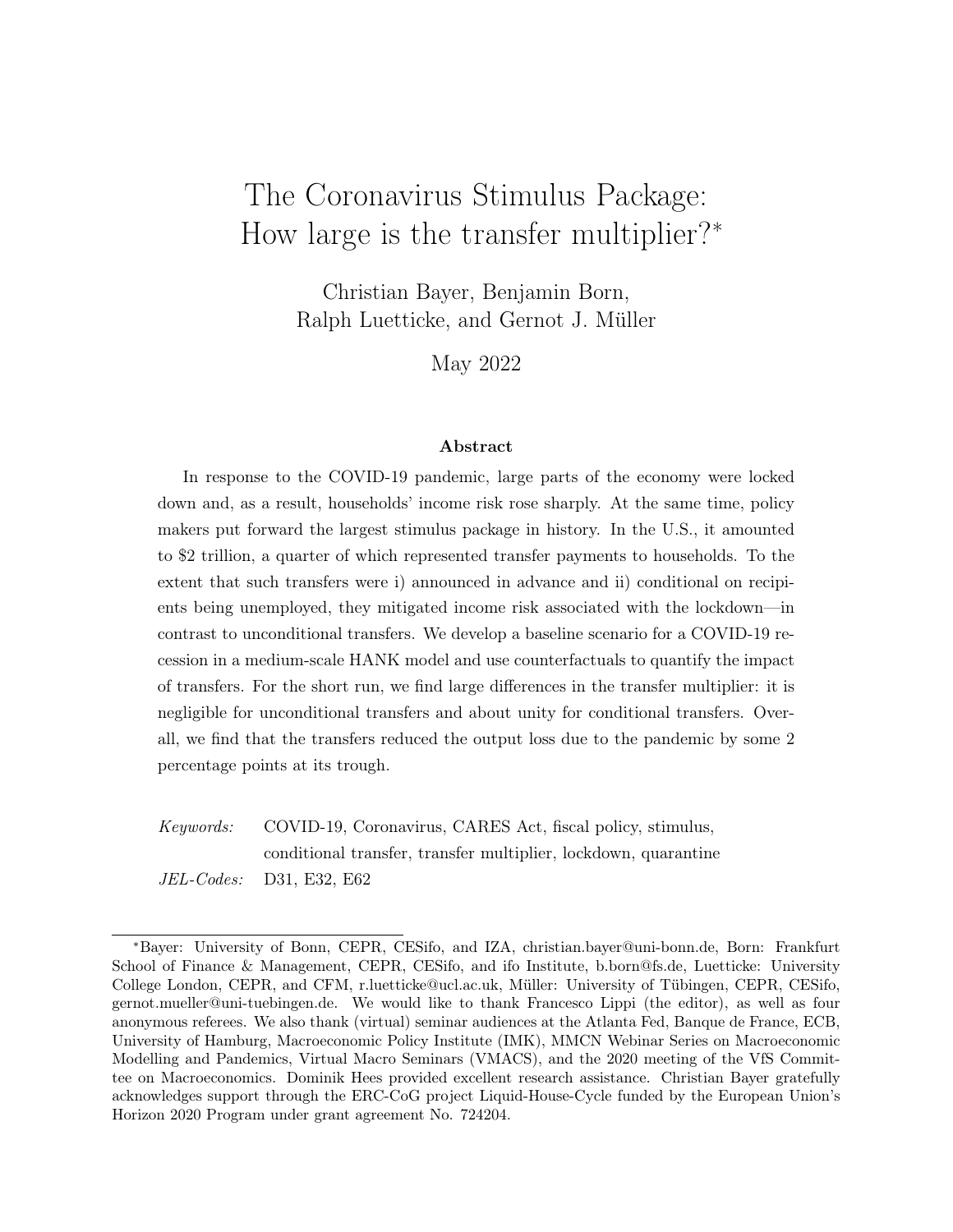Optimality of the capital goods production requires (again dropping all terms irrelevant up to rst order)

$$
q_{t} \quad 1 \qquad \log \frac{I_{t}}{I_{t-1}} = 1 \qquad E_{t} \quad q_{t+1} \quad \log \frac{I_{t+1}}{I_{t}} \qquad ; \tag{22}
$$

and each capital goods producer will adjust its production until (22) is fullled.

Since all capital goods producers are symmetric, we obtain as the law of motion for aggregate capital

$$
K_{t} \quad (1 \quad (u_{t})) \ K_{t-1} = \begin{array}{cc} 1 & \frac{1}{2} & \log \frac{1}{1+t} & \frac{1}{2} \\ 1 & \log \frac{1}{1+t} & 1 \end{array} \tag{23}
$$

The functional form assumption implies that investment adjustment costs are minimized and equal to0 in the steady state.

#### 2.3 Government

The government operates a monetary and a scal authority. The monetary authority controls the nominal interest rate on liquid assets, while the scal authority issues government bonds to nance decits and adjusts expenditures to stabilize debt in the long run.

We assume that in normal times monetary policy sets the nominal interest rate following a Taylor-type (1993) rule with interest rate smoothing:

$$
\frac{R_{t+1}^{b}}{R^{b}} = \frac{R_{t}^{b}}{R^{b}} \qquad \frac{F}{t} \qquad (1 \quad \text{R}) \qquad \frac{Y_{t}^{F}}{Y_{t-1}^{F}} \qquad (1 \quad \text{R}) \qquad \gamma \qquad (24)
$$

The coe cient  $R^b$ <sup>b</sup> 0 determines the nominal interest rate in the steady state. The coef cients 0,  $\gamma$  0 govern the extent to which the central bank attempts to stabilize ination and output. We assume that the central bank reacts to average, i.e., measured, in ation,  $\Phi$ , not e ective price in ation,  $\Phi$ <sub>t</sub>, that depends on substitution elasticities for quarantined products and services. The parameter  $\alpha$  0 captures interest rate smoothing. For the rst 21 months of the pandemic, March 2020 until December 2021, we assume that the central bank sets the interest rate to the zero-lower-bound and implement this via news shocks on the interest rate. Afterwards the interest rate reverts to the one implied by the Taylor rule.

The scal branch of the government follows a simple rule for spending that reacts only to the deviation of government debt from its long-run target in order to avoid scal dominance: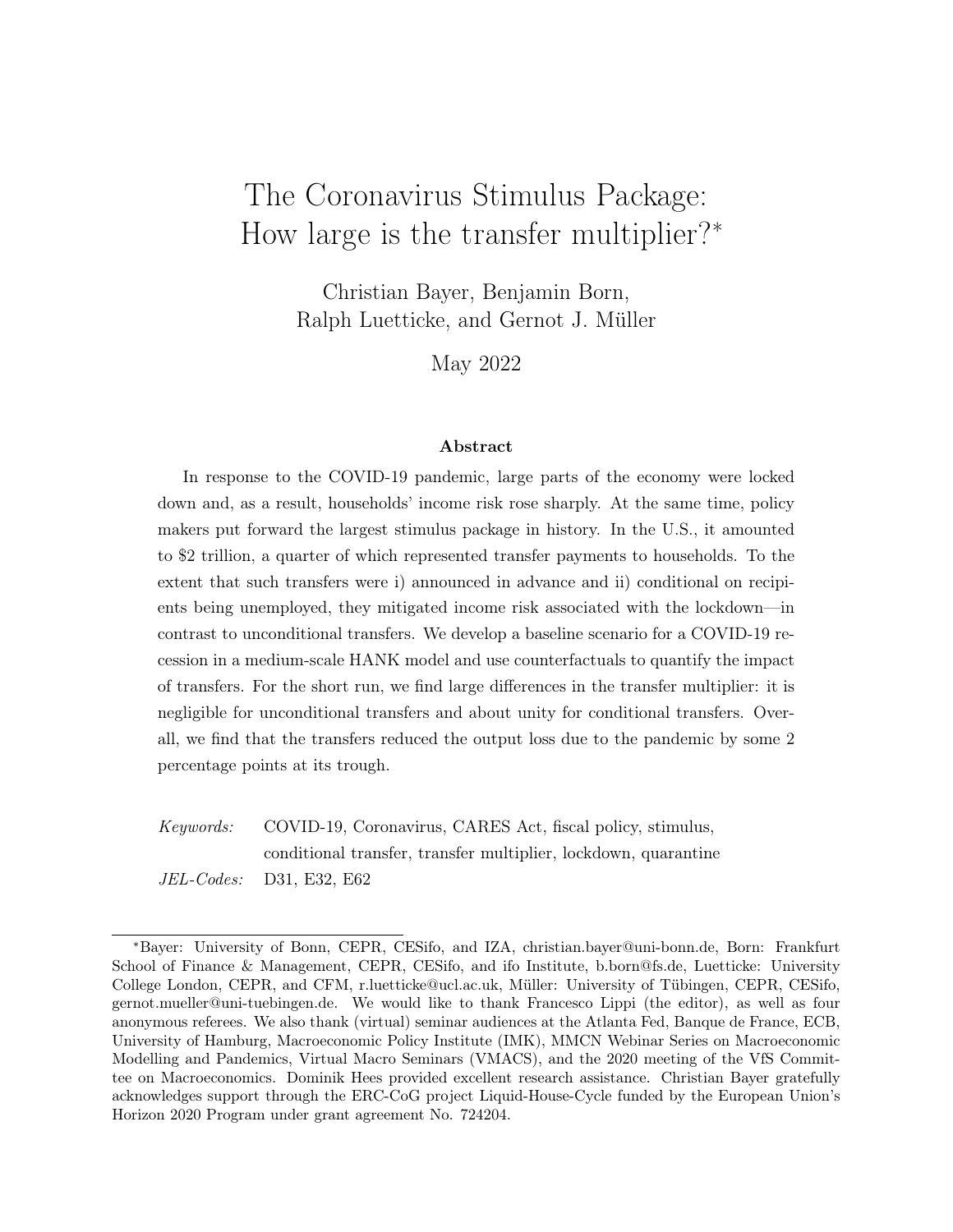$$
\frac{G_t}{G} = \frac{G_{t-1}}{G} \stackrel{G}{=} \frac{B_t}{B} \stackrel{(1-G) \stackrel{G}{B}}{=} ; \tag{25}
$$

where the coe cient  $\frac{G}{B}$  determines the speed at which government debt is returned to its target level.

The government levies a constant tax rate on labor income and pro ts so that total taxes  $T_t$  are are given by  $T_t =$  $_{t}^{\mathsf{U}}$  +  $_{t}^{\mathsf{F}}$  and the government budget constraint determines government debt residually:

$$
B_{t+1} = R_t^b = {}_t B_t + G_t \quad T_t + \quad T_t(h_{it})di + (1) \qquad \qquad R(h_{it}; e_t)(h_{it} w_t N_t + I_{h_{it} \, \theta0} \quad {}_t^U)di : (26)
$$

### 2.4 Goods, Bonds, Capital, and Labor Market Clearing

The labor market clears at the competitive wage given in (18). The bond market clears whenever the following equation holds:

$$
B_{t+1} = B^{d}(R^{b}_{t}; p^{in}_{q;t}; r_{t}; q; \quad f^{t}; \quad u^{t}; w_{t}; \quad t; T_{t}; \quad t; E_{t}V_{t+1}) := E_{t} \quad b_{a;t} + (1) \quad b_{n;t} \quad ; \tag{27}
$$

where $b_{a;t}$ ;  $b_{n;t}$  are functions of the states(b; k; h; e), and depend on how households value asset holdings in the future,  $V_{t+1}$  (b; k; h; e), and current prices  $(R_t^b; p_{q;t}^{in}; r_t; q; \frac{F}{t}; \frac{U}{t}; w_t; \frac{F}{t}; T_t)$ . Future prices do not show up because we can express the value functions such that they summarize all relevant information on the expected future price paths. Expectations in the right-hand-side expression are taken w.r.t. the distribution  $_{t}(b; k; h; \theta)$ . Equilibrium requires the total net amount of bonds the household sector demand $B$ <sup>d</sup>, to equal the supply of government bonds. In gross terms there are more liquid assets in circulation as some households borrow up  $t\mathbf{B}$ .

Last, the market for capital has to clear:

$$
K_{t+1} = K^{d}(R_{t}^{b}, p_{q,t}^{in}; r_{t}; q; F_{t}^{in}; w_{t}; t; T_{t}; t; E_{t}V_{t+1}) := E_{t}[k_{t} + (1 \quad k]; (28)
$$

where the rst equation stems from competition in the production of capital goods, and the second equation de nes the aggregate supply of funds from households both those that trade capital,  $k_t$ , and those that do not,  $(1)$  )k. Again  $k_t$  is a function of the current prices and continuation values. The goods market then clears due to Walras' law, whenever labor, bonds, and capital markets clear.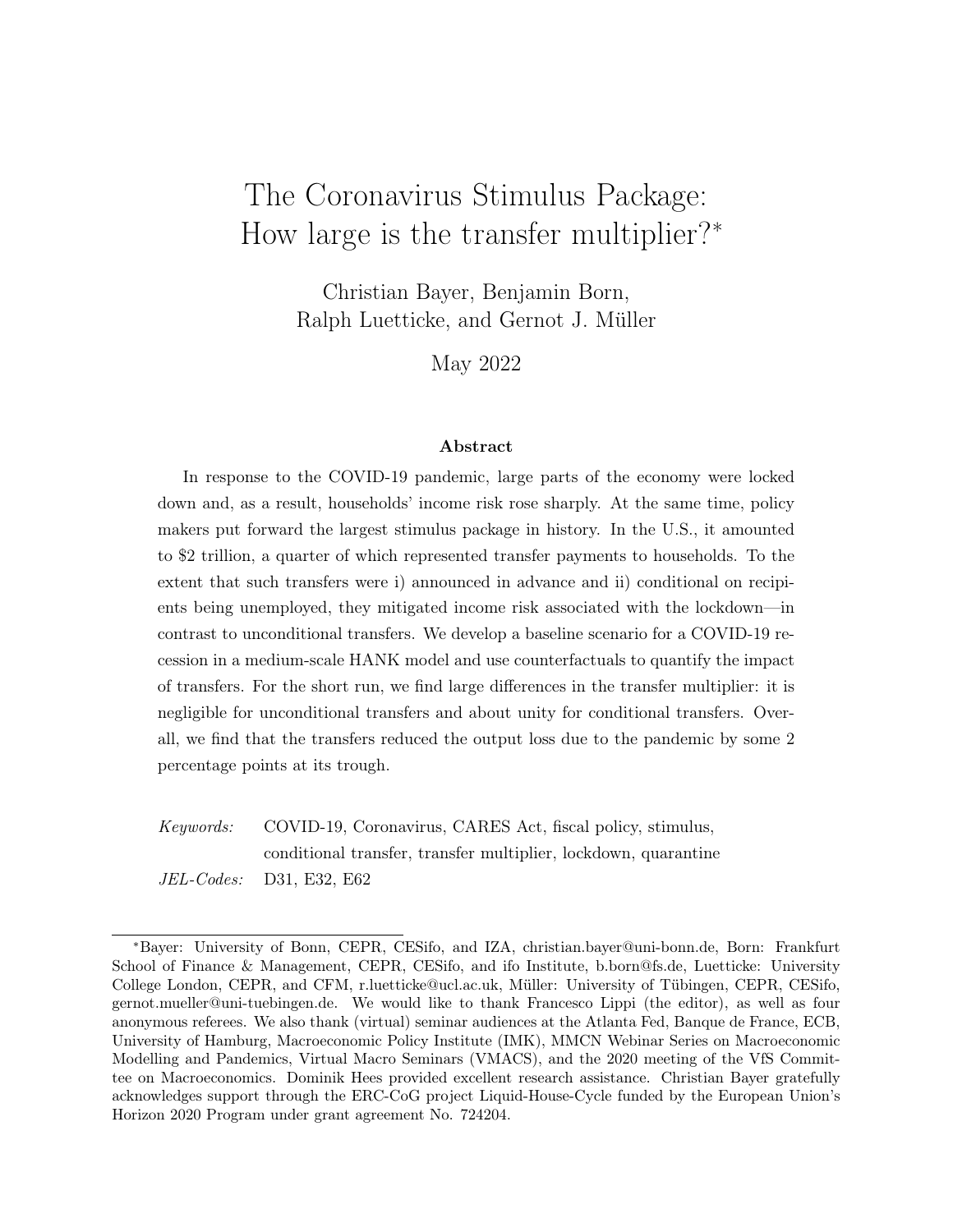| Parameter                           | Value  | <b>Description</b>        | Parameter                | Value   | Description                |
|-------------------------------------|--------|---------------------------|--------------------------|---------|----------------------------|
| Households                          |        |                           | <b>Nominal frictions</b> |         |                            |
|                                     | 0.99   | Discount factor           | Y                        | 0.009   | Price rigidity             |
|                                     | 4.00   | Relative risk aversion    | w                        | 0.011   | Wage rigidity              |
|                                     | 2.00   | Inverse Frisch elasticity | Firms                    |         |                            |
|                                     | 5.00%  | Portfolio adj. prob.      |                          | 0.68    | Share of labor             |
| <b>Idiosyncratic Productivity</b>   |        |                           | $\Omega$                 | 0.58%   | Depreciation rate          |
| h                                   | 0.99   | Persistence               | F                        | 11.00   | Elasticity within sectors  |
| h                                   | 6.93%  | Standard deviation        | S                        | 3.50    | Elasticity between sectors |
|                                     | 0.02%  | Trans. prob. W.!<br>Е.    | W                        | 11.00   | Elasticity of substitution |
|                                     | 2.37%  | Trans. prob. E.!<br>W.    | <b>Monetary Policy</b>   |         |                            |
| <b>Labor Market Transitions</b>     |        |                           | $\mathsf{R}$             | 0.93    | Inertia                    |
|                                     | 0.03%  | Trans. prob. E ! Q        |                          | 1.50    | In ation reaction          |
| $p_{q;ss}^{in}$<br>$p_{q}^{out; E}$ | 25.00% | Trans. prob.Q! E          | Y                        | 0.20    | Output reaction            |
| pout; U                             | 8.33%  | Trans. prob.Q! U          | <b>Fiscal Policy</b>     |         |                            |
| pin                                 | 1.20%  | Trans. prob.E! U          | G                        | 0.98    | Inertia Spending           |
| pout                                | 20.00% | Trans. prob.U! E          | $\frac{G}{B}$            | $-0.75$ | <b>Reaction Debt</b>       |
| Q Process                           |        |                           |                          | 0.20    | Tax rate level             |
| Q                                   | 0.86   | Autocorrelation           | <b>Real frictions</b>    |         |                            |
| Q, Y                                | 0.04   | Feedback activity!<br>Q   | s                        | 1.289   | Capital utilization        |
|                                     |        |                           |                          | 1.000   | Investment adjustment      |

Table 1: External/calibrated parameters (monthly frequency)

# 3 Parameterization

We solve the model by perturbation methods (Bayer and Luetticke, 2020; Bayer et al., 2020) and parameterize the model atmonthly frequency in the following way. First, we calibrate or x all parameters that determine the steady state of the model. Second, we specify the values of those parameters that govern the dynamics of the model in line with estimates from the literature.

Table 1 summarizes all parameter values. On the household side, we model the tate as regular unemployment. We target an unemployment rate of 6% and an average duration of 5 months in line with US data for the period 1980 2019, which yield $\mathsf{p}^\mathsf{in}_{\mathsf{u}} = 1.2\%$  and  $p_u^{\text{out}}$  = 20%. The Q-state, by contrast, is a rare state with probability mass in the steady state of almost zero  $\hat{\mathsf{p}}_{\text{q;ss}}^{\text{in}} = 0.03\%$ . In both states, households receive government transfers that replace 25% of their after-tax labor income capped at 50% of median income. Households in the Q-state receive an additional\$2,400 per month. The exit probability from theQstate is 33.33% per month  ${\sf p}_q^{{\sf out};\,\mathsf{E}}$  +  ${\sf p}_q^{{\sf out};\,\mathsf{U}}$  = 1=3) so that the expected lockdown duration

<sup>&</sup>lt;sup>11</sup> Here we assume an average of the stipulated replacement rate (40%) and the worst case replacement rate (10%) computed by Krueger et al. (2016). This number takes into account that the eligibility, up-take, and duration of unemployment bene ts is limited.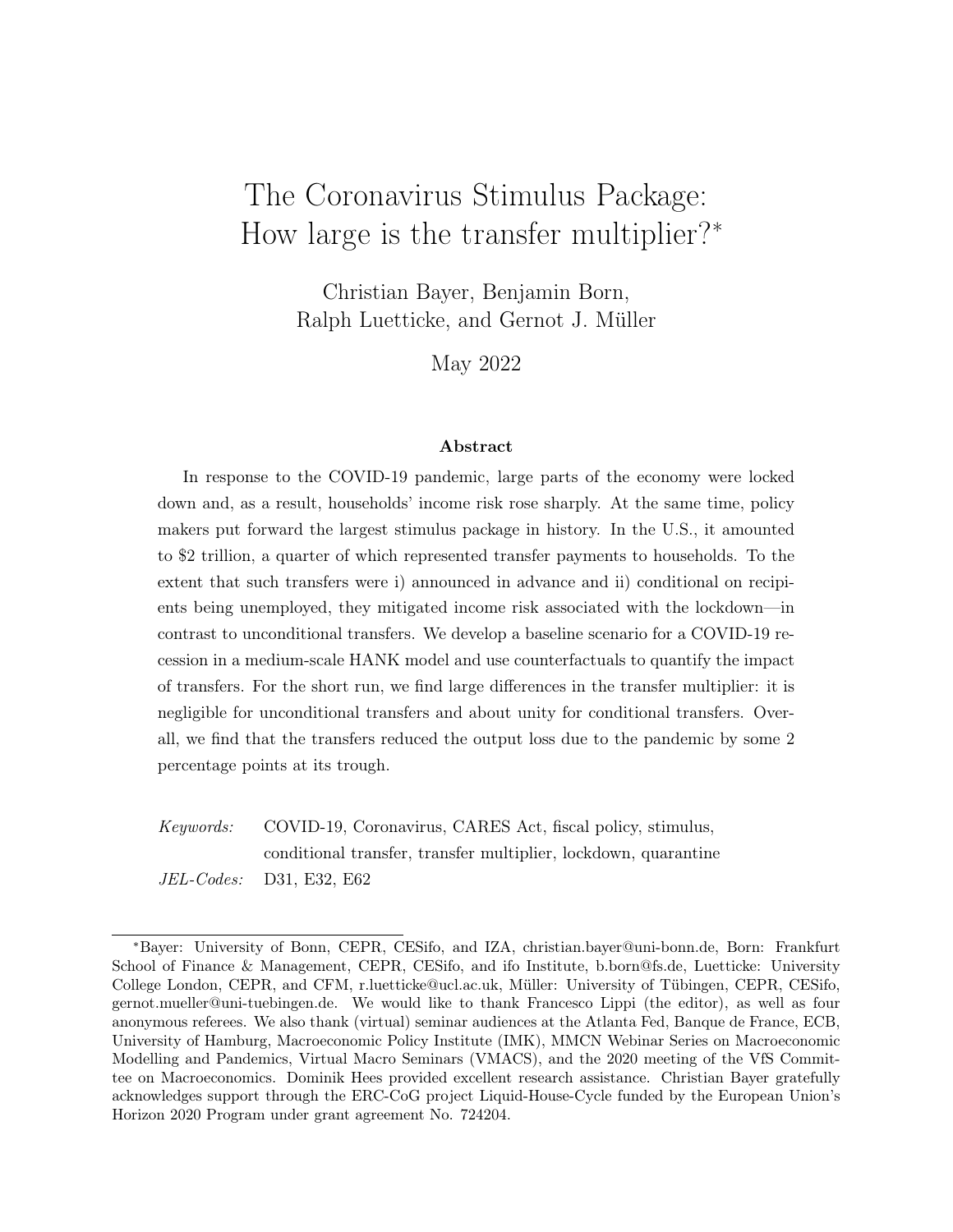is 3 months. When exiting theQ-state, there is a 75%-chance of directly being employed. In our experiments in the next section, the aggregate Q-shock increases, the probability of entering the Q-state. As explained, we allow the probability of entering theQ-state to depend on labor productivity. In particular, we match the incidence of job losses across the income distribution during March/April 2020 as documented in Mongey et al. (2021). For that purpose, we assume that the likelihood of entering the astate is described by a logistic function in labor income, where the probability for the 25th percentile of the income distribution is three times higher than for the 75th percentile. The parameters of Process (2) are set to  $_{\text{Q}} = 0.86$  and  $_{\text{Q}} = 0.04$  in order to match aggregate unemployment dynamics, as discussed in more detail in Section 4.1 below.

We take estimates for idiosyncratic income risk (after tax and transfers) from Storesletten et al. (2004), assuming  $h = 0.993$  and  $h = 0.069$ . Guvenen et al. (2014) provide the probability that a household will fall out of the top 1% of the income distribution in a given year, which we take as the transition probability from entrepreneur to worker, = 2:37%.

We set the relative risk aversion to 4, which is common in the incomplete markets literature; see Kaplan and Violante (2014). We set the Frisch elasticity to 0.5; see Chetty et al. (2011). For the calibration of the remaining household parameters, we match 4 targets: 1) average illiquid assets (K/Y=286% annual), 2) average liquidity (B/Y=47% annual), 3) the fraction of borrowers, 16%, and 4) the average top 10% share of wealth, which is 67%. This yields a monthly discount factor of0:991, a monthly portfolio adjustment probability of 5:0%, a borrowing limit of two average monthly incomes, and a transition probability from worker to entrepreneur of0:02%<sup>13</sup>

For the rm side, we set the elasticity of substitution between di erentiated goods within a sector to 11, which yields a markup of 10%. The labor share in production, is 68%, implying a labor income share o62% given the 10% markup. The elasticity of substitution between labor varieties is also set to 11, yielding a wage markup of 10%, which is, however, redistributed to workers, leaving the labor income share unchanged. The depreciation rate is 0:58% per month. All these are standard values in the literature. We set the elasticity of substitution across sectors to 3.5, somewhat below the intertemporal elasticity of substitution. This ensures that the Q-shock shares the features of a Keynesian supply shock as put forward by Guerrieri et al. (2022), in addition to raising the income risk of households.

The government taxes labor and prot income. The level of taxes in the steady state, , is set to clear the government budget constraint at a level of government spending that

 $12$ Speci cally, they nd that below median labor income workers are three times more likely to become unemployed (see their Figure 5B).

<sup>&</sup>lt;sup>13</sup> Detailed data descriptions and sources can be found in Appendix A.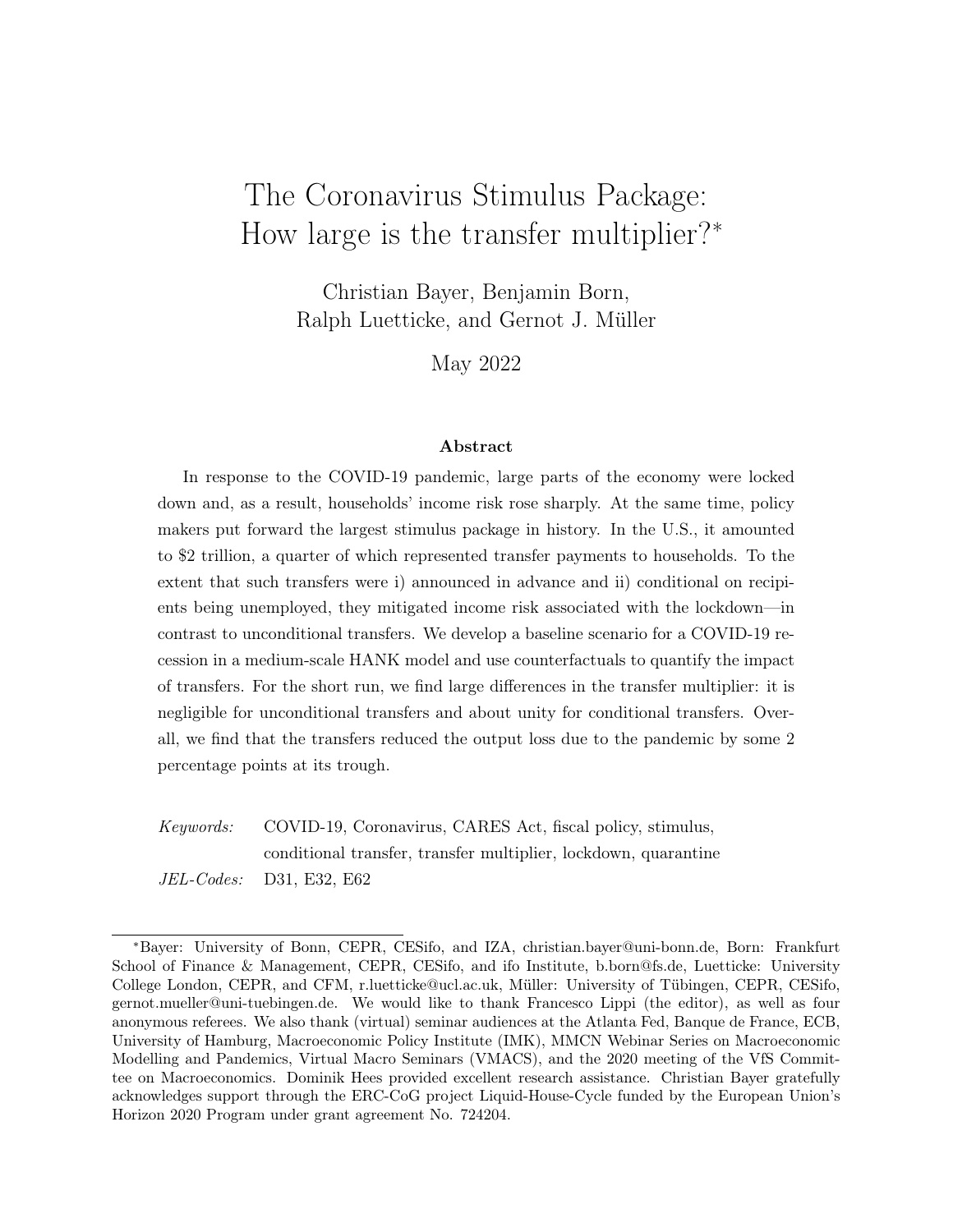amounts to 15% of output. As we have assumed indexation to the steady-state in ation rate in the Phillips curves, we set the steady-state in ation rate w.l.o.g. to zero. The steady-state net interest rate is set to 0.0%, too, in order to capture the average federal funds rate in real terms minus output growth.

The Taylor rule coe cients on in ation, 1:5, output growth, 0:2, and interest rate inertia, 0:93 at a monthly level, are in line with the literature. The scal rule that governs spending is parameterized to ensure that public debt is slowly brought back to the steady state after a debt build-up. The parameters that govern the real and nominal frictions are set to the values estimated via Bayesian methods by Bayer et al. (2020). The parameter values for nominal frictions are in line with the representative-agent literature, with price and wage stickiness being less than 12 months on average.

# 4 Results

Having set up and calibrated the model, we use it to quantify the e ects of the CARES transfers. In a rst step, we develop our baseline scenario for which we expose the model economy to the quarantine shock, or Q-shock for short. We specify the shock in such a way that the model predictions match the actual developments of the unemployment rate during 2020/21 because the exceptionally strong rise of U.S. unemployment is one of the dening features of the COVID-19 recession. Next, we benchmark the predictions of the model for other variables against actual developments and nd the model performs rather well.

To assess the e ect of the Coronavirus stimulus which is put in place under the baseline scenario we study a counterfactual where the stimulus is switched o. For the entire package, we nd a transfer multiplier of about 0.5. As we explore systematically the determinants of the multiplier, we identify a number of important aspects. In particular, the multiplier of the conditional transfer, that is, the Federal Pandemic Unemployment Compensation (FPUC), exceeds 1 when it comes online because it limits the idiosyncratic income risk triggered by the Q-shock. Finally, we also look at the distributional and welfare consequences of the Q-shock and the CARES package. Here, we nd that the shock itself has signicant welfare costs, especially for those households that lack nancial resources to self insure, and the CARES package is well able to eliminate these negative welfare consequences.

### 4.1 The Q-shock

In our model, the COVID-19 recession is caused by the Q-shock: it causes a reduction of the level of economic activity either voluntary to avoid infection risk or mandated via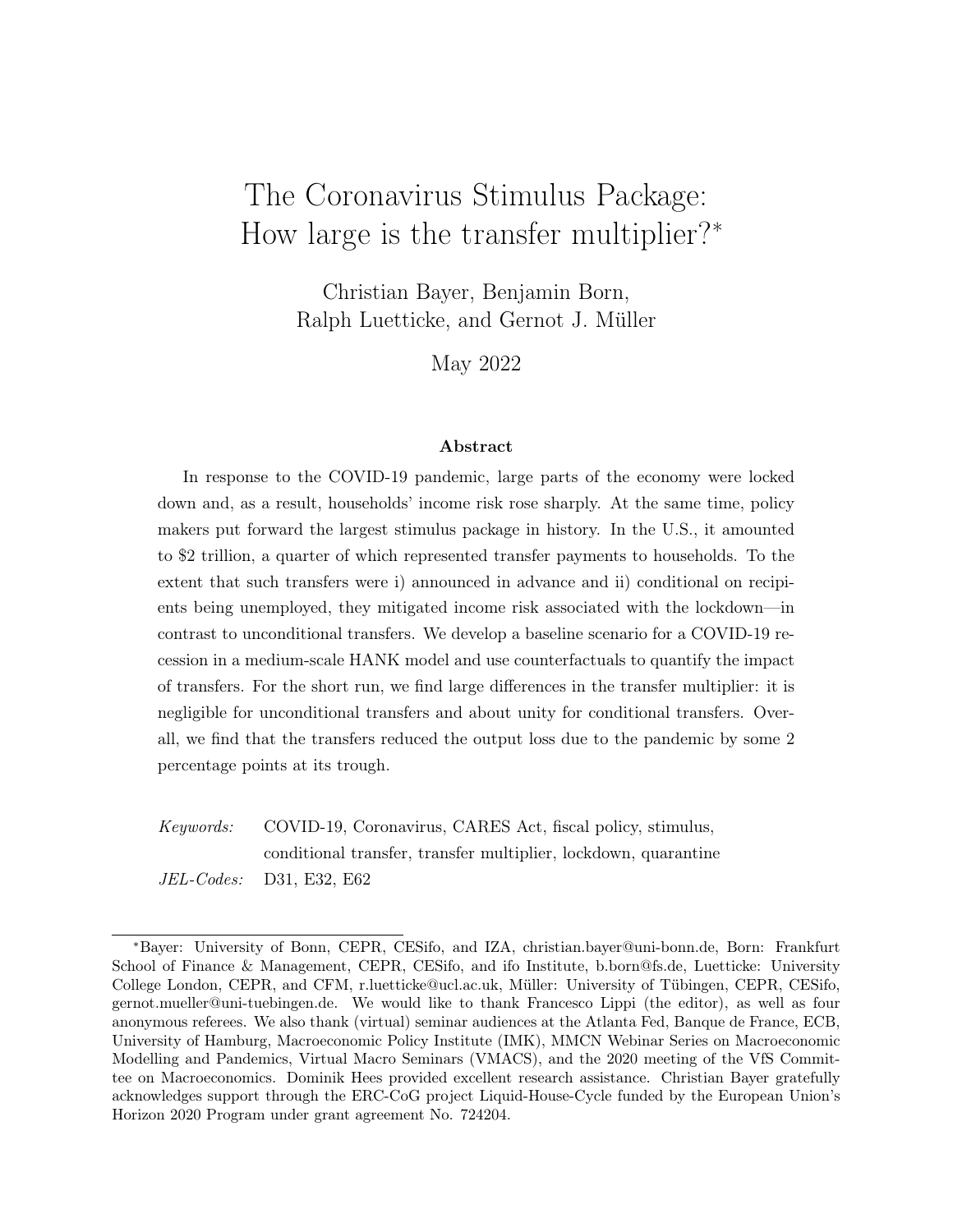lockdowns and applies to workers, capital, and nal-goods sectors alike. While the Q-shock causes exogenously a reduction of activity, the model allows for feedback from economic activity to the state of the pandemic. In the model, we capture such feedback via a stylized rule and omit microfoundations developed elsewhere (see, e.g., Eichenbaum et al., 2021).

While under quarantine, nal goods are temporarily unavailable for consumption; capital and workers, in turn, do not receive market income. Workers that lose their income and job because of the Q-shock qualify for FPUC which provides, on top of regular unemployment bene ts to which an individual is entitled to under state laws, a \$600 bene t for each week of unemployment between April 5, 2020 and July 31, 2020. After July 2020, a number of additional assistance measures were put in place, but they were only available for a limited time and we abstract from those payments in order to measure the eect of the transfers under the CARES act as initially specied.

To determine the size and the persistence of the Q-shock as well as the endogenous feedback from the economy to the state of the pandemic determined by Equation (2) above, we target the actual time path of the unemployment rate. As a result, the total amount of FPUC payments in the model sums to \$274 billion during 2020, which is very close to the actual amount of \$265 billion<sup>14</sup> Speci cally, we assume innovations to the Q-shock process in March, April and May 2020 such that the average quarantine risk amounts to 1, 11, and 3 percent, respectively. Thereafter, there are no further innovations to the Q-proce<sup>1</sup>sThe sequence of innovations to the Q-shock process becomes fully known in February (period 1), that is, innovations are modelled as news shocks. As a result, the future path of the probability to enter the Q-state is fully known and there is noaggregaterisk. However, income risk at the individual level is very high because it is unclear which worker will end up in the Q-state. That said, we stress that our baseline is still conservative because the 3 percent quarantine risk for May is considerably below what would be observed without the anticipated innovation for May. In a series of robustness checks on the information structure, we rst consider a variant with incomplete anticipation such that households expect in March a much higher income risk in May and are positively surprised in April. Second, we consider an alternative that features an anticipated second wave of quarantines in late 2020.

Given the parameterization detailed in Section 3 above, we pick the parameter values which govern the endogenous feedback from aggregate activity to to the process,  $_{Q,Y}$ , and

<sup>14</sup>Measured as total outlays documented by the Bureau of Economic Analysis in the personal income statistics under Pandemic Unemployment Compensation Payments. See also our Data Appendix A.

<sup>&</sup>lt;sup>15</sup>Since the FPUC payments are tied to unemployment caused by the Q-shock, our analysis assumes that FPUC payments start already in March (rather than in April). Yet the payouts in March are very small. Assuming instead that the newly unemployed in March receive regular unemployment benets does not alter our results below in a material way.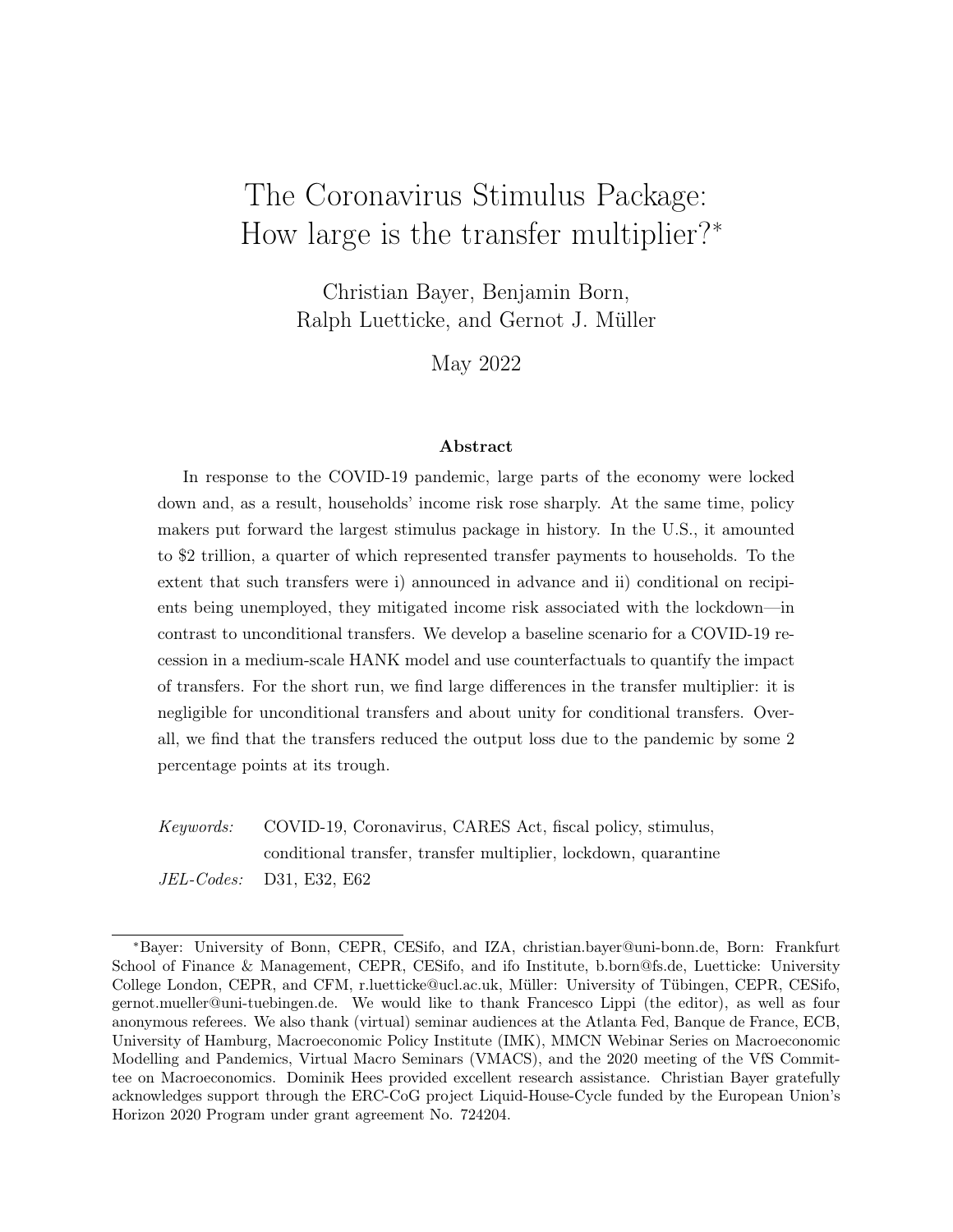A) Unemployment: model v data B) Unemployment: lowest income tercile

C) Unemployment: middle income tercile D) Unemployment: highest income tercile

Figure 2: Unemployment rate. Notes: unemployment rate is measured in percentage-point detrended deviation from February-2020 level; black solid line is model prediction, red dotted line represents data.

its autocorrelation,  $\alpha$ , to target the sharp decline in unemployment rates between May and September 2020 and the relatively at tail between September 2020 and September 2021. Note that our parameterization also implies that workers in theQ-state have a seven times higher likelihood to become regular unemployed than employed workers have (in the state).

Besides the FPUC payments that are linked in our model to theQ-state, the CARES Act also established another transfer: a one-time payment of \$1,200 to everybody, except for households in the top 10% of the income distribution. This is a minor form of conditionality and we capture this in the model by linking it to productivity h. Still, in what follows, we refer to it, to highlight the di erence to the FPUC payments, as unconditional transfers. In the simulations, we assume that, as of March 2020, these payments are known to arrive in April. The total transfer to an entitled person amounts to \$1,200 and \$283 billion in total. In the aggregate, the two transfer components are thus of approximately the same size.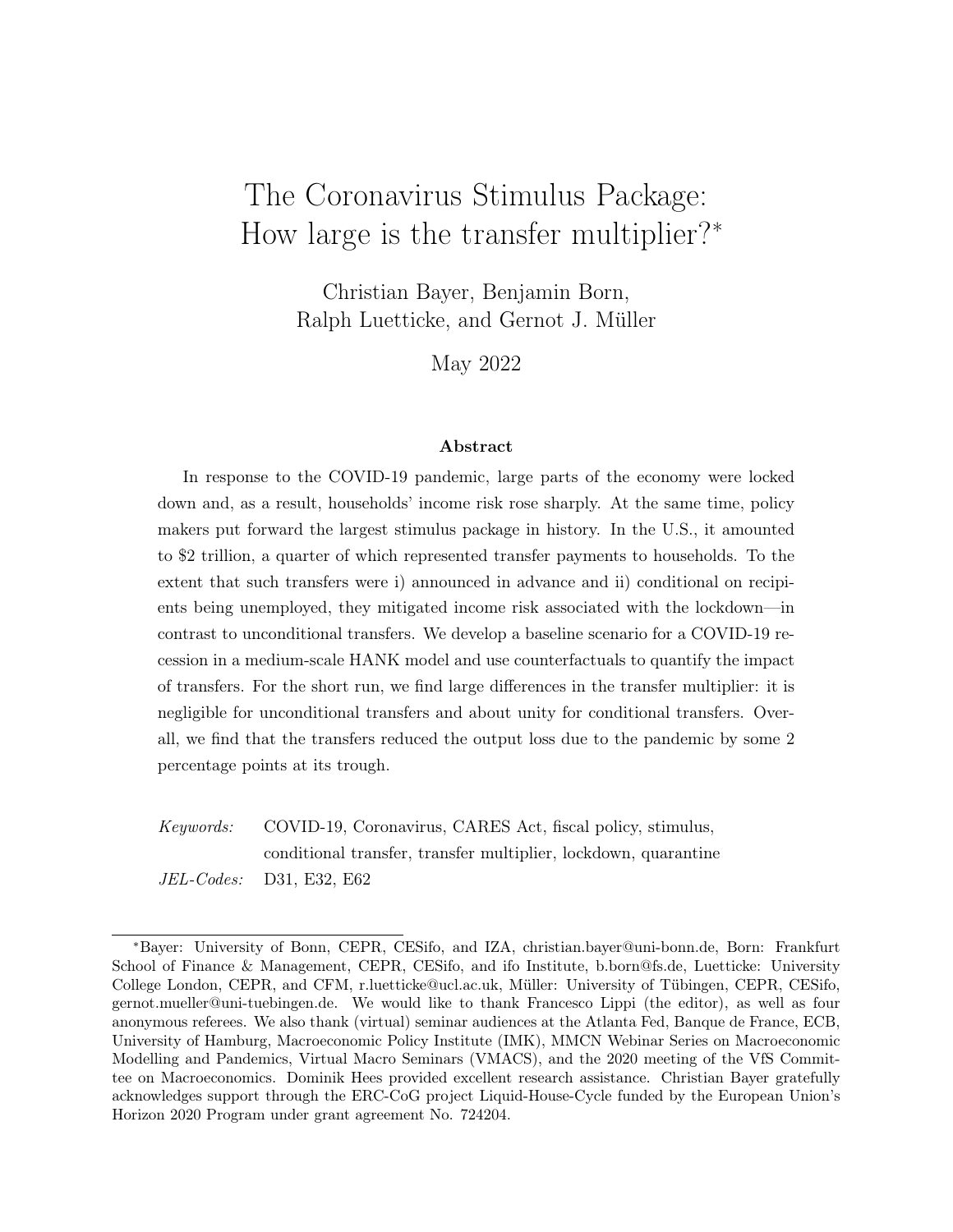By construction, the model captures the actual development of the unemployment rate during the COVID-19 recession, as Panel A) of Figure 2 illustrates. Here, and in what follows, the horizontal axis measures time at monthly frequency from February 2020 to December 2021. The predictions of the model are shown by the black solid line and compared to the data in shown by the red dotted line. The vertical axis measures the deviation (in percentage points) from the pre-shock level observed in February 2020. Total unemployment peaks in April at 11 percentage points (above its February level) and declines afterwards. In the other panels of the same gure, we zoom in on the evolution of income-tercile-specic unemployment rates as predicted by the model and contrast it with the actual developments of the unemployment rate for three distinct education groups: no high-school or high-school graduates w/o college or less (Panel B), some college (Panel C), and Bachelor degree (Panel D), as reported in the FRED database maintained at the St. Louis Fed. Each of the three groups represents roughly one third of the labor force. It turns out that the model predictions for the incidence of unemployment across the three terciles captures the actual developments for the three education groups rather well. A key aspect of these developments is that the incidence of the unemployment rate is considerably higher in the low-income group (Panel B). Here the unemployment rate peaks some 15 percentage points above its pre-shock level. For the high-income group (Panel D), the peak is at about 6 percentage points only. This is consistent with evidence reported by Mongey et al. (2021) and Cortes and Forsythe (2021) which shows that low-education and low-income occupations were indeed disproportionately exposed to the pandemic shock.

In Figure 3, Panel A), we decompose the increase of the total unemployment rate into the underlying states. Initially, all additional unemployed are in theQ-state (golden dotted line) and hence receive FPUC in addition to regular unemployment benets. Over time, as more and more workers exit theQ-state, the number of workers in regular unemployment increases, but the increase remains moderate compared to the initial jump of the unemployment rate. As a result, about two-thirds of the FPUC is paid out in the period up to July 2020.<sup>6</sup> Because the FPUC payments are relatively large and do not vary with income, they imply replacement rates that are falling in income. This is shown in Panel B) of Figure 3. The replacement rate for regular unemployment benets is shown in red and the one implied by the FPUC in gold, for each of the nine equally large income groups which we track in the state-space of the model (roughly deciles of the income distribution). For regular unemployment benets our model calibration implies a replacement rate of 25%, and homogeneously across the

 $16$ As detailed in Section 3, our simulation assumes a smooth transition from theQ-state to regular unemployment. This is a computationally e cient way to approximate the discrete termination of the FPUC payments in July 2020. It also captures the initial uncertainty about the termination of the FPUC scheme because it renders the duration of FPUC payments stochastic from an individual worker's perspective.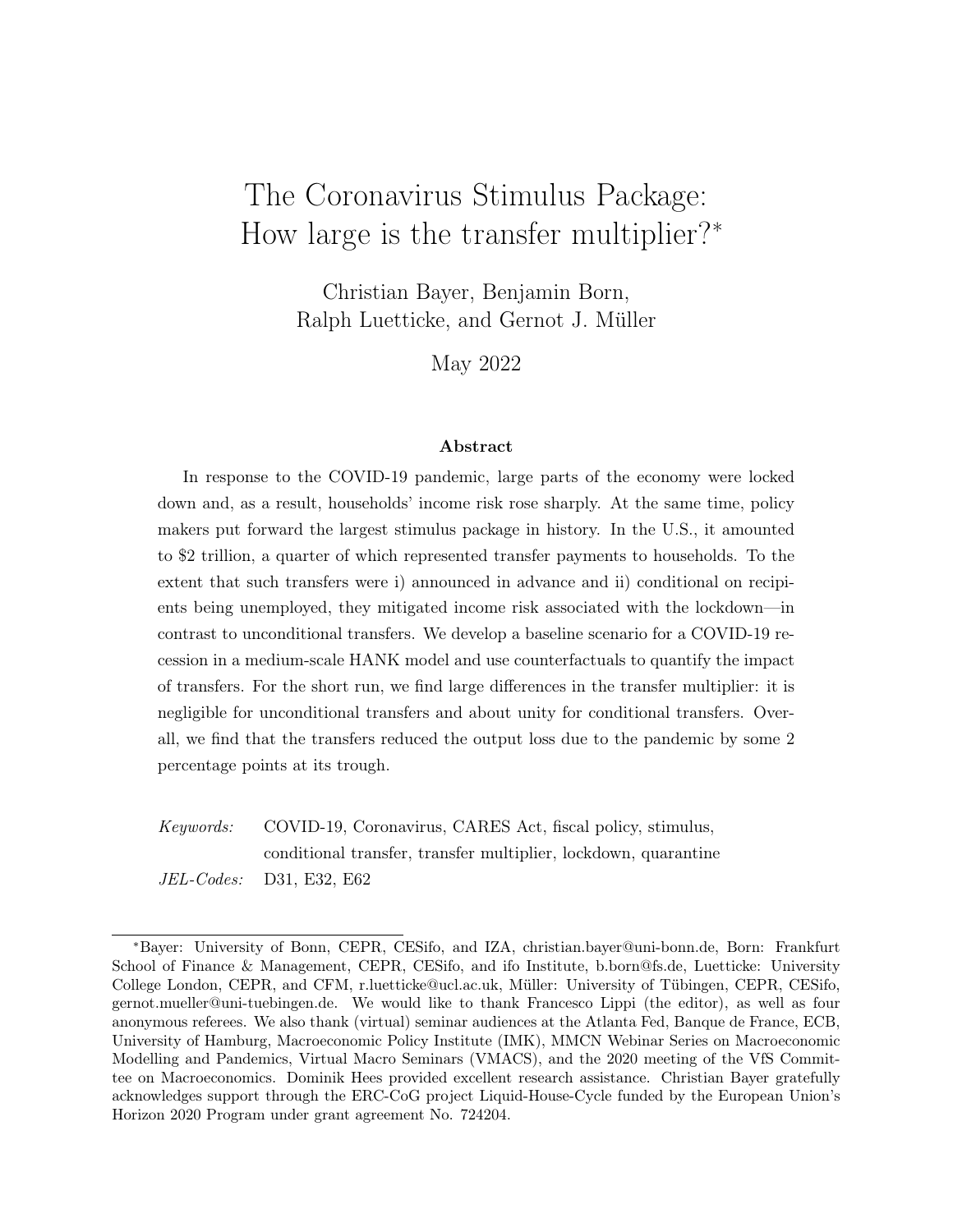Figure 3: Unemployment states and replacement rates. Notes: Panel A shows composition of total unemployed (black solid) into those with FPUC (golden dotted line) and those with only regular unemployment benets (red dashed line). Panel B shows replacement rates across income states, both in the regular state (red) and the top-up in Q-state (gold).

income distribution. Accounting for FPUC, raises the replacement rate to more than 150% at the bottom of the income distribution. It also raises it at the top but much less so. That replacement rates for the unemployed exceeded 100% because of the FPUC has been widely discussed (Ganong et al., 2020). In fact, as we show below, this feature of the CARES package adds to its e ectiveness in terms of stabilizing economic activity.

### 4.2 The COVID-19 recession

We have speci ed the Q-shock such that model prediction for the unemployment rate aligns well with actual developments. We now turn to the model predictions for the broader macroeconomic impact of the Q-shock, comparing predictions for the behavior of selected variables to their empirical counterparts. For this purpose, we remove (when necessary) an HP-trend from the actual time series data and consider the developments from February  $2020$  to December 2021, relative to the pre-shock period. In our discussion, we abstract from the e ects of other shocks, assuming e ectively that the macroeconomic developments during 2020/21 have been dominated by the pandemic. The red dotted line in Figure 4 shows the data, the black solid line the model prediction under the baseline which importantly features the CARES transfers payments as discussed in the previous section.

Panel A) shows the adjustment of output which contracts sharply: Relative to the pre-COVID level, output declines by 10 percent. Here the prediction of the model is right on

<sup>&</sup>lt;sup>17</sup>Quarterly series are transformed to monthly frequency via cubic spline interpolation, c.f. Appendix A.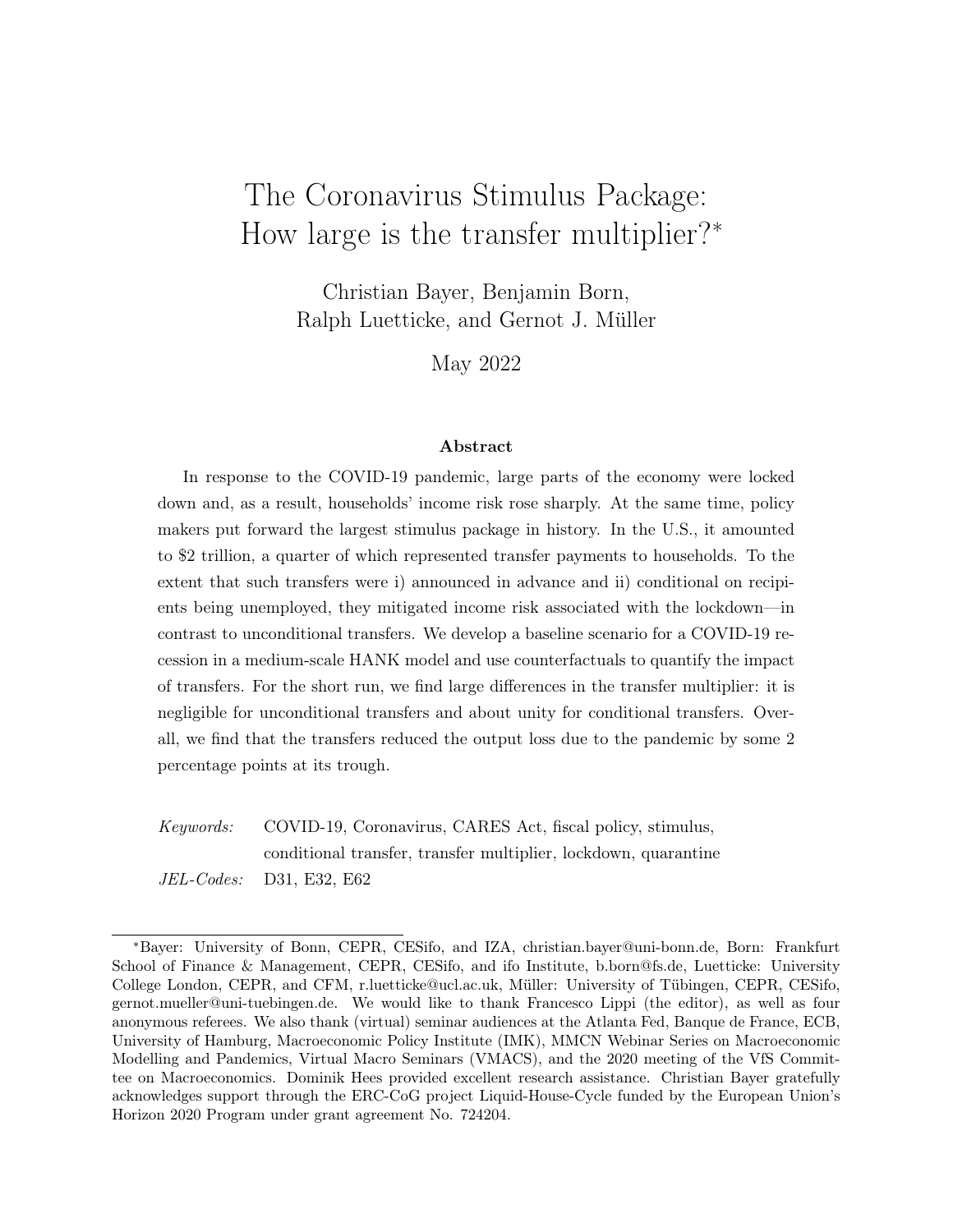A) Output B) Consumption

C) Investment D) Debt-to-output ratio

E) In ation F) Policy rate

Figure 4: Impulse responses to Q-shock. Notes: for details on data see Appendix A. Output, consumption, and investment are de ated with the actual price index $P_{t}^{F}$ rather than the ideal price index  $P_t$ . Panel E) depicts annualized month-onmonth in ation rate (based on  $P_t^F$ ), measured against the left axis (model) and against the right axis (right). Y-axis: Percentage deviation from steady state, annualized percentage points in case of (m-o-m) in ation and interest rate. Xaxis: Months.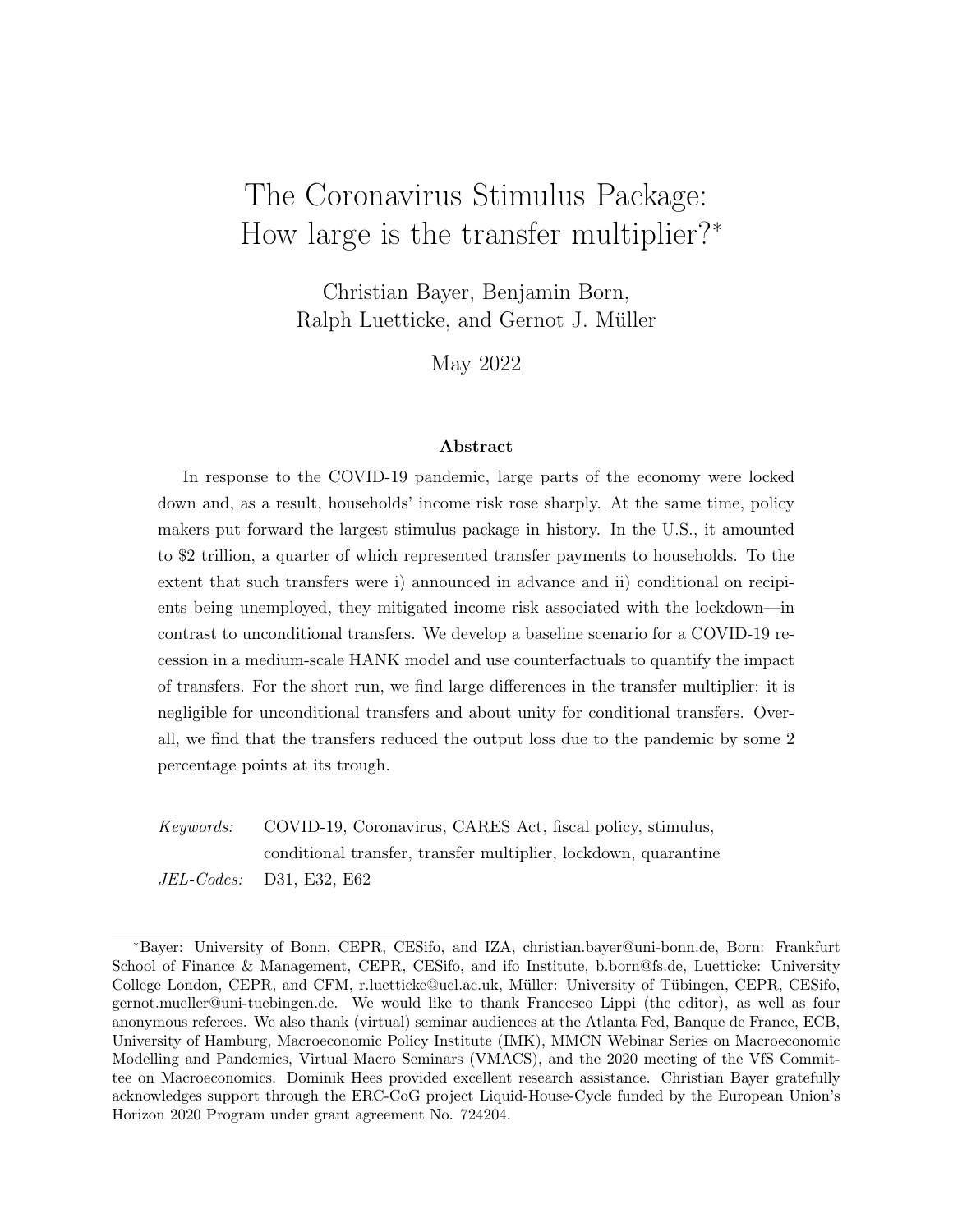track: the maximum e ect is very similar and takes place only a little bit earlier compared to the data (cf the black solid and the red dotted lines). The recovery of economic activity predicted by the model is also very similar to the actual developments, even though it is a little bit slower towards the end of the period under consideration. We show the adjustment of consumption and investment in Panels B) and C) of the same gure. Again we observe that the predictions of the model align quite well with actual developments, although the model overpredicts the drop in investment somewhat. In any case, it bears noting that the contraction of consumption is stronger than the response of investment, both according to the data and the model. This pattern sets the COVID-19 recession apart from more conventional business cycles. Panel D) shows the response of public debt, measured in percent of current output (and relative to the January level). It increases sharply, but less so in the model than in the data. This is unsurprising because the CARES package also features a number of additional expenditure items which we do not consider in our analysis. Towards the end of the period under consideration, the actual debt-to-output ratio declines rather swiftly because output rebounds. Nevertheless, the pandemic and the CARES package leave their mark on public debt for an extended period.

The developments of ination are shown in the bottom-left panel of Figure 4. Here, the model predictions fail to capture the actual dynamics observed during 2020/21 from a quantitative point of view.<sup>18</sup> For this reason, we measure the model predictions against the left axis and the data against the right axis. Initially, the monthly in ation rate drops sharply in the data by some 10 percentage points (annualized). This drop of in ation is often taken as evidence that that the pandemic while apparently a supply shock induced substantial demand shortages, too (for instance, Fornaro and Wolf, 2020; Baqaee and Farhi, 2021). Yet, it turns out, that capturing the impact of the pandemic on in ation is both conceptually and quantitatively challenging, even in models which allow for the pandemic to operate via a demand contraction (Guerrieri et al., 2022; Dietrich et al., 2022). Against this background it is noteworthy that our model predicts the in ation developments fairly well at least from a qualitative point of view. It predicts a strong drop of in ation in March 2020, followed by a gradual recovery over time. This is because in the model there is initially a contraction of both supply and demand. First and foremost, the Q-shock reduces the eective labor force and the eective capital stock in the economy and thus lowers its productive capacity. But the same shockand this is the focus of our analysis below also adversely impacts aggregate demand, through the love-of-variety eect due to Guerrieri

<sup>&</sup>lt;sup>18</sup> According to widely held believes, actual in ation dynamics are to a considerable extent driven by uctuations in commodity prices, also in the context of the pandemic (see, for instance, Budianto et al., 2021). We do not consider these in our model.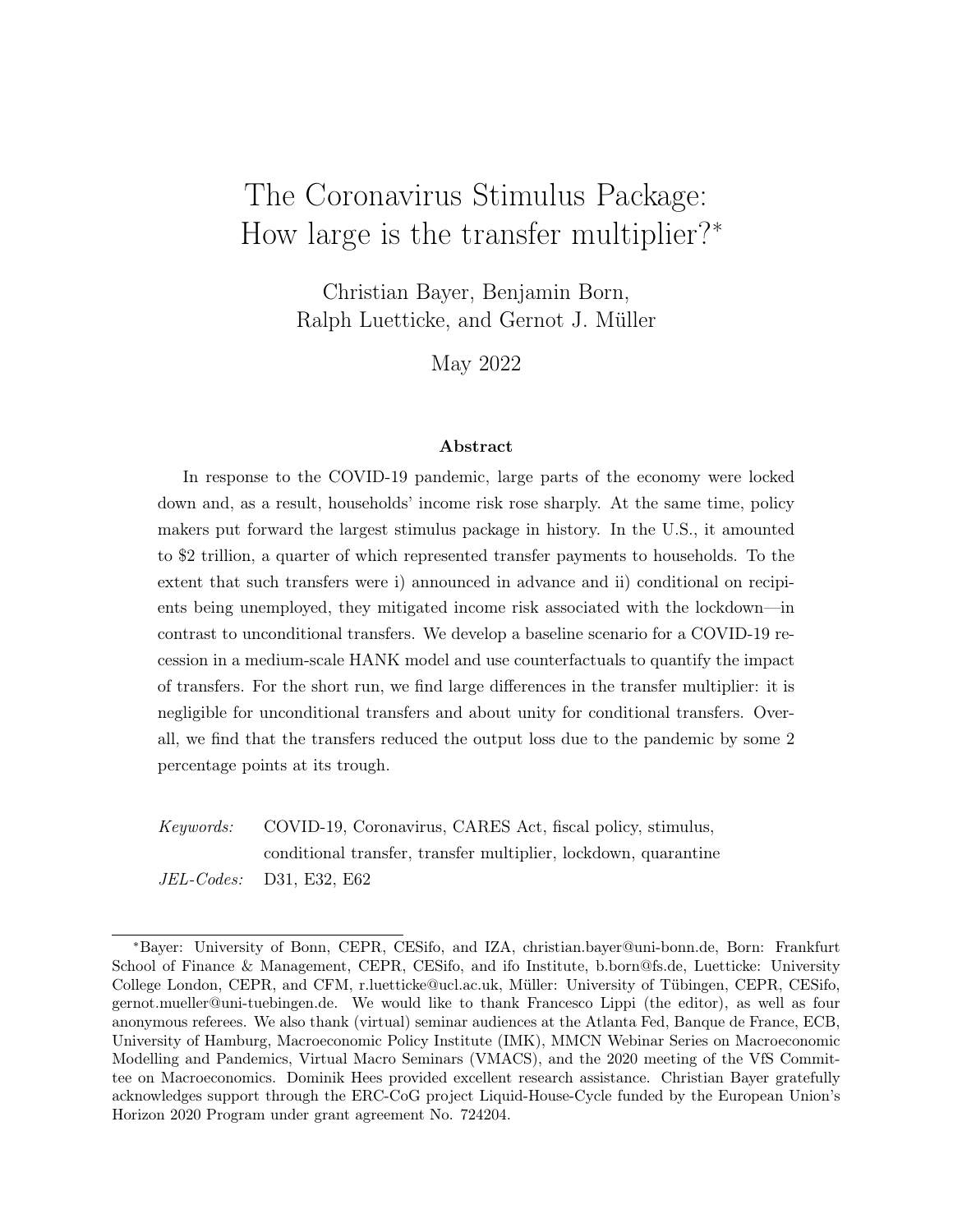et al. (2022), but notably also as it increases idiosyncratic income risk. Households try to self-insure against this risk by increasing their liquid saving<sup>9</sup>. This, in turn, generates a reduction of demand, as apparent from the consumption response shown in Panel B).

Lastly, in Panel F) we show the response of the policy rate. In line with actual developments, the model assumes a reduction of the policy rate by 1.5 percentage points in March 2020. This brings the policy rate to its lower bound which constrains monetary policy throughout the period under consideration.<sup>20</sup>

Overall, we nd that the model predictions under the baseline align rather well with actual developments during 2020/21 with the exception of in ation. The alternative version of the model where the Q-shock is not fully anticipated predicts a much larger drop in ination early in the COVID-19 recession (see Figure A.2 in Appendix B), suggesting that expectations have been excessively negative at the onset of the pandemic. Still, for the baseline we opt for the conservative scenario. All other aggregate dynamics are very similar in the two information treatments.

Against this background, we can determine the macroeconomic impact of the transfers under the CARES package through a counterfactual. Specically, we simulate the model response to the same Q-shock as above, but assume counterfactually that workers in the Q-state do not receive any additional unemployment benet beyond the level which they receive in the regular unemployment state. In other words, there are no FPUC payments in the counterfactual and neither is there an unconditional transfer. The model prediction for this counterfactual scenario appear as the blue dashed lines in Figure 4. Comparing them to the baseline (black solid) lines allows us to quantify how the Coronavirus stimulus contributed to the economic adjustment to the pandemic.

We nd that absent the stimulus, the collapse of economic activity at its trough would have been almost 2 percentage points larger. And the recovery during the second half of 2020 would have been markedly slower such that the cumulative output loss would have been larger by about 13 percent (of monthly GDP). This is because absent the CARES transfers the economy would have su ered from a stronger contraction of consumption. Investment, too, would have declined more strongly. Perhaps unsurprisingly, the debt-to-output ratio would

<sup>&</sup>lt;sup>19</sup>In terms of aggregate dynamics this looks like a risk premium shock, a driving force of business cycles in standard macro models (see, for instance, Smets and Wouters, 2007).

<sup>&</sup>lt;sup>20</sup>Concretely, we feed into the model a series of news about monetary policy such that households correctly expect the policy rate to be at the e ective lower bound from April 2020 to December 2021. This is also in line with the 2020 FOMC projections for the Federal Funds Rate. After 2021, we assume that the policy rate follows the Taylor rule again.

 $21$ Cox et al. (2020) provide evidence in support of our results. They use household-level bank data and document that, after an initial drop, spending has rebounded most rapidly for low-income households since mid-April 2020. According to the authors this suggests that the CARES stimulus program played an important role in limiting the e ects of labor market disruptions on spending.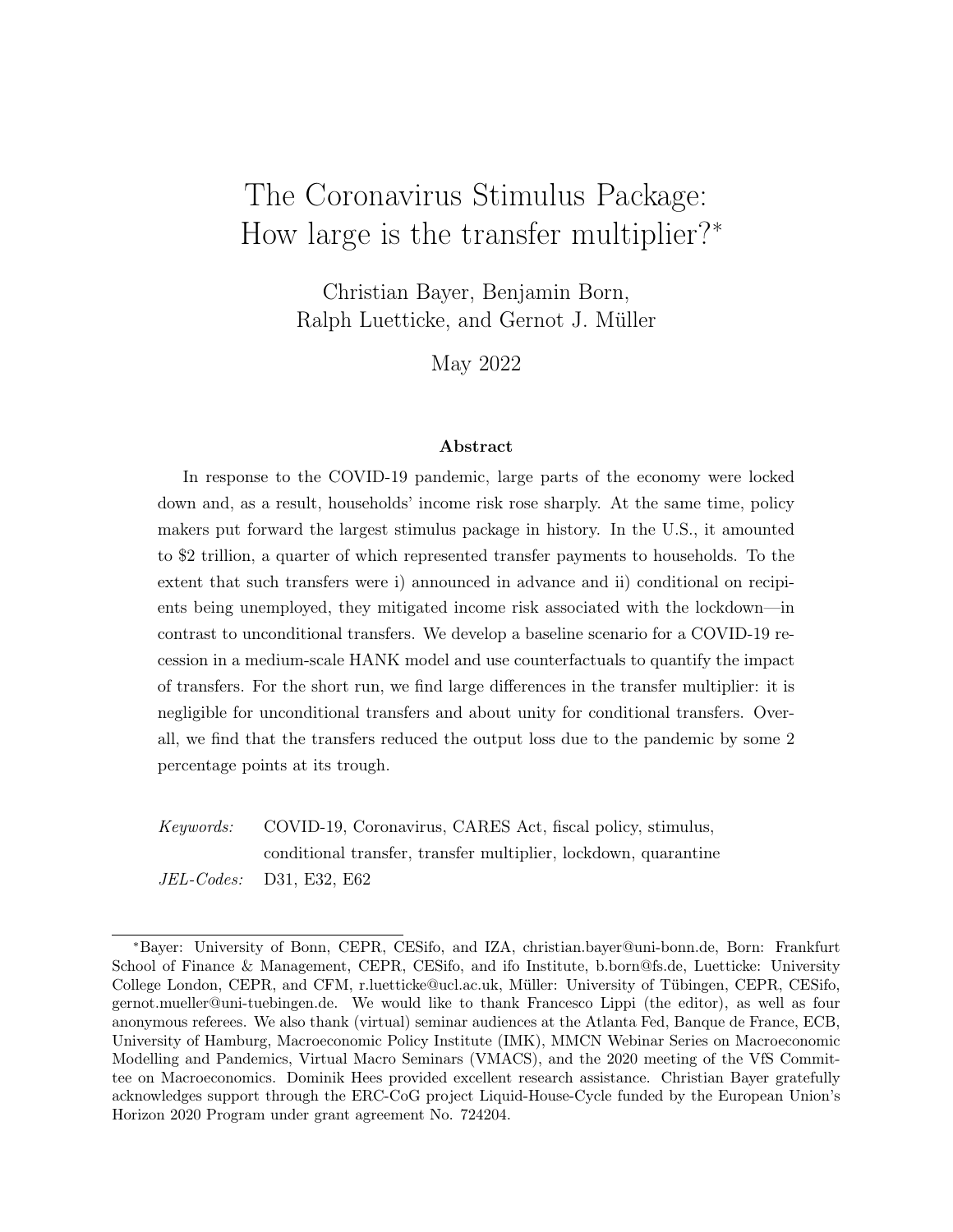have increased somewhat less strongty. And while we do not observe a material di erence in the response of monetary policy in Panel F), there is a noticeable di erence between the counterfactual and the baseline in Panel  $E$ ): In ation declines considerably more strongly in the counterfactual. This, in turn, illustrates that transfer payments contribute to stabilizing aggregate demand, in particular by providing insurancea key aspect which we discuss in more detail in the next section.

### 4.3 The Transfer Multiplier

We nally turn to the question that motivates our analysis: How large is the transfer multiplier? To answer this question, it is important to distinguish transfers which are paid to the unemployed (via the FPUC) and the by and large unconditional transfer payments which have also been part of the CARES package. Panel A) in Figure 5 displays the transfer multipliers for our baseline speci cation. Here, we measure time, as before, in months along the horizontal axis and the cumulative multiplier along the vertical axis: the cumulative output change in all periods up to horizonk that is due to the transfer, divided by the cumulative transfer payments up to the same horizon (see, for instance, Ramey, 2019). In the gure, we show the cumulative transfer multiplier from period 3 onward. This corresponds to April 2020 in our analysis when sizeable FPUC payments are starting to come online. Before April, hardly any (no) transfers are being payed out in the model (in the data).

The black solid line shows the multiplier for the total transfers to households provided for by the CARES Act. Initially, that is, in period 3 (April 2020), the cumulative multiplier is small, a nding familiar from earlier model-based analyses (Coenen et al., 2012; McKay and Reis, 2016; Giambattista and Pennings, 201 $\frac{33}{10}$ . To shed more light on our result, we decompose the multiplier: the green dashed line and the golden dashed-dotted line in Panel A) represent the multiplier for the conditional and the unconditional transfer under the CARES Act. Here we obtain values of close to unity and basically zero, respectively. The overall multiplier is an average of the two weighted with cumulative payments.

The dierence is rather stark and two aspects are key for this. First, the conditional transfer is directed to the unemployed who have a high marginal propensity to consume. Importantly, this matters already before the transfer is paid out. As shown by Auclert et al.

<sup>&</sup>lt;sup>22</sup>Erceg and Lindé (2014) identify conditions under which scal stimulus may lower the debt-to-output ratio, notably in the context of the zero lower bound. Similarly, there is evidence that contractionary scal policy measures can at times raise the debt-to-output ratio (Born et al., 2020). We abstract from the possibility that the economic fallout from the COVID-19 pandemic impairs scal sustainability, since it is arguably less of an issue in the U.S. Hürtgen (2021) analyzes scal sustainability during the COVID-19 pandemic for selected euro-area countries.

 $23$ Recent time-series studies obtain larger estimates (Gechert et al., 2021).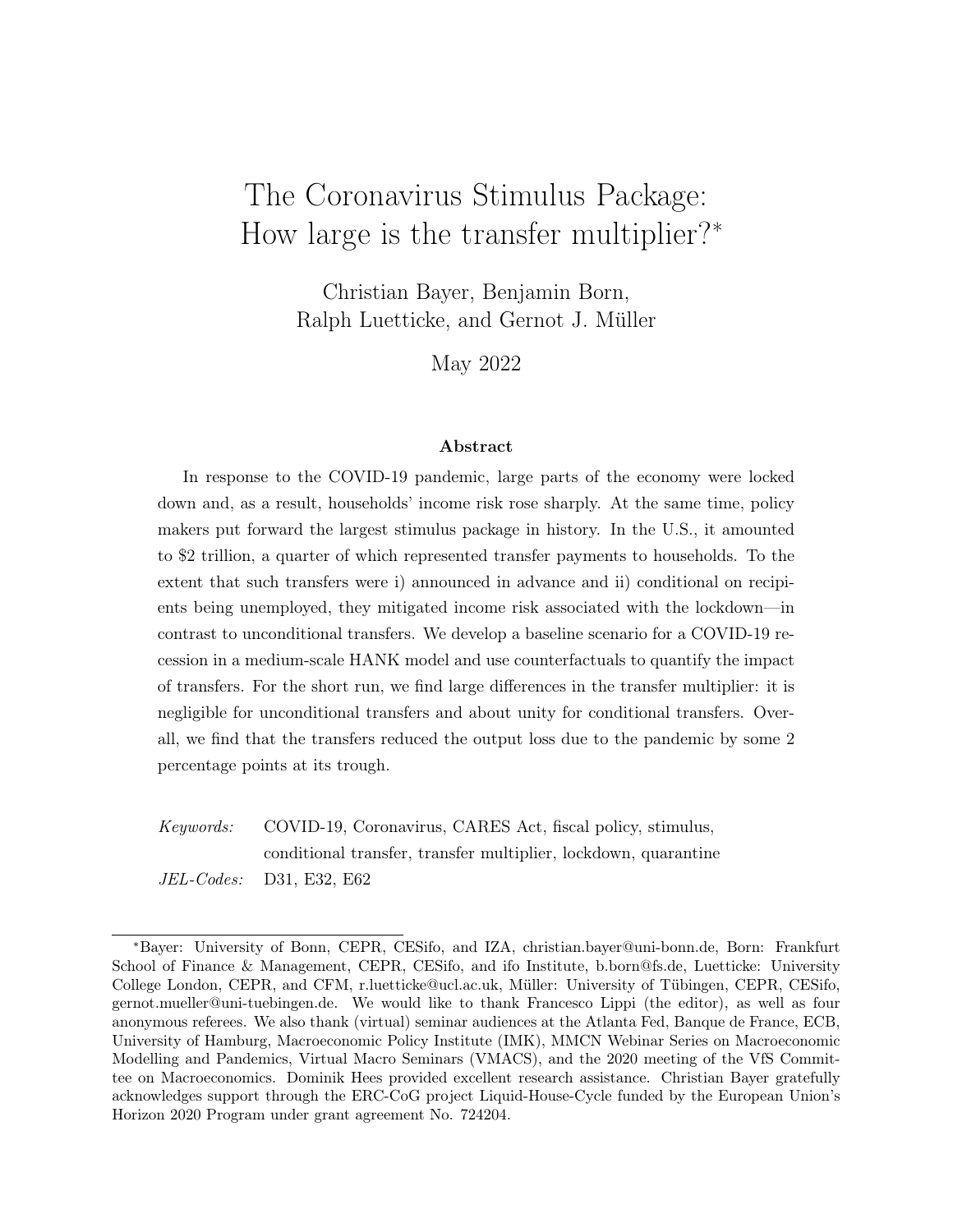Figure 5: Output e pct of trapsfers. Notes: Panel A) shows cumulative multiplier com-<br>puted as  $k = k + 1$  where y is the deviation of output from begeling puted as  $_{j=1}^{k}$  y<sub>i</sub>  $=$ י $\mathsf{P}^\mathsf{S}_\mathsf{k}$  $\int_{j=1}^{k}$  t<sub>i</sub>, where y<sub>i</sub> is the deviation of output from baseline,  $\mathsf{t}_\mathsf{i}$  is the transfer payment (both measured in percentage points of steady-state output), and k is the time since announcement in period 1 (February 2020), measured along the horizontal axis, shown for period  $= 3$  onward. Panel B) shows output responses for baseline (black solid) and alternative specications with conditional transfers only (blue dashed) and w/o transfers (green dash-dotted). Y-axis: cumulative multiplier (right panel), percentage deviation from steady state (left panel). X-axis: Months.

(2018), in HANK models such as ours, anticipated income changes impact current spending via the intertemporal marginal propensity to consume: households that operate near their liquidity constraint may raise expenditures in response to an expected increase in income in the near future.<sup>24</sup> Second, the conditional transfer boosts aggregate demand because it reduces income risk. This happens even though transfers have not yet materialized. For these reasons the multiplier of the conditional transfer tends to be very large in period 1 and 2. We do not show it in the panel so as not to distort the picture. Over time the cumulative multiplier of conditional transfers declines as income risk is receding and conditional payments are materializing. Instead, the unconditional transfer multiplier increases somewhat in the medium run. As a result, cumulative multipliers become more aligned for longer horizons. For a one-year horizon we obtain values of about 0.8 and 0.4, respectively.

In Panel B) of Figure 5 we decompose the eect of the CARES transfers on output by contrasting the baseline response which features both transfer components (in black) to the output response for two alternative model specications: one w/o transfers at all (green dashed-dotted line) and one where only the conditional transfers are being paid (blue

<sup>&</sup>lt;sup>24</sup>This e ect is absent in TANK models since there the borrowing constraint of non-optimizing households is always binding.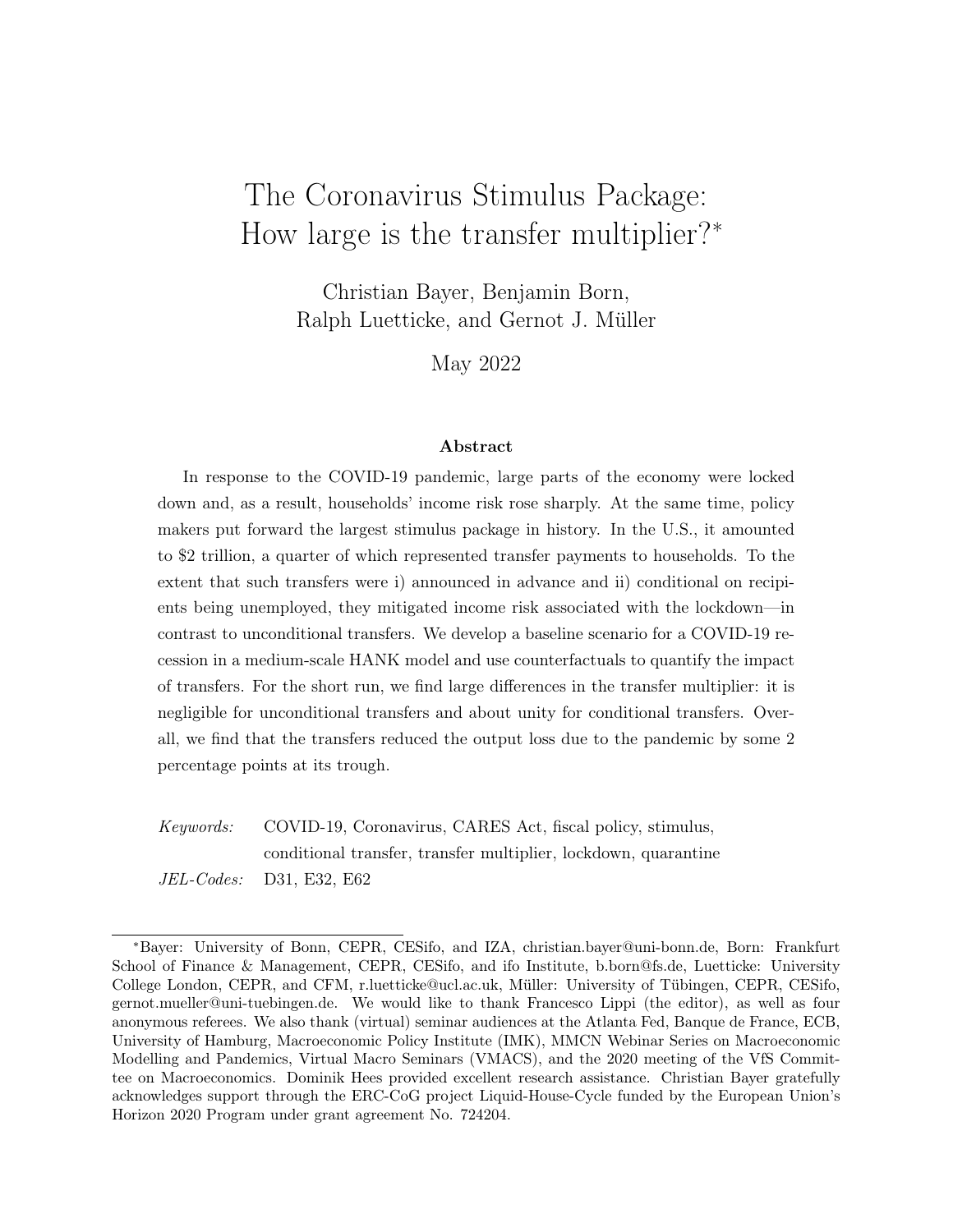providing insurance **providing insurance** insurance size

Output e ect of Multiplier dependence on

Figure 6: Insurance E ects. Notes: left panel decomposes output e ect the of the conditional transfer into contributions due to insuring idiosyncratic income risk in Q-state (red) and providing funds for self-insurance against income drop **U**state (blue). Center and right panels show transfer multiplier of the conditional transfer in the baseline model (dashed green) and (center panel) alternative model w/o idiosyncratic income risk in Q-state (red dashed dotted), as well as (right panel) for alternatively sized transfer packages (red dashed dot-dotted and gold dashed dotted). Y-axis: percentage points (left), cumulative multipliers (right). X-axis: months after start of stimulus.

dashed line). The gure shows that the conditional transfer payment is making almost all the dierence (for in this case the response is almost the same as in the baseline). This is consistent with the results for the multiplier shown Panel A) of the same gure but still noteworthy because the overall amount of payments are about the same for both transfer types (in the model: \$274billion (conditional) vs. \$283billion (unconditional)).

The conditional transfer is more e ective in stabilizing the economy for three reasons. First, it insures the income risk associated with theQ-state itself. Second, because it overinsures via the exceptionally large replacement rates the Q-state, the conditional transfer provides additional resources to those households that transition into the state after their quarantine ends. Third, because low income households are more likely to end up in the Q-state, it redistributes to low-income, high-MPC households.

We illustrate these three channels in Figure 6. For the purpose of this gure, we solve an alternative model where income ofQ- and E-workers is pooled conditional on their productivity. Therefore, in this version of the model, the direct eect ofQ-state income risk is eliminated. The increase of U-unemployment risk after quarantine, however, remains. What also remains, just as in the baseline, is that on average low-productivity workers receive more FPUC transfers than high-productivity workers. The transfers are just pooled across the and E-workers.

The left panel of Figure 6 shows how the insurance e ects play out in terms of stabilizing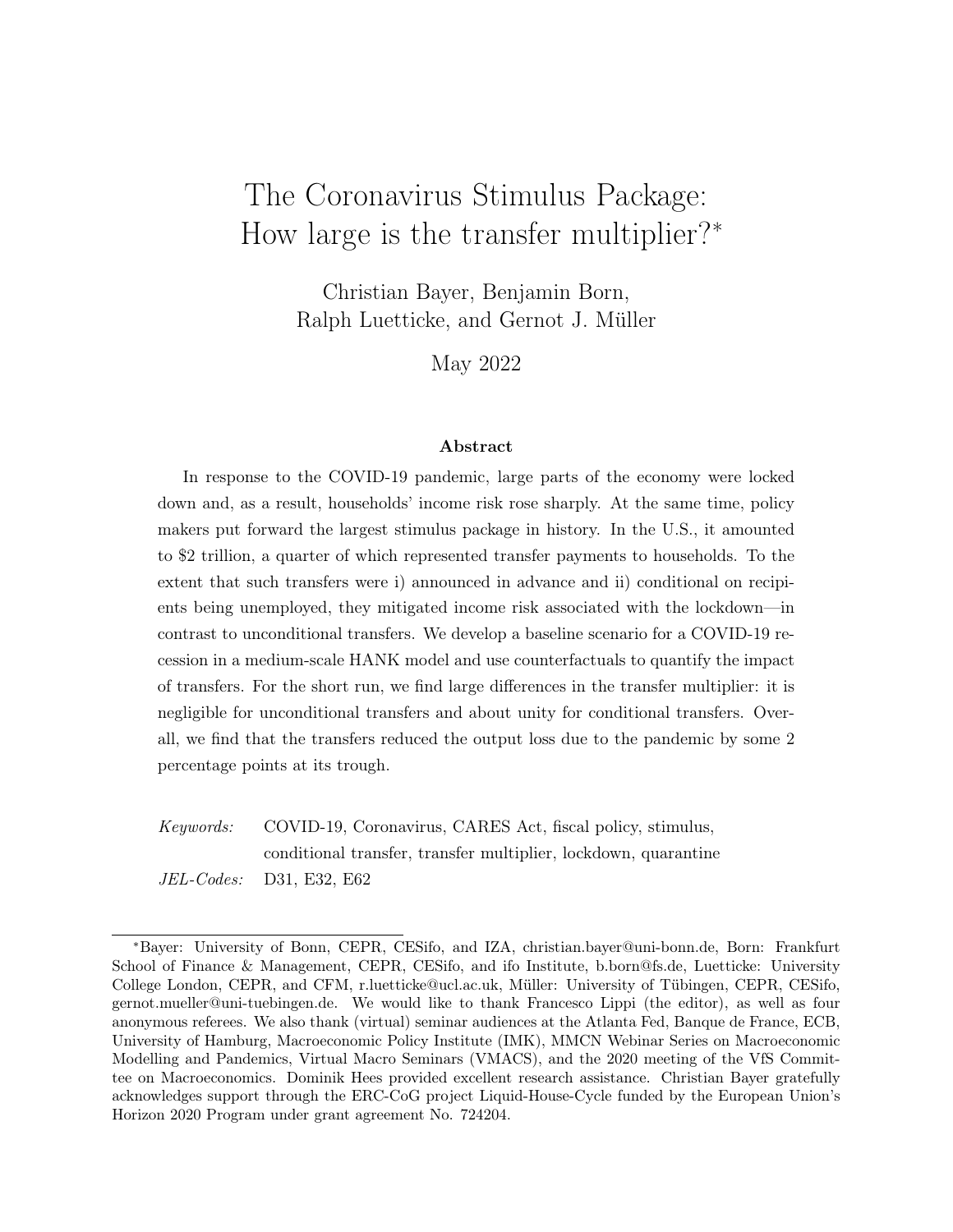output. In red, it shows by how much output in the alternative model exceeds output in the baseline as a result of the income risk associated with the state being fully insured. Recall that there are no FPUC payments, so that the fullQ-risk eect operates in the baseline model. And in the absence of this e ect output falls less. On top of this, in blue, the gure shows how much greater the stabilizing eect of FPUC payments is in the baseline model compared to the alternative with income pooling. This greater stabilization results from FPUC payments being targeted to quarantined households which use them to self-insure against the income risk associated with the regular-state. Because workers in the state anticipate this their desire for precautionary saving is lower and aggregate demand higher. The total e ect of both insurance e ects is close to 1 percent of output at peak.

This insurance channel also shows itself in terms of multipliers in the center panel of Figure 6. The green dashed line is the transfer multiplier for the FPUC payments in our baseline model. When income is pooled in the state (red dash-dotted line), the multiplier is signi cantly smaller because both theQ-risk itself is insured and the FPUC payments are no longer targeted to highU-risk households. However, the transfer multiplier of the FPUC payments is still larger than the unconditional transfer multiplier because of the targeting to low-income, high MPC households.

Furthermore, the right panel of Figure 6 shows that there are decreasing returns to providing additional insurance. Had the FPUC payments been half the size of the actual payments, the resulting multiplier would have been more than 20% larger (see red dashdot-dot line). In absolute terms, this means that the eect of the rst half of the FPUC payments (\$137 billion) on GDP is thus \$30 billion larger than the e ect of the second half. Similarly, a further increase of FPUC payments (gold dash-dot line) would have decreased the multiplier.

Finally, we assess the role of three other pandemic-related model features for our results. For this purpose, Figure 7 compares the transfer multipliers of the baseline model (top-left panel) to a variant where no goods are quarantined and, hence, the love-of-variety e ect à la Guerrieri et al. (2022) is absent (top-right panel), to a variant without feedback from aggregate activity to quarantine (bottom-left panel), and to a variant where the full path of the Q-shocks is not known in February, but only learned by April (bottom-right panel).

Eliminating the love-of-variety eect virtually leaves the transfer multipliers unchanged, even though it has a rst-order eect on aggregate dynamics (which we illustrate in Figure A.2 in Appendix B). In contrast, removing the activity-quarantine feedback increases the multipliers substantially, in particular so during the rst months. This illustrates a potential caveat of economic stimulus in a pandemic: some of its impact is lost to the extent that increased economic activity induces the state of the pandemic to worsen which, in turn,

30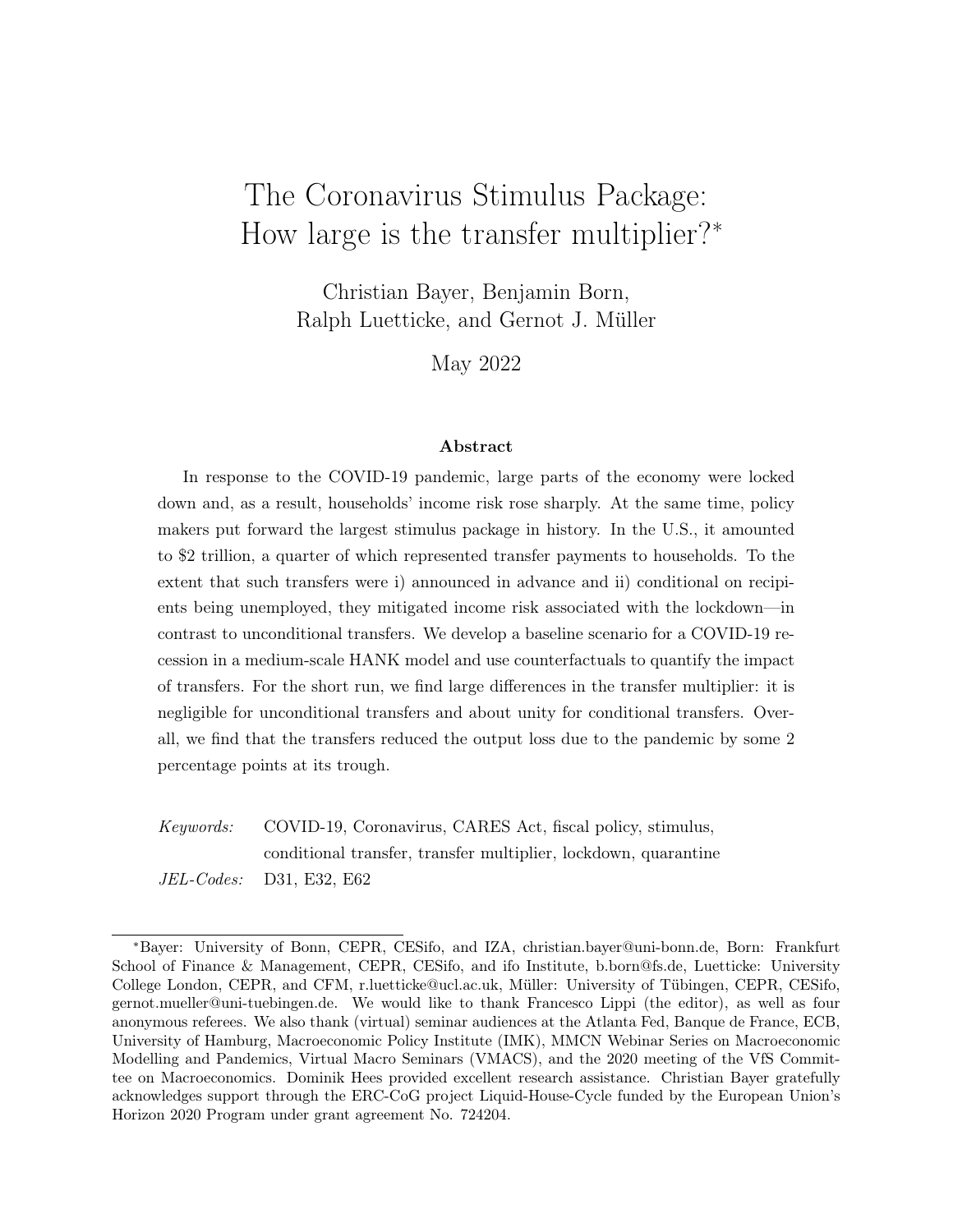```
A) Baseline B) No goods under quarantine
C) No Q-feedback D) Incomplete anticipation
```
Figure 7: Multiplier dependence on Q-shock features. Notes: top-left panel replicates the baseline multipliers. Top-right panel shows multipliers when no goods are in quarantine. Bottom-left panel shows multipliers without feedback from aggregate activity to quarantines. Bottom-right panel shows multipliers when Q-shocks in March and April 2020 are not anticipated. X-axis: months after start of pandemic.

necessitates further quarantine measures.

Considering Panel D), we observe that learning about the Q-shock sequence only gradually (incomplete anticipation) increases the multipliers. This is because given the overall persistence of the Q-shock, the new quarantines in May turn out lower than expected. In the baseline, this benign outcome is revealed already in February 2020, while, in the alternative, households expect a much bleaker situation with higher income risks. In this scenario, the conditional transfer turns out to be an even stronger instrument to stabilize economic activity. The multiplier of the unconditional transfer, instead, remains basically unchanged relative to the baseline. In Appendix C we also show that the multiplier is not aected by waves in product quarantines and, similar to the incomplete anticipation case, increases somewhat if households expect an additional wave of quarantine risks in late 2020.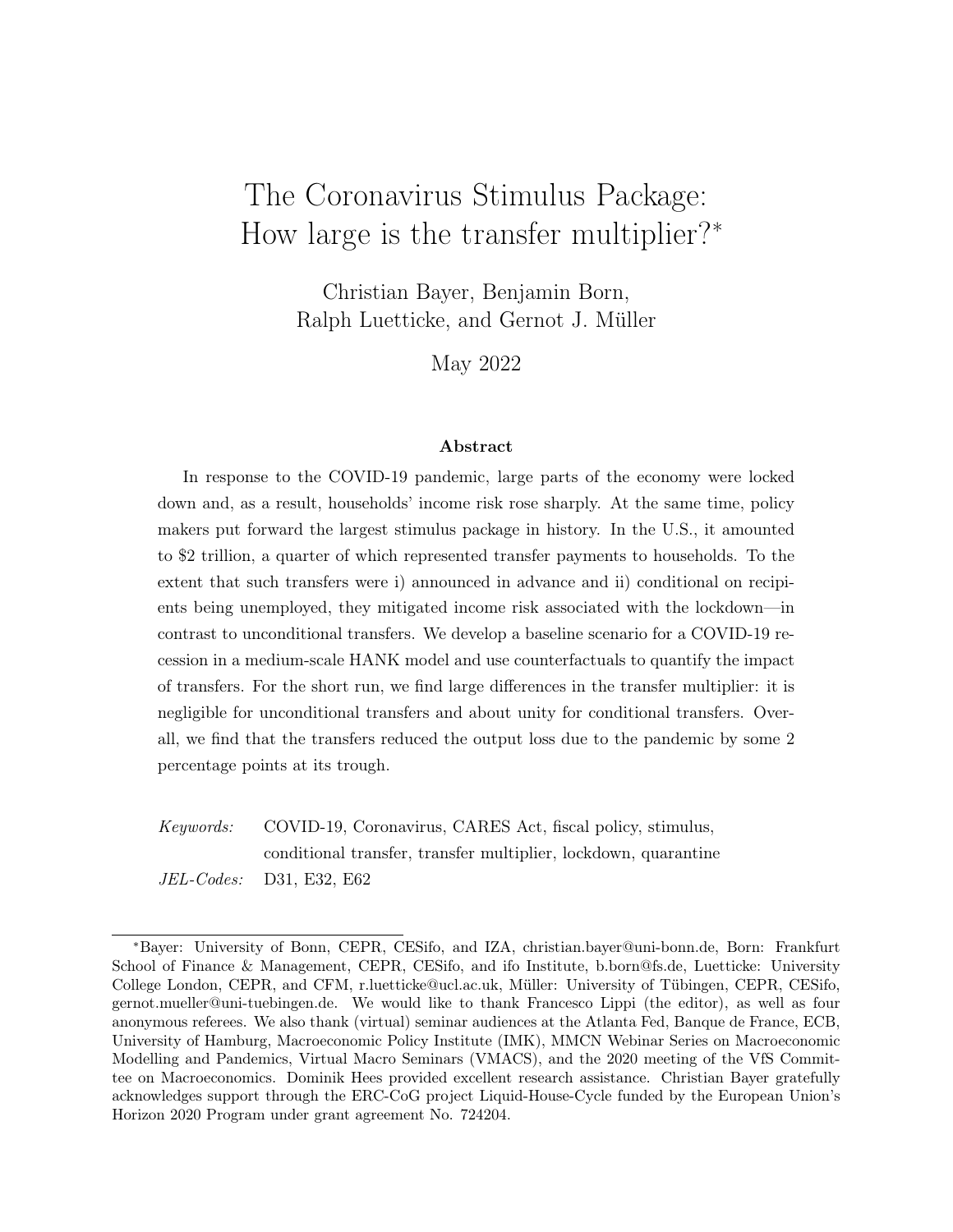Figure 8: Distributional eects of CARES transfer payments. Notes: Black solid line shows baseline response w/ both conditional and unconditional transfers, green dashdotted line without CARES transfers, and blue dashed line w/ conditional transfer only. Y-axis: Percentage deviation from steady state. X-axis: Months.

### 4.4 Distributional E ects and Normative Implications

Our model captures key aspects of the pandemic recession fairly well in terms of both its macroeconomic impact and its heterogeneous impact at the household level. The incidence of unemployment, for instance, diers strongly across the income distribution as does the replacement rate, as Figures 2 and 3 above illustrate. In what follows we highlight further distributional aspects of the pandemic which are widely debated (e.g. Adams et al., 2020; Chetty et al., 2020; Han et al., 2020; Hanspal et al., 2021). Afterwards, we compute the welfare e ects of both the Q-shock and the Coronavirus stimulus.

Figure 8 shows the response of various inequality indicators to the Q-shock. In each instance, we compare the baseline with all transfers in place (black solid line) to a counterfactual without unconditional transfers (blue dashed line) and with no transfers at all (green dash-dotted line). Panel A) on the left shows the response of the top-10% income share. According to this measure, the pandemic leads to an increase in income inequality (except initially, that is in April 2020), even with transfer payments, and this increase is, with almost 10 percent, economically signi cant. At the same time, we observe that the transfer payments dampen the impact on income inequality: it would have risen even more in their absence. This nding is also supported by Panel B) which shows the top-10% wealth share. Here we see a decline in inequality in the baseline, an e ect which would not have been observed without transfers. The stronger increase in government debt that nances transfers, together with the redistributive character of the transfers themselves, leads to an increase in the real rate on liquid assets and, thereby, fosters wealth accumulation of the relatively poor along the lines explained in Bayer et al. (2021). This eect is quantitatively small, however. Finally, consumption inequality measured by the Gini and shown in Panel C) still rises in all scenarios but again the transfers dampen the increase, and quite strongly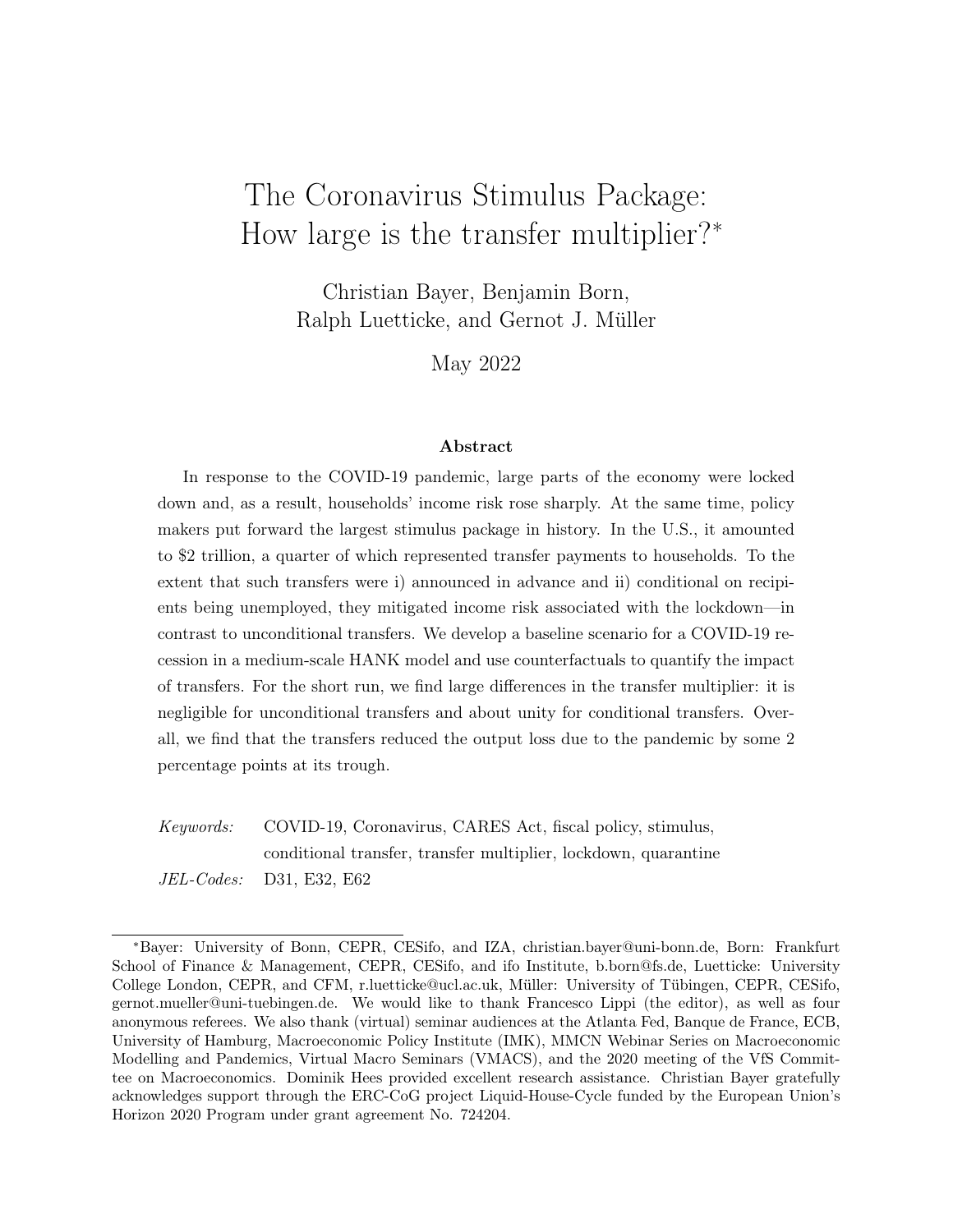Figure 9: Welfare eects of pandemic and CARES transfer payments. Notes: The welfare gains are group averages of consumption equivalents (in percentage points). N.B. the numbers include the indirect eects on future government spending which is assumed to be pure waste.

so. Without any transfers, the consumption Gini would have risen by 3 percent and, interestingly, it would have risen already in February due to increased precautionary savings of the poor. The expectation of conditional transfers eliminates this precautionary increase in consumption inequality illustrating also in terms of this statistic the strong insurance e ect of the FPUC payments.

Hence, the transfers under the CARES act did not only contribute to stabilize economic activity. They also limited its fallout in terms of economic inequality. In a last step, we briey assess their impact in terms of welfare. The left panel of Figure 9 shows the onesided welfare eects of the pandemic had there been no transfers. All households lose, but, comparing along the wealth dimension, the welfare loss is the smallest for wealthy households that have the means to self insure. Comparing along the income dimension (within wealth group), the high productivity households lose more despite the fact that they have a lower incidence of quarantine. Their lifetime income suers more from lower current factor prices. When it comes to the gains from transfers (right panel), the picture partly reverses. Still, the wealthy households gain relatively little from the transfers because they do not need the extra insurance. However, when stratifying by income, it is the low income households who gain most from transfers. In terms of lifetime income as well as current income, the CARES transfers more substantially boost the income of the poor than the income of the righ.

<sup>&</sup>lt;sup>25</sup>Note that, on average, the CARES transfers overcompensate welfare losses due to the pandemic. This re ects the assumption that the increased transfers are nanced by cuts in future government expenditures which the model treats as pure waste in welfare terms. A more detailed welfare analysis would require knowledge of how the transfers will be ultimately nanced and the welfare consequences thereof.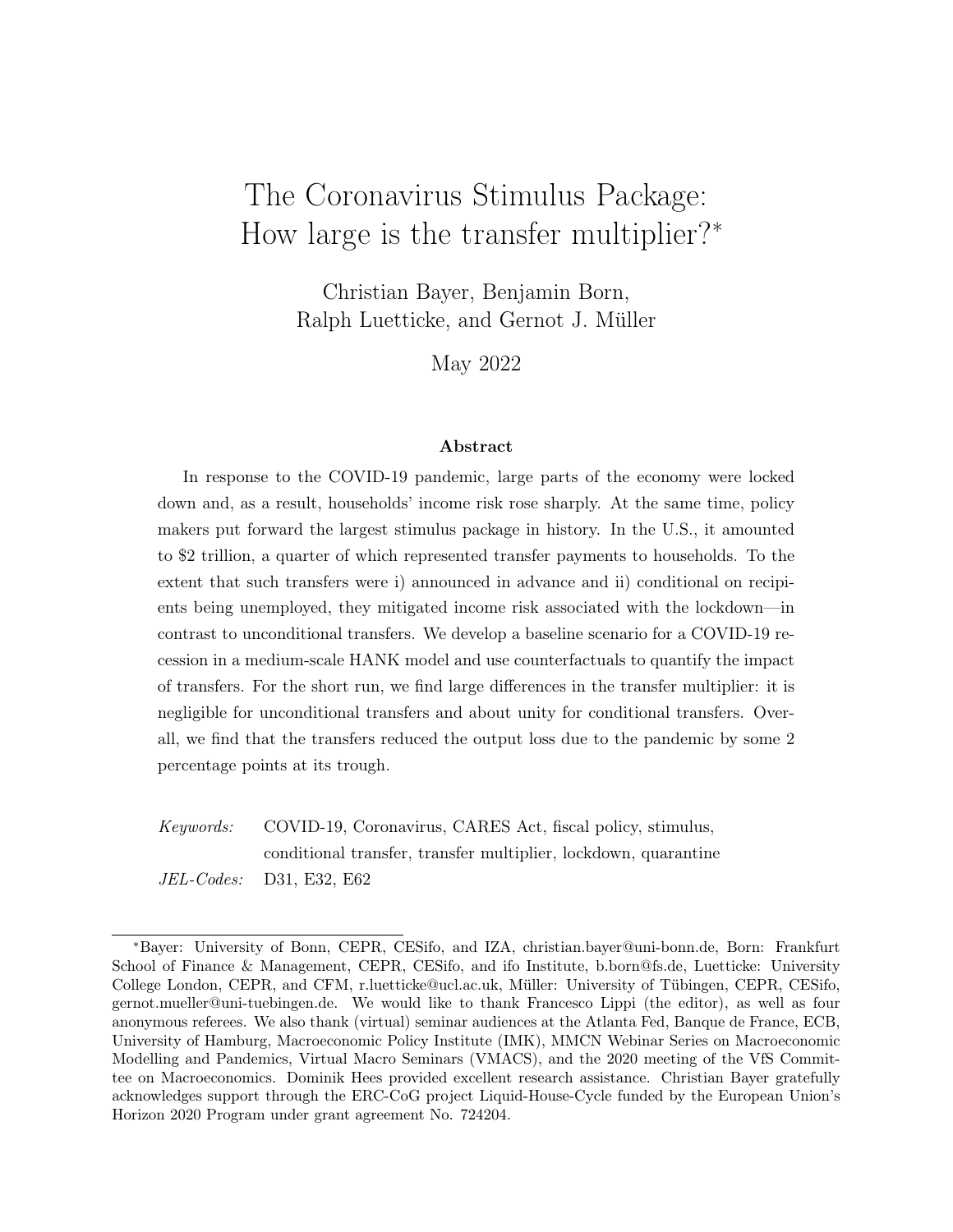# 5 Conclusion

How large is the transfer multiplier? As often, the answer is: it depends. For the e ects of the transfer payments implemented under the CARES Act dier fundamentally depending on whether transfers are conditional on the recipient being unemployed or not. We obtain this result as we study the COVID-19 recession and the scal transfers through the lens of a medium-scale HANK model. We calibrate the model to capture the developments of the unemployment rate during 2020/21 as well as the scal transfers payments of the Coronavirus stimulus package. We nd that our model replicates well key feature of the data, both along the time-series dimension and the cross-section of households.

To understand the eect of transfers, we rely on counterfactual model simulations. We nd, in particular, that conditional transfers (under the FPUC scheme) are e ective in stabilizing the aggregate economy, given the conditions under study, while unconditional transfers are not. This is noteworthy for a number of reasons, including the fact that both transfer components were of about the same size in the Coronavirus stimulus package. Conditional transfers are particular e ective because they are directed to the unemployed who have a high marginal propensity to consume. In addition, as our analysis highlights, they limit income risk associated with unemployment and thus help to avoid recessionary spirals of precautionary savings. Finally, we nd that the conditional transfers helped to contain the increase of inequality caused by the COVID-19 recession as well its adverse welfare eects on the poor.

Transfers to households were only a part of the scal stimulus under the CARES Act. Among other things, it also provided for transfers to rms. It would be interesting to assess the impact of these policies as well as other scal-policy measures implemented in countries outside of the U.S. As our current analysis makes clear, the eect of such measures is bound to interact in non-trivial ways with the speci c conditions and institutions under which they are put in place. We leave a more comprehensive analysis for future research.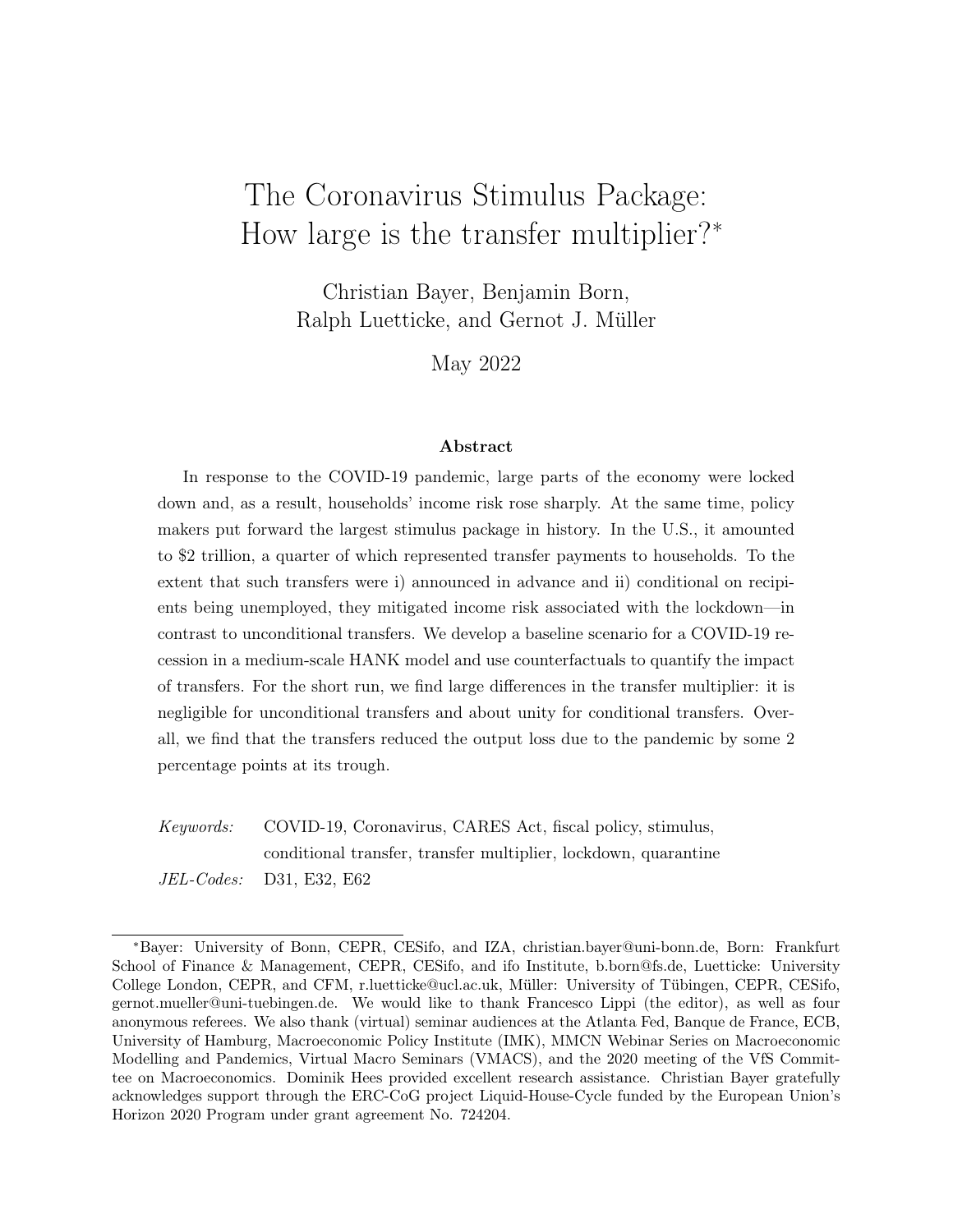## References

- Adams, A., Boneva, T., Golin, M., and Rauh, C. (2020). Inequality in the impact of the Coronavirus shock: Evidence from real time surveys burnal of Public Economics 189:104245.
- Auclert, A., Rognlie, M., and Straub, L. (2018). The intertemporal Keynesian Cross. NBER Working Papers 25020.
- Auerbach, A. J., Gorodnichenko, Y., and Murphy, D. (2021). Fiscal policy and COVID19 restrictions in a demand-determined economy European Economic Review 137:103810.
- Baqaee, D. and Farhi, E. (2021). Supply and demand in disaggregated Keynesian economies with an application to the Covid-19 crisis. American Economic Review, forthcoming.
- Bartik, A. W., Bertrand, M., Cullen, Z., Glaeser, E. L., Luca, M., and Stanton, C. (2020). The impact of covid-19 on small business outcomes and expectation soceedings of the National Academy of Sciences 17(30): 17656 17666.
- Bayer, C., Born, B., and Luetticke, R. (2020). Shocks, frictions, and inequality in US business cycles. CEPR Discussion Paper 14364.
- Bayer, C., Born, B., and Luetticke, R. (2021). The liquidity channel of scal policy. CEPR Discussion Paper 14883.
- Bayer, C. and Luetticke, R. (2020). Solving heterogeneous agent models in discrete time with many idiosyncratic states by perturbation methods. Quantitative Economics, 11:1253 1288.
- Bayer, C., Luetticke, R., Pham-Dao, L., and Tjaden, V. (2019). Precautionary savings, illiquid assets, and the aggregate consequences of shocks to household income Figsinometrica, 87(1):255290.
- Bhattarai, S., Lee, J. W., and Yang, C. (2021). Redistribution and the monetary-scal policy mix. Finance and Economics Discussion Series 2021-013, Board of Governors of the Federal Reserve System.
- Bilbiie, F. O. (2020). The New Keynesian crosslournal of Monetary Economics 114:90 108.
- Bilbiie, F. O., Monacelli, T., and Perotti, R. (2013). Public debt and redistribution with borrowing constraints. The Economic Journal 123(566):F64 F98.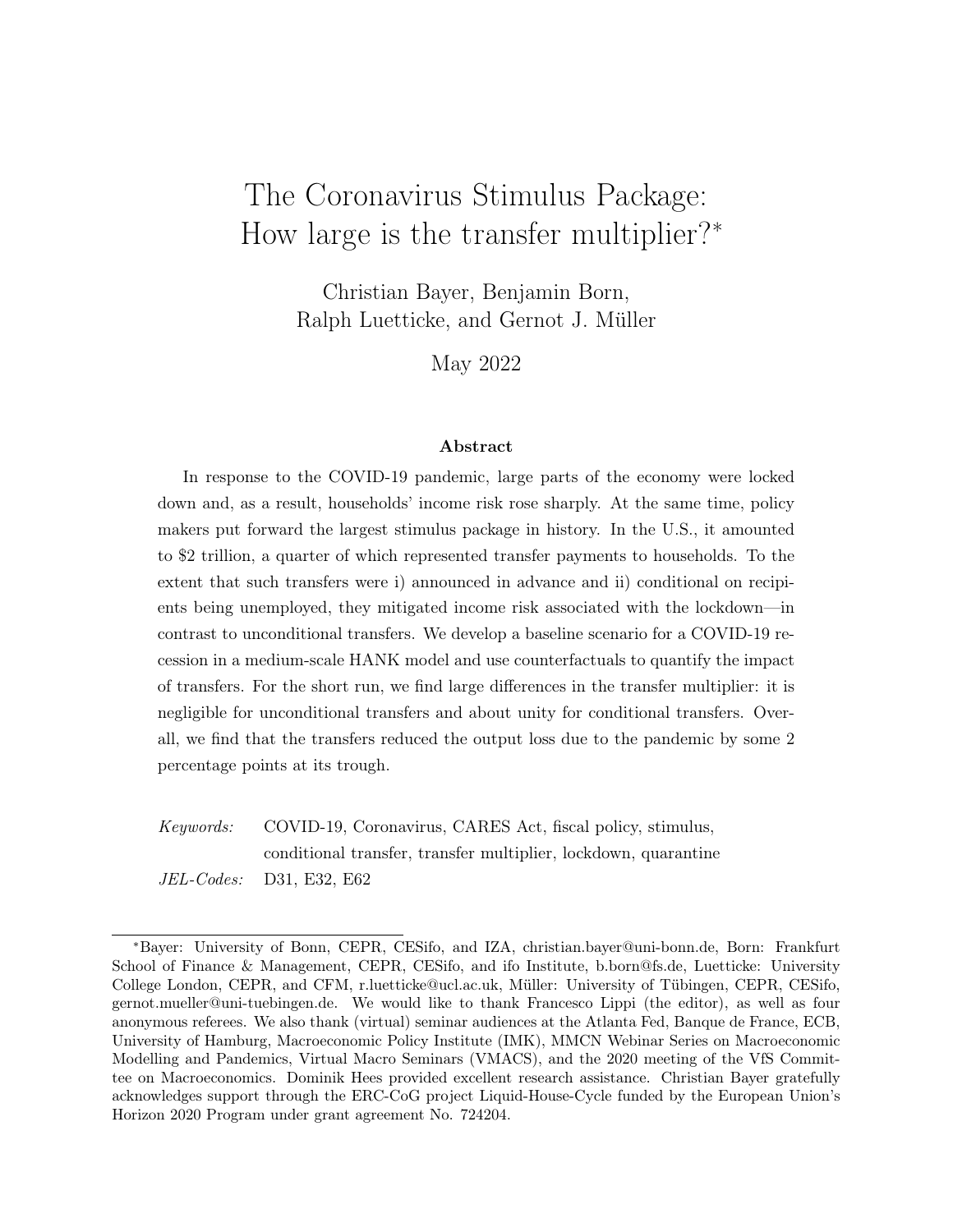- Bognanni, M., Hanley, D., Kolliner, D., and Mitman, K. (2020). Economic activity and Covid-19 transmission: Evidence from an estimated economic-epidemiological model. Finance and Economics Discussion Series 2020-091, Board of Governors of the Federal Reserve System.
- Boppart, T., Harmenberg, K., Hassler, J., Krusell, P., and Olsson, J. (2020). Integrated epi-econ assessment. NBER Working Papers 28282.
- Born, B., Müller, G. J., and Pfeifer, J. (2020). Does austerity pay o? The Review of Economics and Statistics 102(2): 323 338.
- Born, B. and Pfeifer, J. (2014). Policy risk and the business cycle ournal of Monetary Economics 68:68 85.
- Broda, C. and Parker, J. A. (2014). The economic stimulus payments of 2008 and the aggregate demand for consumption Journal of Monetary Economics 68:S20 S36.
- Budianto, F., Lombardo, G., Mojon, B., and Rees, D. (2021). Global reation? BIS Bulletin 43, Bank for International Settlements.
- Calvo, G. A. (1983). Staggered prices in a utility-maximizing framework.Journal of Monetary Economics, 12(3):383398.
- Chetty, R., Friedman, J. N., Hendren, N., Stepner, M., and Team, T. O. I. (2020). The economic impacts of COVID-19: Evidence from a new public database built using private sector data. NBER Working Paper 27431.
- Chetty, R., Guren, A., Manoli, D., and Weber, A. (2011). Are micro and macro labor supply elasticities consistent? A review of evidence on the intensive and extensive margins. American Economic Review, 101(3): 471 475.
- Coenen, G., Erceg, C. J., Freedman, C., Furceri, D., Kumhof, M., Lalonde, R., Laxton, D., Lindé, J., Mourougane, A., Muir, D., Mursula, S., de Resende, C., Roberts, J., Roeger, W., Snudden, S., Trabandt, M., and in't Veld, J. (2012). Eects of scal stimulus in structural models. American Economic Journal: Macroeconomics4(1):22 68.
- Cortes, G. M. and Forsythe, E. (2021). Impacts of the COVID-19 pandemic and the CARES act on earnings and inequality. Mimeo, York University.
- Cox, N., Ganong, P., Noel, P., Vavra, J., Wong, A., Farrell, D., and Greig, F. (2020). Initial impacts of the pandemic on consumer behavior: Evidence from linked income, spending, and savings data. Brookings Papers on Economic Activity pages 35 69.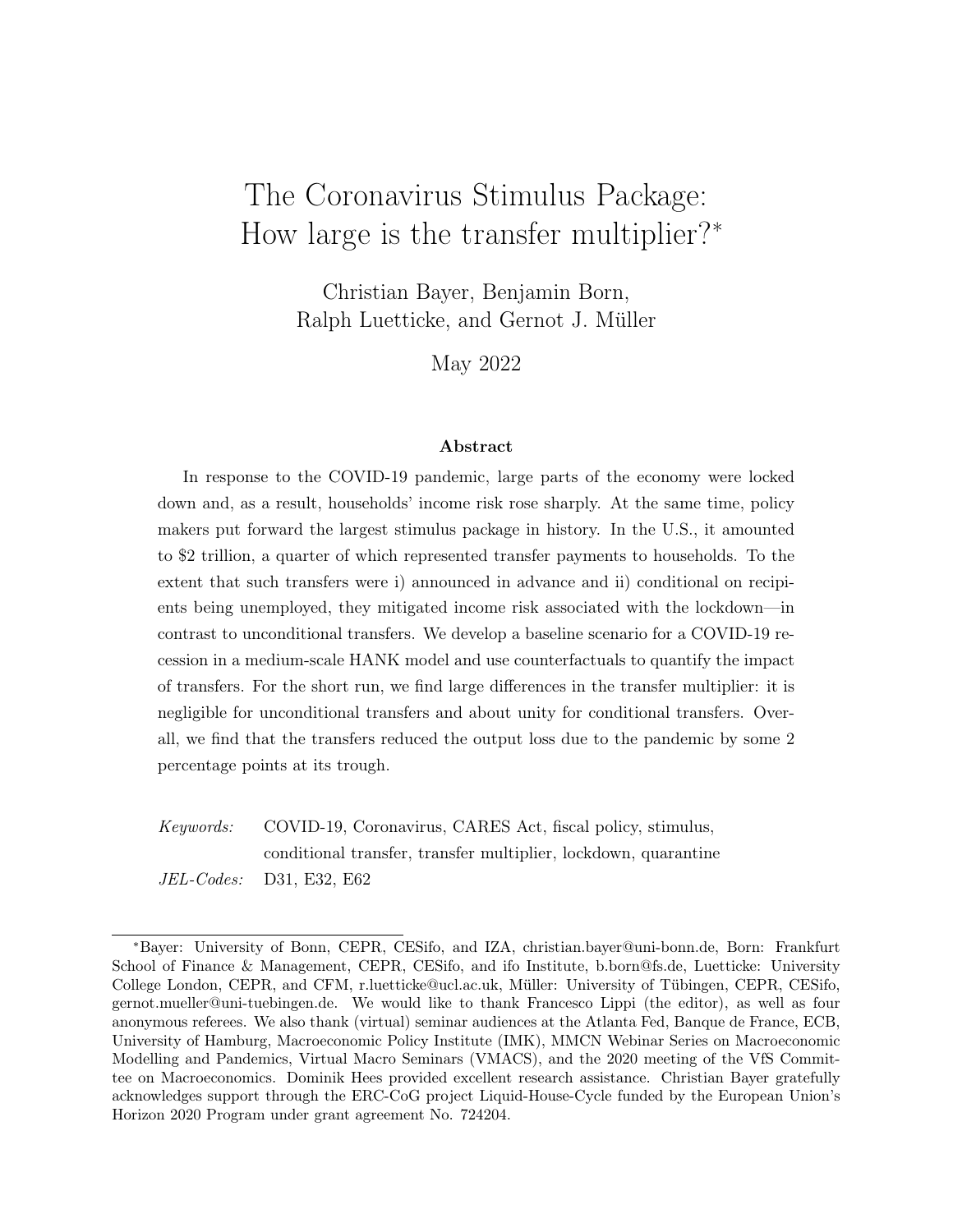- Den Haan, W. J., Rendahl, P., and Riegler, M. (2017). Unemployment (fears) and de ationary spirals. Journal of the European Economic Association 16(5): 1281 1349.
- Dietrich, A., Kuester, K., Müller, G. J., and Schoenle, R. (2022). News and uncertainty about COVID-19: Survey evidence and short-run economic impact burnal of Monetary Economics, forthcoming.
- Eichenbaum, M. S., Rebelo, S., and Trabandt, M. (2021). The Macroeconomics of Epidemics. The Review of Financial Studies 34(11): 5149 5187.
- Erceg, C. and Lindé, J. (2014). Is there a scal free lunch in a liquidity trap?Journal of the European Economic Association  $12(1)$ : 73 107.
- Faria-e-Castro, M. (2020). Back-of-the-envelope estimates of next quarter's unemployment rate. On the economy blog, Federal Reserve Bank of St. Louis.
- Faria-e-Castro, M. (2021). Fiscal policy during a pandemic ournal of Economic Dynamics and Control, 125:104088.
- Faria-e-Castro, M. (2022). Fiscal multipliers and nancial crises.The Review of Economics and Statistics forthcoming.
- Fornaro, L. and Wolf, M. (2020). Covid-19 Coronavirus and macroeconomic policy. CEPR Discussion Paper 14529.
- Ganong, P., Noel, P., and Vavra, J. (2020). US unemployment insurance replacement rates during the pandemic. Journal of Public Economics, 191:104273.
- Gechert, S., Paetz, C., and Villanueva, P. (2021). The macroeconomic eects of social security contributions and bene ts. Journal of Monetary Economics 117:571 584.
- Giambattista, E. and Pennings, S. (2017). When is the government transfer multiplier large? European Economic Review100:525 543.
- Glover, A., Heathcote, J., Krueger, D., and Ríos-Rull, J.-V. (2021). Health versus wealth: On the distributional eects of controlling a pandemic. Mimeo, Minneapolis Fed.
- Greenwood, J., Hercowitz, Z., and Human, G. W. (1988). Investment, capacity utilization, and the real business cycle American Economic Review 78(3): 402 417.
- Guerrieri, V., Lorenzoni, G., Straub, L., and Werning, I. (2022). Macroeconomic implications of COVID-19: Can negative supply shocks cause demand shortages merican Economic Review, 112(5):143774.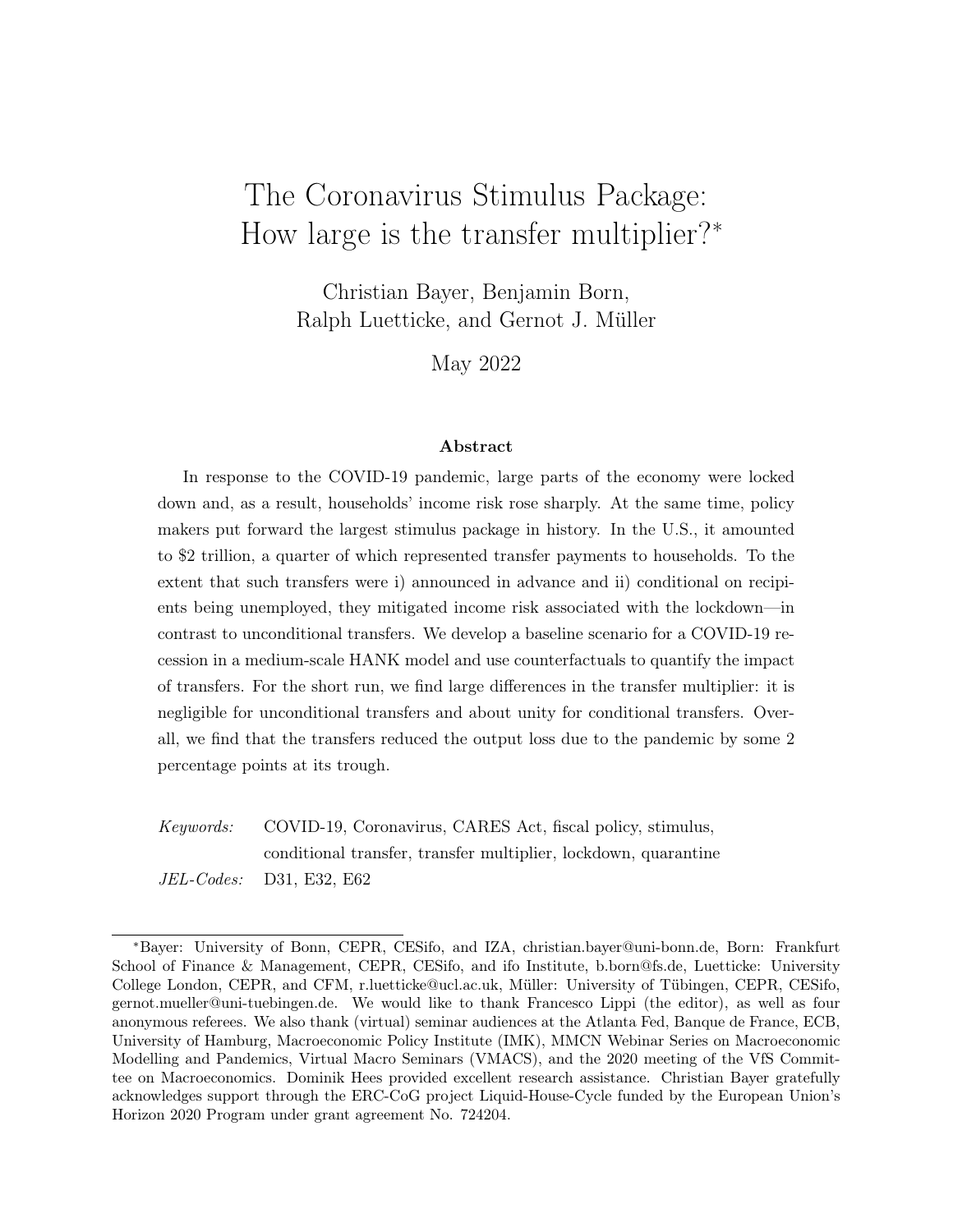- Guvenen, F., Kaplan, G., and Song, J. (2014). How risky are recessions for top earners? American Economic Review, 104(5): 148 153.
- Hagedorn, M., Manovskii, I., and Mitman, K. (2019). The scal multiplier. NBER Working Papers 25571.
- Han, J., Meyer, B. D., and Sullivan, J. X. (2020). Income and poverty in the COVID-19 pandemic. Brookings Papers on Economic Activity Summer 2020:85 118.
- Hanspal, T., Weber, A., and Wohlfart, J. (2021). Exposure to the COVID-19 stock market crash and its e ect on household expectations Review of Economics and Statistics 103(5):9941010.
- Hassan, T., Hollander, S., van Lent, L., Schwedeler, M., and Tahoun, A. (2021). Firm-level exposure to epidemic diseases: COVID-19, SARS, and H1N1. NBER Working Paper 26971.
- Hürtgen, P. (2021). Fiscal space in the COVID-19 pandemic. Applied Economics, 53(39):45174532.
- Kaplan, G., Moll, B., and Violante, G. (2020). The great lockdown and the big stimulus: Tracing the pandemic possibility frontier for the US. NBER Working Paper 27794.
- Kaplan, G. and Violante, G. L. (2014). A model of the consumption response to scal stimulus payments. Econometrica, 82:1199 1239.
- Kekre, R. (2022). Unemployment insurance in macroeconomic stabilization.Review of Economics Studies for thcoming.
- Krueger, D., Mitman, K., and Perri, F. (2016). Macroeconomics and household heterogeneity. In Handbook of Macroeconomics volume 2, pages 843 921. Elsevier.
- McKay, A. and Reis, R. (2016). The role of automatic stabilizers in the U.S. business cycle. Econometrica, 84(1):141 194.
- McKay, A. and Reis, R. (2021). Optimal automatic stabilizers.The Review of Economic Studies, 88(5):2375 2406.
- Mehrotra, N. R. (2018). Fiscal policy stabilization: Purchases or transfers?International Journal of Central Banking 14(2):150.
- Mongey, S., Pilossoph, L., and Weinberg, A. (2021). Which workers bear the burden of social distancing policies? The Journal of Economic Inequality 19:509 526.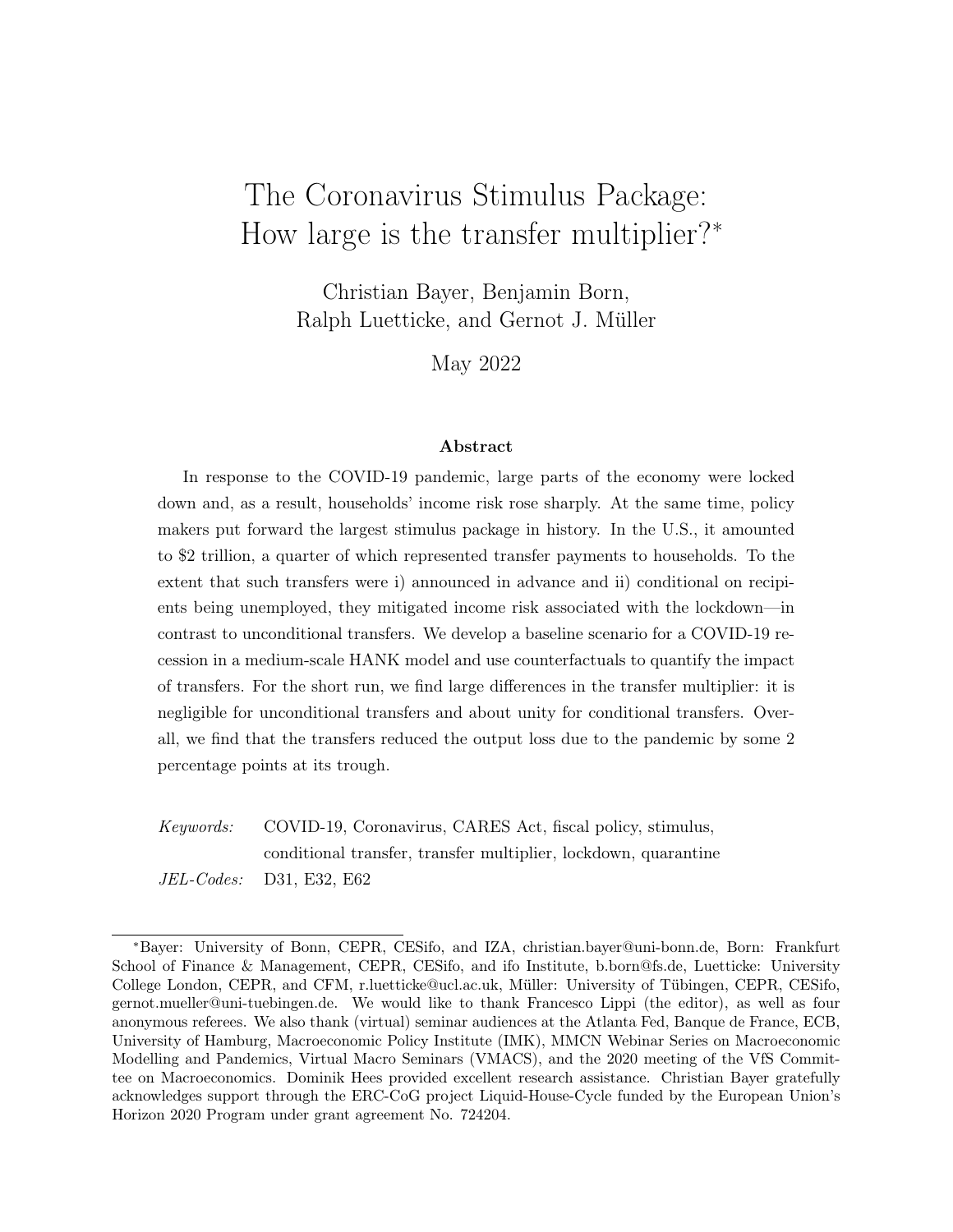- Moser, C. and Yared, P. (2022). Pandemic lockdown: The role of government commitment. Review of Economic Dynamics, forthcoming.
- Oh, H. and Reis, R. (2012). Targeted transfers and the scal response to the Great Recession. Journal of Monetary Economics, 59:S50 S64.
- Ramey, V. A. (2019). Ten years after the nancial crisis: What have we learned from the renaissance in scal research Journal of Economic Perspectives 33(2):89 114.
- Ravn, M. O. and Sterk, V. (2017). Job uncertainty and deep recession surnal of Monetary Economics, 90:125141.
- Smets, F. and Wouters, R. (2007). Shocks and frictions in US business cycles: A Bayesian DSGE approach. American Economic Review 97(3):586 606.
- Storesletten, K., Telmer, C. I., and Yaron, A. (2004). Cyclical dynamics in idiosyncratic labor market risk. Journal of Political Economy, 112(3):695717.
- Taylor, J. B. (1993). Discretion versus policy rules in practice. InCarnegie-Rochester Conference Series on Public Policy olume 39, pages 195 214. Elsevier.
- Wolf, C. K. (2021). Interest rate cuts vs. stimulus payments: An equivalence result. NBER Working Paper 29193.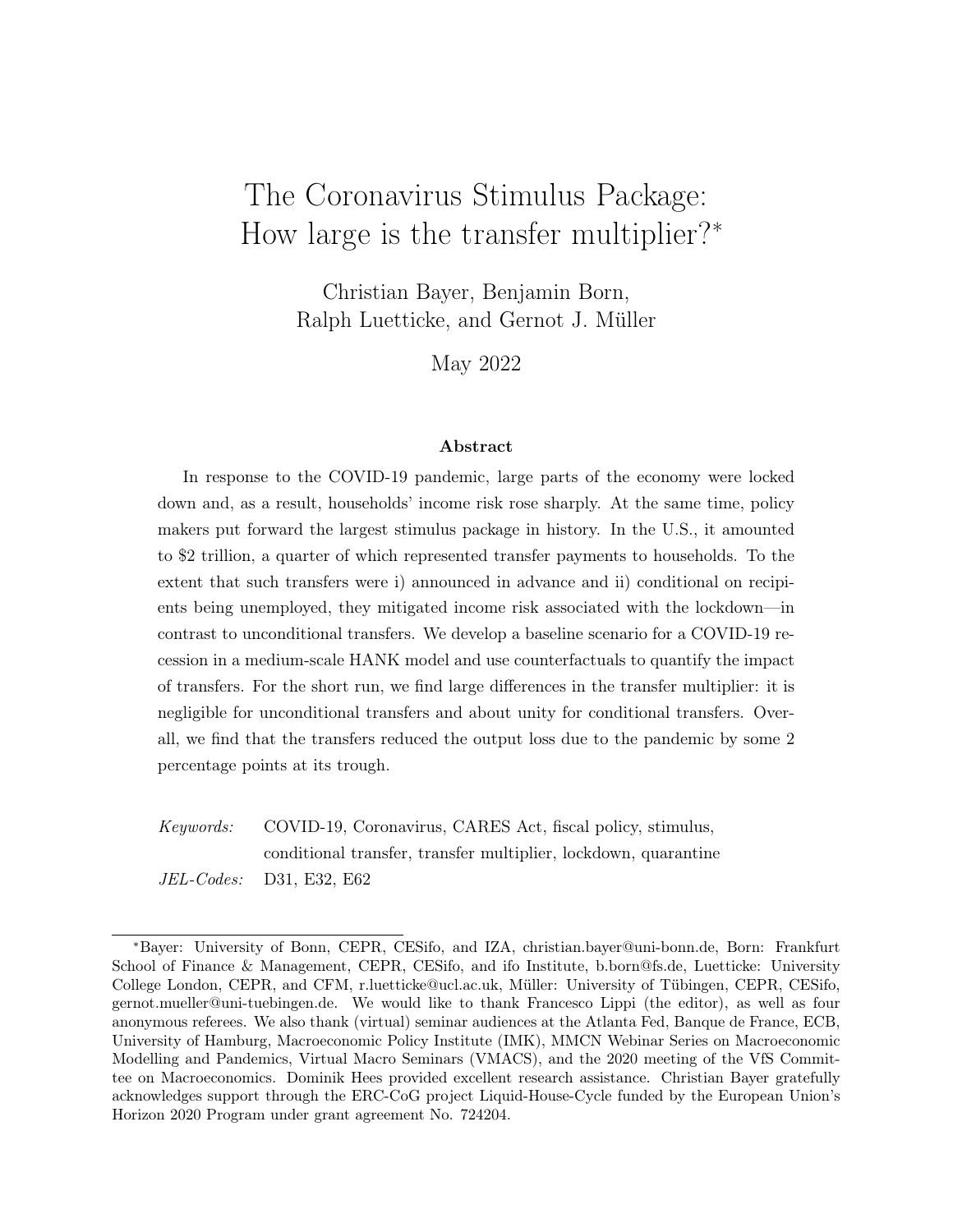# A Data

Unless otherwise noted, all series available from the St.Louis FED - FRED database (mnemonics in parentheses).

### A.1 Calibration

Averages computed on 1981 2019 sample unless otherwise noted.

- Mean illiquid assets . Fixed assets (NIPA table 1.1) over quarterly GDP (excluding net exports; see below).
- Mean liquidity . Federal debt held by the public as percent of Gross Domestic Product (FYGFGDQ188S).
- Fraction of borrowers . Taken from the Survey of Consumer Finances (1983-2013); see Bayer et al. (2019) for more details.

Average top 10% share of wealth . Source is the World Inequality Database.

### A.2 Data gures

Unless otherwise noted, series are detrended by HP- Iter  $\in$  129600). Quarterly series are transformed to monthly frequency via cubic spline interpolation.

Initial claims . Monthly sum of weekly initial claims (ICSA).

- Unemployment rate . Monthly unemployment rate (UNRATE).
- Unemployment rate: low income . Monthly unemployment rate high school graduates or less, no college, 25 yrs. & over (LNS14027660).
- Unemployment rate: middle income . Monthly unemployment rate some college or associate degree, 25 yrs. & over (LNS14027689).
- Unemployment rate: high income . Monthly unemployment rate bachelor's degree and higher, 25 yrs. & over (LNS14027662).
- Output . Sum of gross xed capital formation (USAGFCFQDSMEI), personal consumption expenditures (PCE), and government consumption expenditures and gross investment (GCE) divided by the GDP deator (GDPDEF).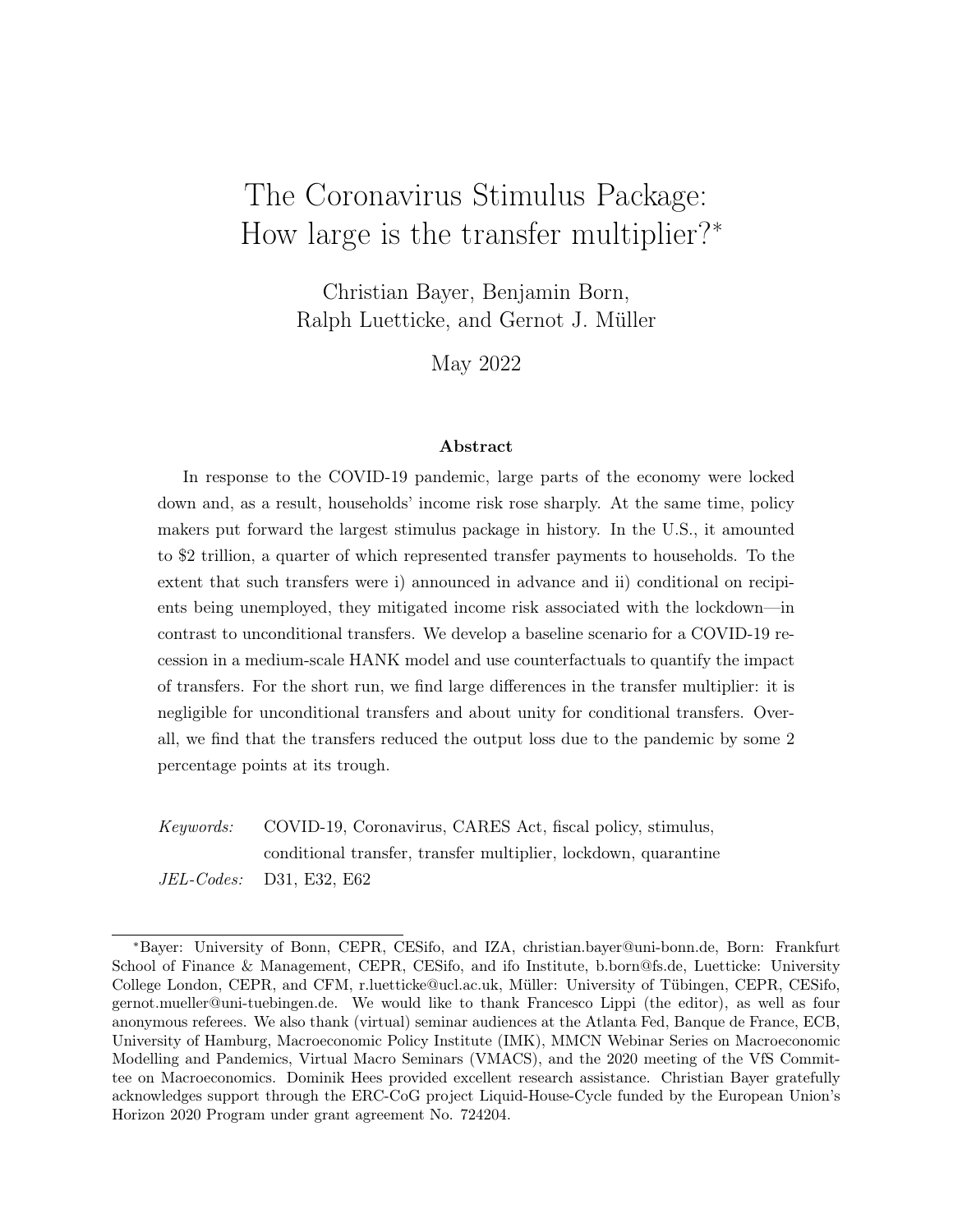- Consumption . Personal consumption expenditures (PCE) divided by the GDP deator (GDPDEF).
- Investment . Gross xed capital formation (USAGFCFQDSMEI) divided by the GDP deator (GDPDEF).
- Debt-to-output ratio . Federal debt held by the public as percent of Gross Domestic Product (FYGFGDQ188S).
- In ation . Month-on-month percent change (annualized) in the consumer price index for all urban consumers: all items in U.S. city average (CPIAUCSL).
- Policy rate . E ective federal funds rate (FEDFUNDS) not detrended.

### A.3 CARES

- Conditional transfers FPUC . Pandemic Unemployment Compensation Payments taken from BEA Personal Income Statistics.
- Unconditional transfers . CARES legislation according to the Congressional Budget O<sub>ce</sub>.

# B Additional Figures

Figure A.1 provides counterfactuals to the IRFs from Figure 4 of the main text. It shows how the economy would have reacted in absence of certain elements of the CARES package. The solid black line is the baseline with all transfers active, the blue dashed line shows a counterfactual without unconditional transfers and the green dashed-dotted line the counterfactual without any additional transfers and only regular unemployment bene ts in place.

Figure A.2 provides results for alternative model specications in order to analyze the importance of certain model aspects and channels. To disentangle model elements and the interaction with the CARES package, we show here the results without any transfers in place. Concretely, we compare the baseline (black solid line) to a setup (1) without feedback from aggregate activity to quarantines,  $_{Q;Y} = 0$ , (green dash-dotted line), (2) where no goods are quarantined (blue dashed line), and (3) where the shocks of March and April are unexpected in February such that  $E_t$ ( $\frac{Q}{t+1}$ ) = 0 for all t and the full path of the quarantine risk is only revealed by April (red dash-double-dotted line). This implies, in particular, less risk of quarantine for May than anticipated in March.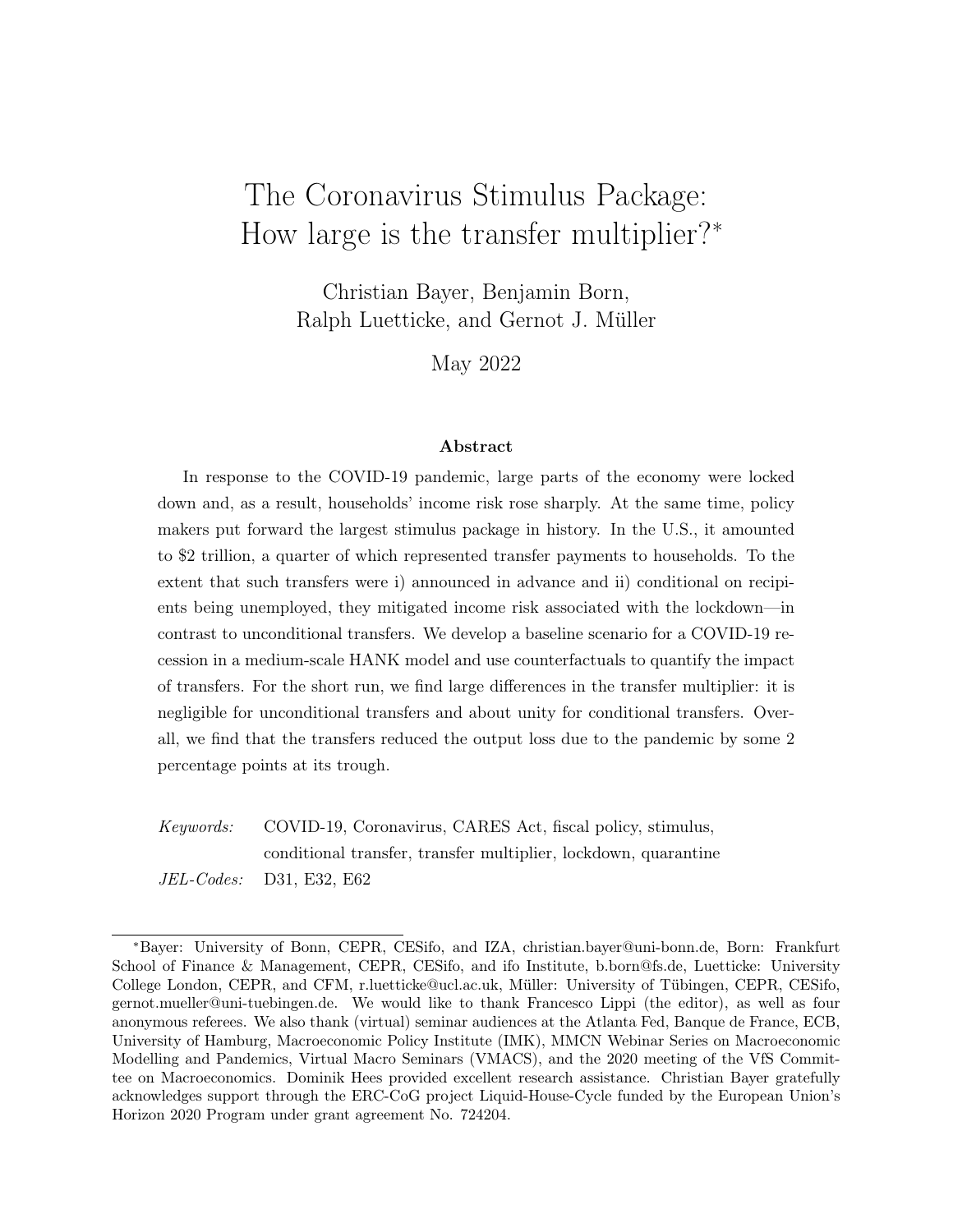

Figure A.1: Decomposition of dynamic adjustment to Q-shock. Notes: Black solid line shows baseline response w/ conditional and unconditional transfers, green dash-dotted line w/o CARES transfers, and blue dashed line w/ conditional transfer only. For variable descriptions, see Figure 4. Y-axis: Percentage deviation from steady state, annualized percentage points in case of (m-o-m) inflation and interest rate. X-axis: Months.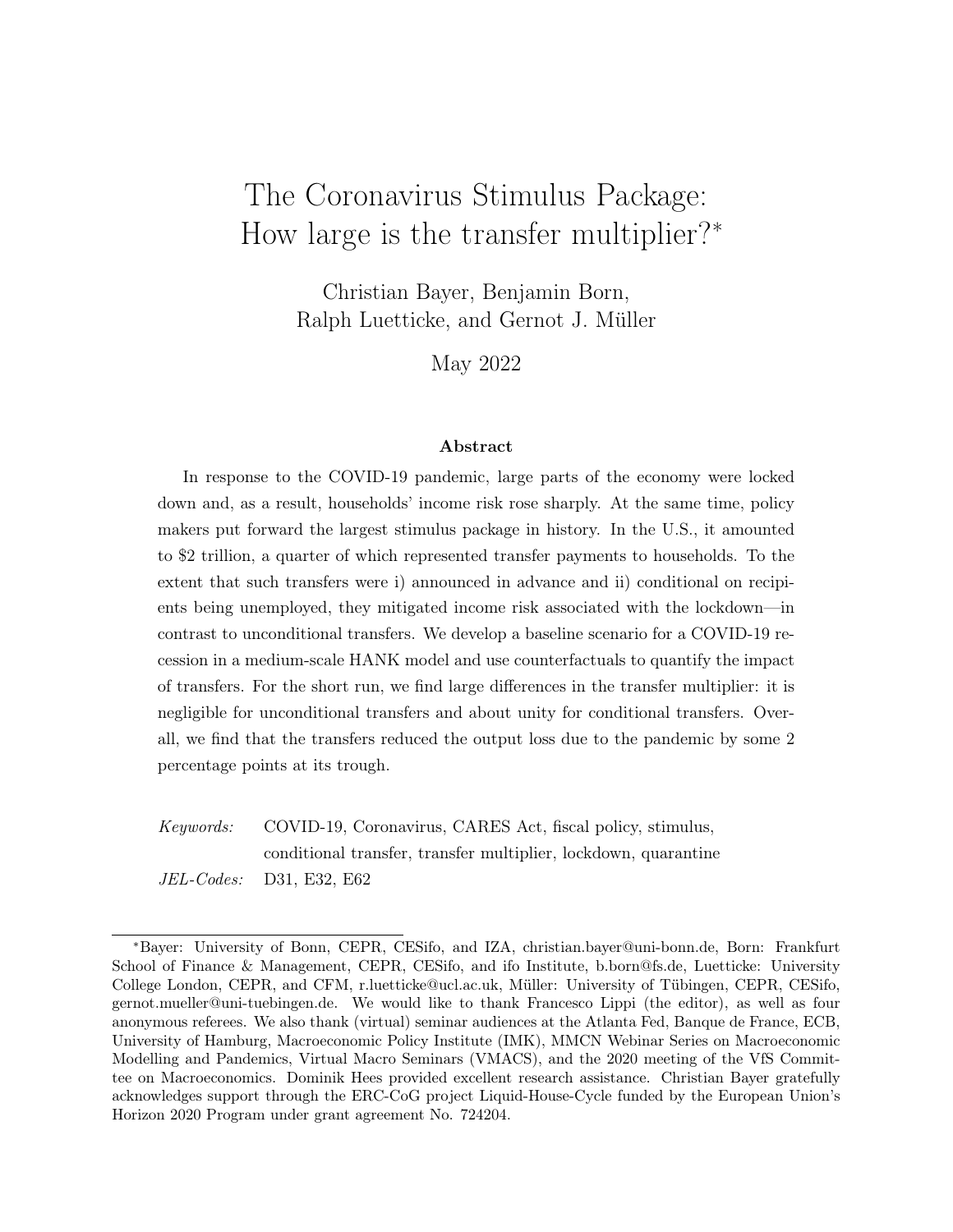

Figure A.2: Dynamic adjustment to alternative Q-shock specifications w/o CARES transfers. Notes: Impulse responses to baseline Q-shock (black solid line), Q-shock w/o feedback from aggregate activity to quarantines (green dash-dotted line), Q-shock when no goods are quarantined (blue dashed line), and Q-shock when full path is only revealed in April (red dash-double-dotted line). For variable descriptions, see Figure 4. Y-axis: Percentage deviation from steady state, annualized percentage points in case of (m-o-m) inflation and interest rate. X-axis: Months. <sup>43</sup>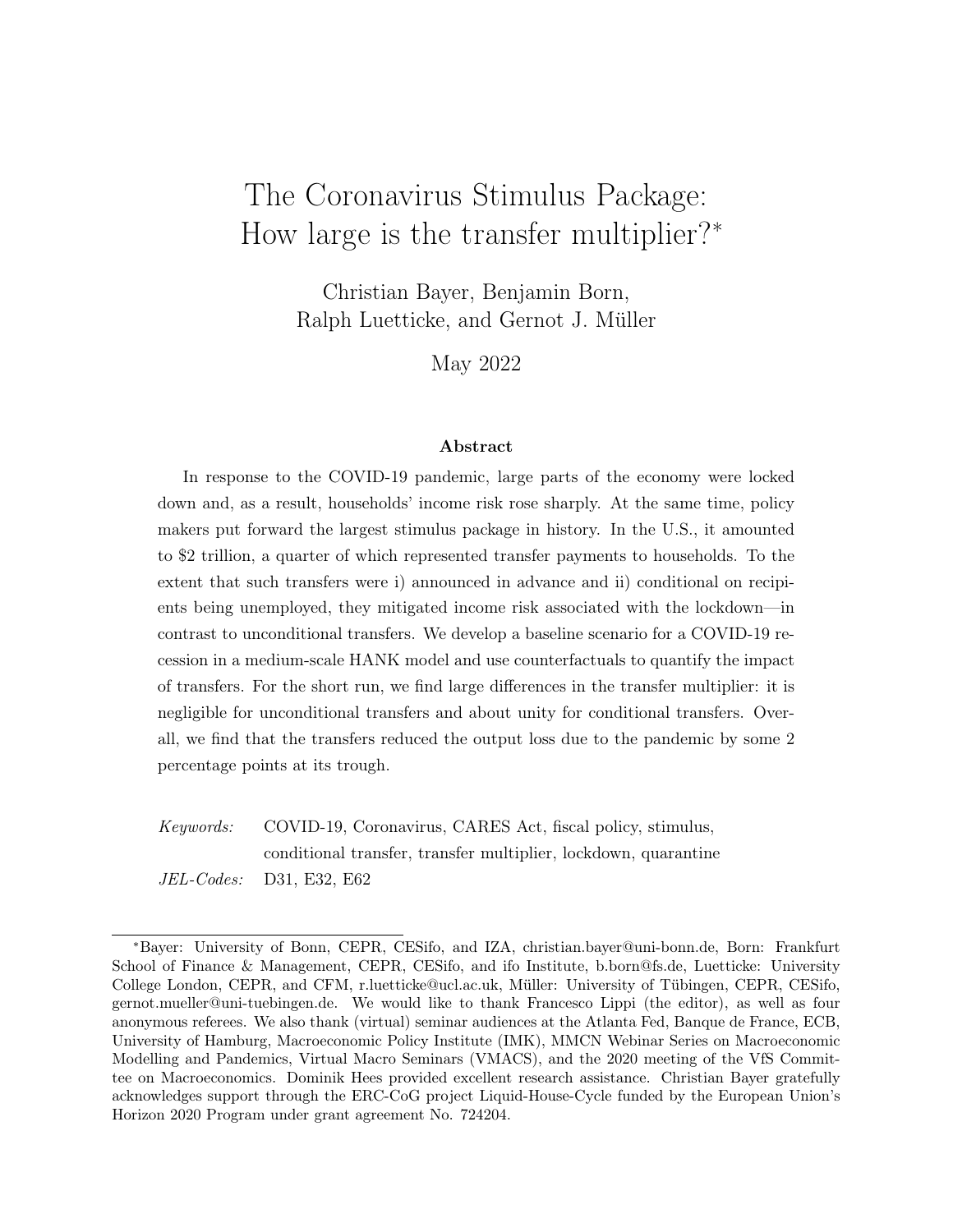# C Dealing with COVID Waves

To check whether the recurrent nature of COVID (waves) a ects our results, we build two additional scenarios. The first scenario follows our baseline calibration strategy to match the unemployment rate and view all quarantines of workers, capital, and varieties as moving in lockstep. There is a small slowdown of the recovery of the unemployment rate in autumn 2020. This means, we adjust the Q-shock accordingly and add shocks,  $\frac{Q}{t}$ , to the Q-Process, Equation (2), of 0.1% in Oct20, 0.25% in Nov20, 0.2% in Dec20, 0.2% in Jan21, and 0.1% in Feb21. As in the baseline, the path of  $Q$  including the 2nd wave is known in advance.

The second alternative builds on the observation that autumn 2020 saw a stronger lockdown of varieties than movement in unemployment, if one looks at, say, evidence from restaurant visits and movement in general, see e.g. Bognanni et al. (2020). Here, we keep the Q-shock as in the baseline, but allow for additional independent shocks to the available varieties of final goods (Wave-V). These shocks follow an log-AR(1) process, too,  $Q_t^V = \exp \cos(\omega t) \log(\omega_{t-1}^V + \omega_t^{\omega_V})$  $t^2$ , and a ect the o er of varieties on top of what the baseline quarantines do, such that  $Y_t = [Q_t^V H_t]^{\frac{1}{s-1}} Y_t^F$  and  $\frac{P_t}{P_t^F} = [Q_t^V H_t]^{\frac{1}{s-1}}$ . We reduce the availability of varieties by -1% in Nov20 and -3% in Dec20, and let the process follow its autocorrelation ( $_{QV}$  = 0.7) thereafter. This is designed to match the drop in consumption of 1% in Dec20. Again the full path of  $\mathit{Q}^V_t$  is known in advance. The goal of this alternative therefore is to test the robustness of the multipliers to the existence of a second wave.

Wave-Q does not create the second, but small, dip in consumption in autumn 2020, but still slows down the recovery in 2021, see Figure A.3. The figure shows the response including CARES. Overall the e ect is small because the extra unemployment wave is small to start with. Wave-V does, by construction, replicate the additional contraction of consumption by -1% in Dec20. It also increases the size of the trough in Apr20 by some 30%.

By and large, the established picture reemerges for the multipliers. The fiscal transfer multiplier becomes slightly higher in the case of Wave-Q, see Figure A.4, because additional Q-shocks increase income risk in the autumn of 2020. However, somewhat counterfactually, this assumes the CARES-2020-FPUC transfers to be paid out to the new quarantines in autumn, too. Wave-V, by contrast, does not a ect the multiplier. This is in line with our findings from Figure 7, where the multipliers remain unchanged without lost varieties. Fluctuations in varieties do not interfere with MPCs and income risk that are the key drivers of the transfer multipliers.

The recurrent nature of COVID-19 is not of first-order importance for the size of the transfer multiplier in the US because the second wave of lockdowns shows up hardly in the unemployment rate. If at all, it shows up in reduced varieties leaving multipliers unchanged.